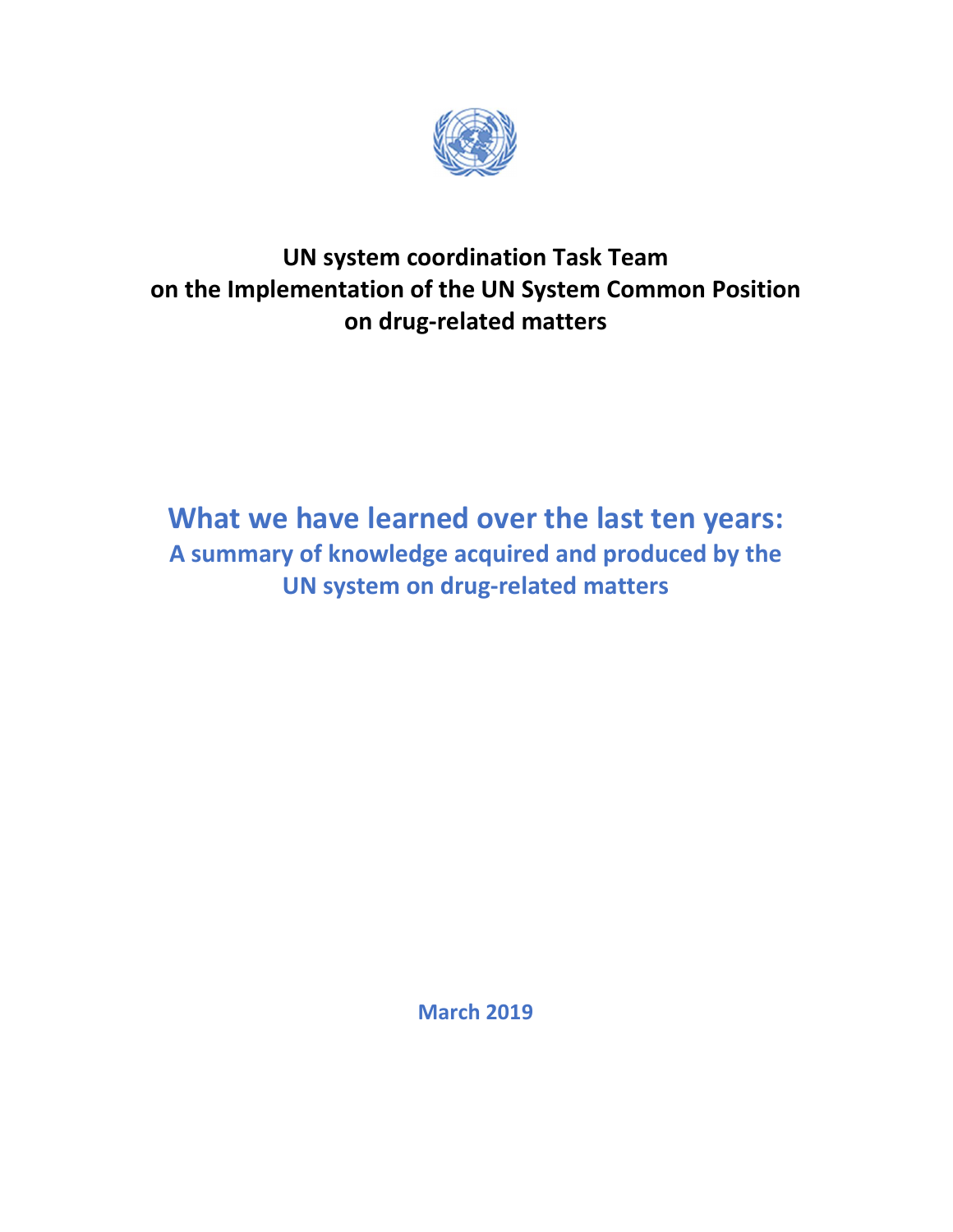### **Contents**

| 1. |                                                                                                                                                                         |  |
|----|-------------------------------------------------------------------------------------------------------------------------------------------------------------------------|--|
| 2. | Health, including the availability of and access to controlled medicines 6                                                                                              |  |
|    |                                                                                                                                                                         |  |
|    |                                                                                                                                                                         |  |
|    | Access to controlled drugs for medical purposes, particularly for the treatment of pain 9                                                                               |  |
|    |                                                                                                                                                                         |  |
|    | 2.2 Prevention of illicit drug use and drug use disorders and promoting healthier                                                                                       |  |
|    | 2.3. Treatment of drug use disorders, rehabilitation, recovery and social reintegration  12                                                                             |  |
|    | 2.4 Minimizing the adverse health consequences of drug use: prevention, treatment and<br>care of HIV, viral hepatitis, other blood-borne infections and tuberculosis 16 |  |
|    | 2.5 Drug use, dependence, injecting, prevention and treatment in prison settings 19                                                                                     |  |
|    | Cost-effectiveness of prevention and treatment and return on investment 21                                                                                              |  |
|    | Stigma and stigmatizing drug policies affect the effectiveness of drug responses 22                                                                                     |  |
| 3. | Effective law enforcement and protection of vulnerable communities 23                                                                                                   |  |
|    |                                                                                                                                                                         |  |
|    |                                                                                                                                                                         |  |
|    | 3.3 Countering trafficking in narcotic drugs and psychotropic substances  26                                                                                            |  |
|    | 3.4 Proportionate and effective policies and responses (including evidence on alternatives<br>to incarceration and decriminalization/depenalization of drug use)  28    |  |
|    | 3.5 Legal guarantees and safeguards pertaining to criminal justice proceedings and the                                                                                  |  |
|    | 3.6 Addressing links between drug trafficking and peace and security (money-laundering,                                                                                 |  |
| 4. |                                                                                                                                                                         |  |
| 5. |                                                                                                                                                                         |  |
|    |                                                                                                                                                                         |  |
|    |                                                                                                                                                                         |  |
|    |                                                                                                                                                                         |  |
|    |                                                                                                                                                                         |  |
|    |                                                                                                                                                                         |  |
| 6. |                                                                                                                                                                         |  |
| 7. |                                                                                                                                                                         |  |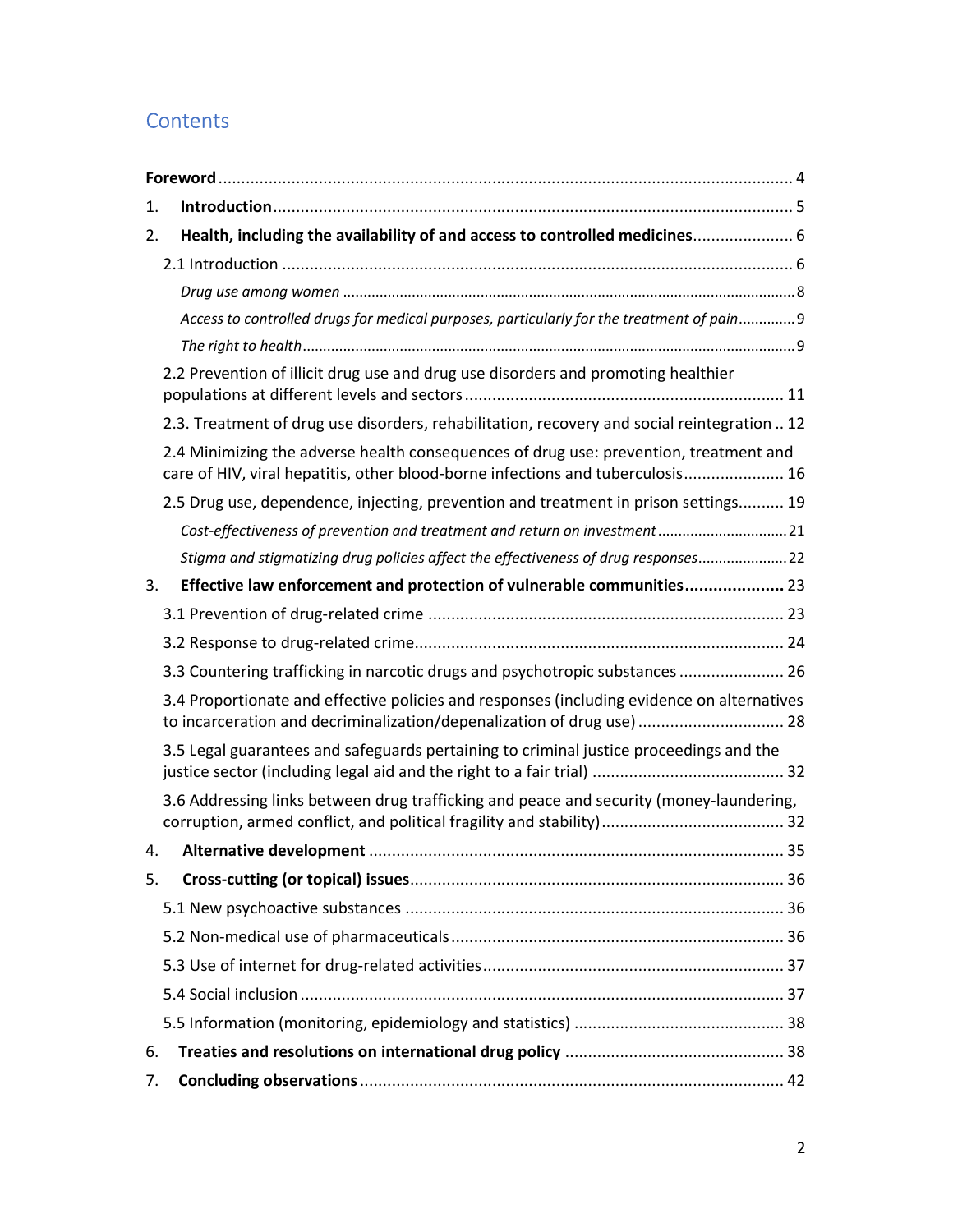| <b>Annex I</b> United Nations system common position supporting the implementation of the   |
|---------------------------------------------------------------------------------------------|
| international drug control policy through effective inter-agency collaboration  44          |
| <b>Annex II</b> Summary of key messages based on the knowledge produced and acquired by the |
| Annex III Examples of joint programmes between UN entities on drug-related matters  52      |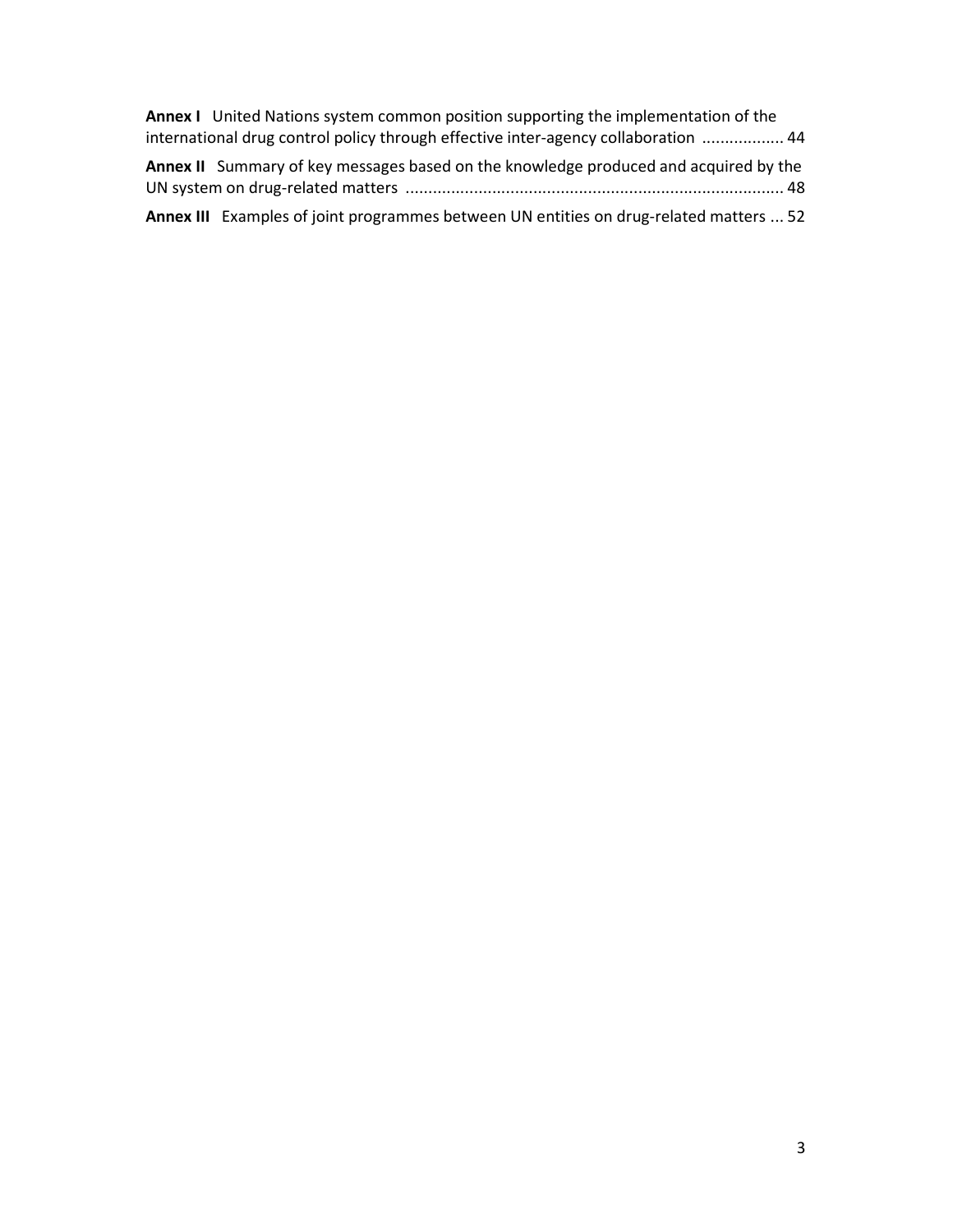### Foreword

In November 2018, the heads of the UN system came together through the Chief Executives Board to forge a common position on the question of global drug policy to advance security, development and human rights. This action was in response to the growing need to provide multidimensional support to Member States on drug related matters.

Our efforts are rooted in a shared understanding: by integrating analysis and assistance we can address prevention and treatment, promote alternative development and access to essential medicines, and enhance justice and law enforcement responses that stop organized crime and protect people.

To help boost coordination across the system and deliver more effective assistance, we established a Task Team to produce timely briefs and encourage joint-programming and resource mobilization for drug-related programmes.

This first such brief is a collection of successful experiences in law enforcement, prevention, health care, human rights and development over the last ten years. It is a tool for sharing best practices and promoting evidence-based, rights-based approaches.

I strongly encourage interested parties to support the work of this Task Team. I have no doubt that, together, we can reduce supply and demand, protect health and human rights, and contribute to sustainable development, as envisaged in the outcome document of the 2016 United Nations General Assembly Special Session on Drugs.

Let us continue to strengthen our shared commitments and accelerate progress in addressing the world drug problem in the comprehensive way that our experience proves yields the most effective results.

Jutatus

**António Guterres** Secretary-General of the United Nations **March 2019**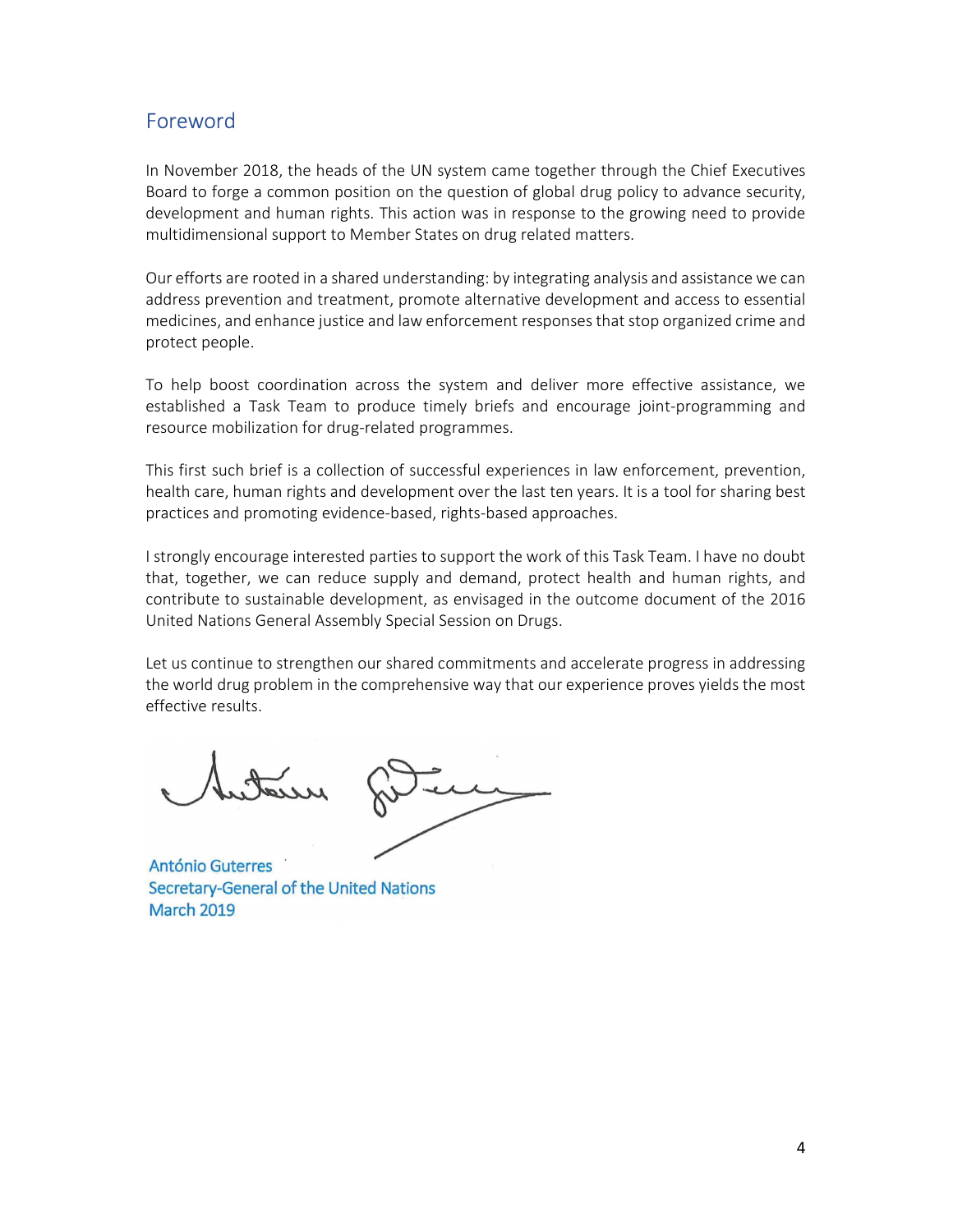### 1. Introduction

Drug markets are evolving at unprecedented speed. The range of substances and combinations available to users has never been wider, and the amounts produced have never been greater. Cultivation and manufacturing of heroin and cocaine have reached record highs, synthetic drugs continue to expand, and the market for new psychoactive substances (NPS) remains widely diversified with a growing interplay with traditional drug markets. The non-medical use of regulated prescription drugs (either diverted from licit channels or illicitly manufactured) is becoming a major threat: in addition to the ongoing opioid epidemic in North America, there are signs of an opioid epidemic due to the non-medical use of tramadol in North and sub-Saharan Africa, as well as in the Middle East. Drug-related deaths are on the rise. At the same time, access to controlled drugs for medical purposes remains a dramatic problem in most lowand middle-income countries.

Reasons for blooming drug markets are complex and diversified. A combination of poverty, limited social and economic opportunities of rural communities, political instability, lack of government control, and changed strategies of trafficking organizations has driven the high level of illicit crop cultivation. There remain multiple factors at individual, micro and macro level that affect the vulnerability to drug use and its path to harmful use. While progress has been made by some countries to increase the accessibility to human-rights and evidencebased policy interventions, challenges remain with insufficient investment and implementation of schemes to prevent, treat and reduce the potential harms posed by drug use. In contrast to an increasing trend of donors' commitment for overall international assistance, assistance in the sectors of alternative development and "narcotics control" has significantly declined since 2008.<sup>1</sup> Punitive drug policies continue to be used in some communities, despite being ineffective in reducing drug trafficking or in addressing non-medical drug use and supply, and continue to undermine the human rights and well-being of persons who use drugs, as well as of their families and communities.

The SDG 2030 Agenda is putting the dignity, health and rights of people and planet at the centre of sustainable development.

Drug matters are intertwined with all aspects of sustainable development. All areas of the 17 Sustainable Development Goals shape the nature and dynamic of the drug problem. At the same time, the impact of the drug problem and the response thereto on development can be observed at individual, community and national levels. For example, ensuring healthy lives and promoting well-being for all (SDG 3) requires effective measures to address the world drug problem, while the lucrative drug trade compounds corruption risk and undermines responsive, accountable and transparent institutions at all levels (SDG 16).

When well-designed drug policy interventions directly or indirectly result in an improvement in the level of development of their target populations, operations designed to improve sustainable development can address the vulnerability of people or communities affected by the drug problem and can ultimately help address it. However, if not based on human rights standards and a solid evidence base, drug policies can have a counterproductive effect on

<sup>1</sup> UNODC, *World Drug Report 2016* (United Nations publication, Sales No. E.16.XI.7).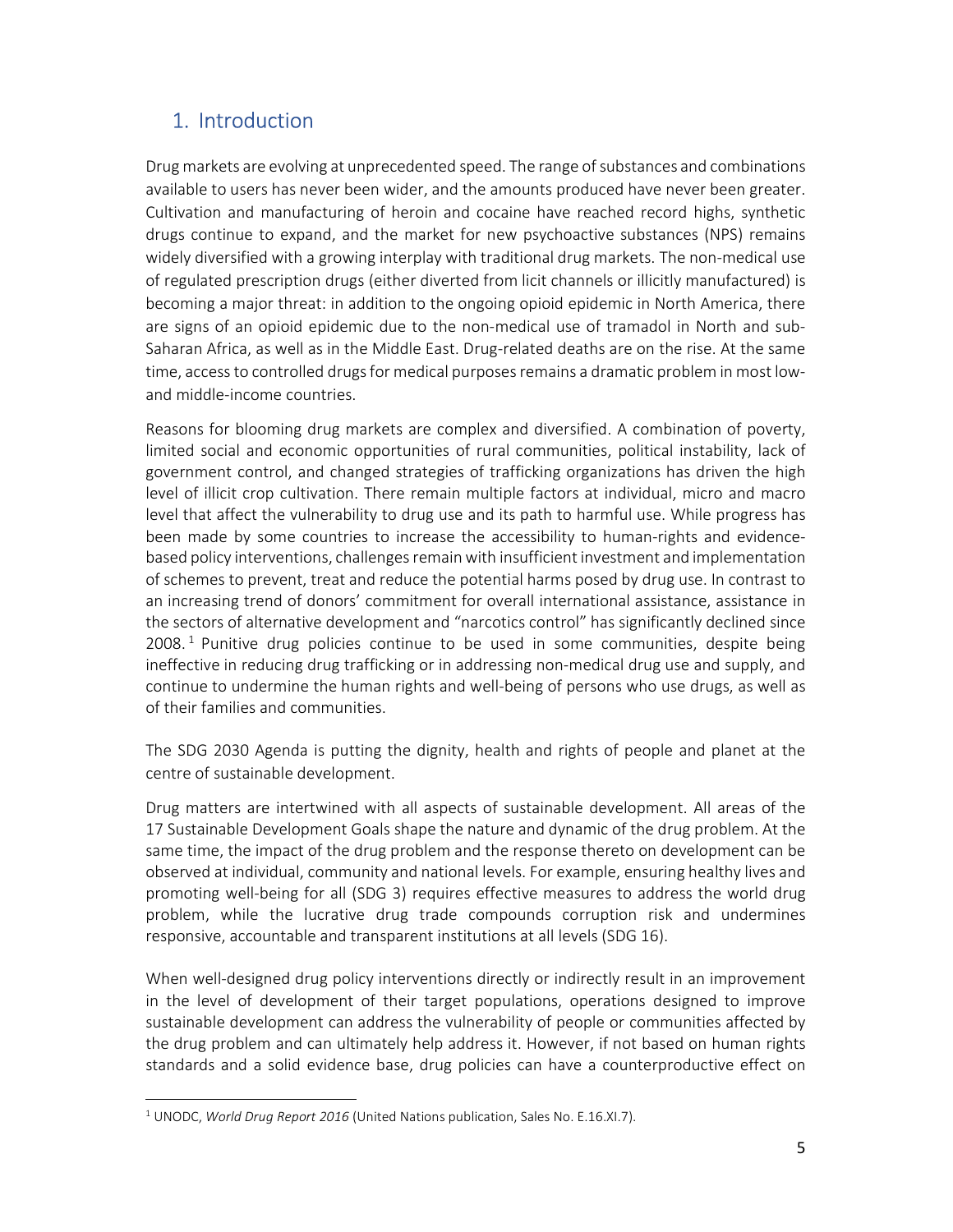development. Abusive, repressive and disproportionate drug control policies and laws are counterproductive, while also violating human rights, undercutting public health and wasting vital public resources.

The outcome document of UNGASS 2016 highlighted the need to strengthen cooperation among UN entities in their efforts to address the world drug problem, and the need to promote the protection of and respect for human rights by supporting Member States in the implementation of the operational recommendations contained in that document. On 7 November 2018, members of the Chief Executives Board for Coordination (CEB) committed to supporting each other's activities so as to deliver a "truly balanced, comprehensive, integrated, evidence-based, human rights-based, development-oriented and sustainable support to Member States in implementing joint commitments to address the world drug problem, including the operational recommendations contained in the outcome document of the 2016 UN General Assembly Special Session on the World Drug Problem". The CEB also established a UN system coordination Task Team composed of all interested UN entities and led by UNODC, for the purposes of coordinating data collection to promote scientific, evidencebased implementation of international commitments.

### 2. Health, including the availability of and access to controlled medicines

#### 2.1 Introduction

#### *Extent of drug use and overall impact on health*

| Global extent of drug use in numbers                                                                                                        |              |               |
|---------------------------------------------------------------------------------------------------------------------------------------------|--------------|---------------|
| People aged 15-64 years who used drugs at<br>least once in the previous year (2016)                                                         | 275 million  | 5.6 per cent  |
| Cannabis                                                                                                                                    | 192 million  | 3.9 per cent  |
| Opioids                                                                                                                                     | 34.3 million | 0.70 per cent |
| Opiates                                                                                                                                     | 19.4 million | 0.40 per cent |
| Cocaine                                                                                                                                     | 18.2 million | 0.37 per cent |
| Amphetamines and prescription<br>stimulants                                                                                                 | 34.2 million | 0.70 per cent |
| Ecstasy                                                                                                                                     | 20.6 million | 0.42 per cent |
| People aged 15-16 years old who used<br>cannabis at least once during the previous<br>year (2016)                                           | 13.8 million | 5.6 per cent  |
| People aged 15-64 years who suffer from<br>drug use disorders (2016)                                                                        | 30.5 million | 0.62 per cent |
| People who injected drugs - PWID - (2016)                                                                                                   | 10.6 million | 0.22 per cent |
| Percentage of people who inject drugs and<br>their sexual partners among newly infected<br>people with HIV outside of sub-Saharan<br>Africa |              | 25 per cent   |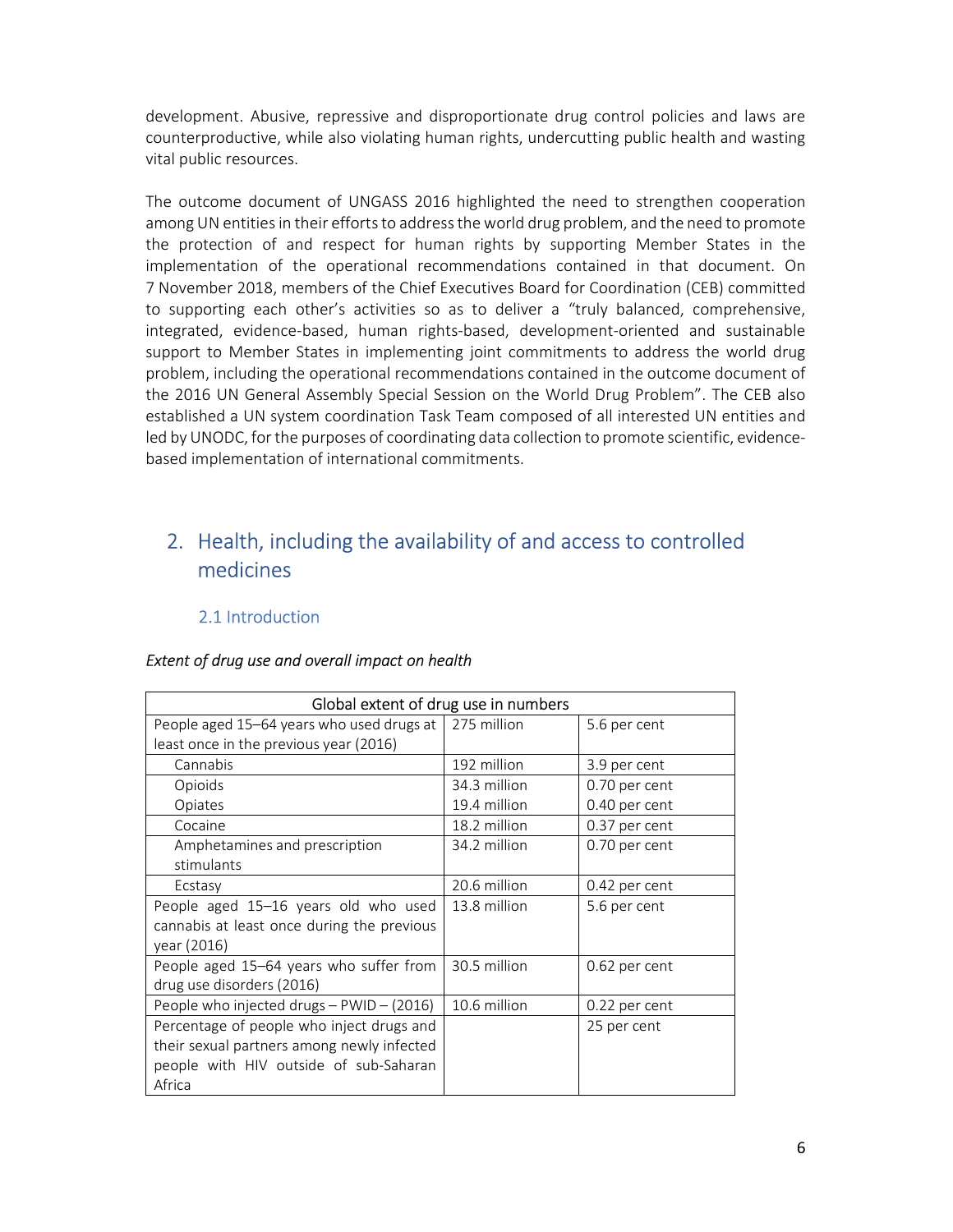| People who injected drugs living with HIV           | 1.3 million      | 11.8 per cent of PWID |
|-----------------------------------------------------|------------------|-----------------------|
| (2016)                                              |                  |                       |
| People who injected drugs living with   5.5 million |                  | 51.9 per cent of PWID |
| hepatitis C (2016)                                  |                  |                       |
| Deaths attributed to the use of drugs (2017)        | 585,000          | 72 per cent of deaths |
|                                                     |                  | among males           |
| "Healthy" life lost (DALYs)                         | 42 million years | 70 per cent of years  |
|                                                     |                  | of life lost by males |

Source: UNODC, *World Drug Report 2018;* Institute for Health Metrics and Evaluation, Global Burden of Disease Data; UNAIDS, *Global AIDS Update 2018 – Miles to Go* (Geneva, 2018); UNAIDS estimates.

Drug use is linked to a range of health, social and protective factors. Thanks to the large body of scientific literature, there is today a better understanding of what increases an individual's vulnerability to initiating the use of substances and what leads to drug use disorders.<sup>2</sup> Lack of knowledge about substances and their consequences, genetic predisposition, personality traits (e.g. impulsivity, sensation seeking), the presence of mental health conditions and behavioural disorders, family neglect and abuse, poor attachment to school and the community, social norms and environments conducive to substance use (including the influence of media), and growing up in marginalized, stigmatized and deprived communities are among the main vulnerability factors. Conversely, psychological and emotional well-being, personal and social competence, a strong attachment to caring and effective parents, attachment to schools and communities that are well resourced and organized are all protective factors that contribute to individuals being less vulnerable to illicit drug use and other risky behaviours.<sup>3</sup>

Some of the vulnerability and resilience factors differ according to age. Parenting and attachment to school are important during infancy, childhood and early adolescence. At older ages, schools, workplaces, entertainment venues and the media contribute to making individuals more or less vulnerable to drug use and other risky behaviours.<sup>4</sup> Marginalized youth in poor communities who have little or no family support, as well as limited access to education in school, are especially at risk. So are children, individuals and communities torn or displaced by war or natural disasters.<sup>5</sup> Higher socioeconomic groups have a greater propensity to initiate illicit drug use than lower socioeconomic groups, but it is the lower socioeconomic groups that pay the higher price as they are more likely to become drug dependent.<sup>6</sup>

Vulnerability factors are largely out of the control of the individual and are linked to a multitude of social, environmental and health conditions, requiring interventions that address not only drugs but also other risk factors.<sup>7</sup>

The extent of illicit drug use has a negative impact in achieving SDG 3 "Ensure healthy lives and promote well-being for all at all ages", not only because of the medical conditions resulting

<sup>2</sup> UNODC/WHO, *International Standards on Drug Use Prevention*, Second updated edition (Vienna, 2018).  $3$  Ibid.

<sup>4</sup> Ibid.

<sup>5</sup> Ibid. and UNHCR/WHO, *Rapid Assessment of Alcohol and Other Substance Use in Conflict-affected and Displaced Populations: A Field Guide*.

<sup>6</sup> UNODC, *World Drug Report 2016* (United Nations publication, Sales No. E.16.XI.7).

<sup>7</sup> UNODC/WHO, *International Standards on Drug Use Prevention*, Second updated edition (Vienna, 2018).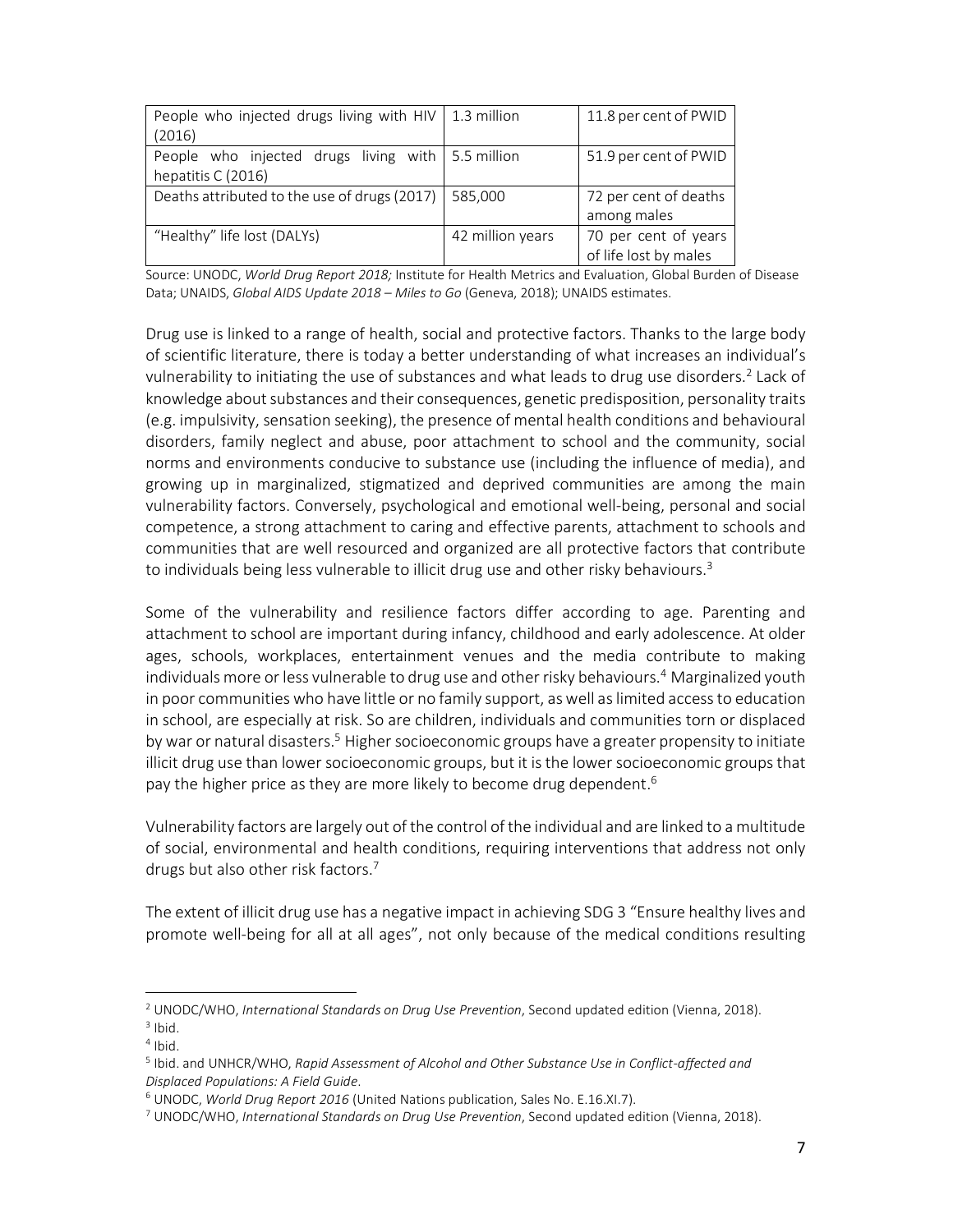directly from the psychoactive and physiological effects of drugs, but also because of the risk factors associated with certain forms of drugs and modes of administration.

Limited access to services, including health services, and exclusion from relevant host population programmes, may exacerbate the harmful consequences of illicit drug use and its negative impact on SDG 3,<sup>8</sup> while also undermining the human rights obligations to address the HIV epidemic within the community of people who use drugs.<sup>9</sup>

#### *Drug use among women*

Men are three times more likely than women to use cannabis, cocaine and amphetamines, whereas women are more likely than men to have a non-medical use of prescription opioids and tranquillizers. Existing research points to unequal opportunities (also relating to social and cultural norms) in access to illicit drug markets as one of the reasons for differences in the prevalence of drug use between men and women. In addition, drug use during pregnancy may lead to health problems for the pregnant woman and fetus, especially when combined with alcohol use, malnutrition and low access to health care. Women who use drugs can face substantial barriers to accessing services, including HIV services – facing lack of accessible services, stigma and discrimination, $10$  in breach of their human rights and undermining the achievement of SDG 5 "Achieve gender equality and empower all women and girls".

Service uptake in general and for pregnant women in particular can be improved where there is support from family members, social connections within the health-care system and referral services from  $NGOs<sup>11</sup>$  and if health workers provide the advice, support, treatment and care in line with the international guidelines developed for this purpose.<sup>12</sup> Mothers with a history of drug use often fear accessing health and social services due to stigma and discrimination and due to legislation that may declare them unfit to parent, while pregnant women may be pressured to have abortions or to give up newborn infants.<sup>13</sup> There have been reports of women who use drugs during pregnancy being arrested, confined and forced to undertake medical treatment, sometimes without evidence that they have drug dependency or that the health of the fetus is at risk, in clear violation of their rights to freedom from forced treatment, arbitrary detention and to fair trial.<sup>14</sup> Avoiding stigma and discrimination against women in health care settings and elsewhere increases their accessibility to services. As WHO has noted,

<sup>8</sup> UNHCR/WHO, *Rapid Assessment of Alcohol and Other Substance Use in Conflict-affected and Displaced Populations: A Field Guide*.

<sup>&</sup>lt;sup>9</sup> A/65/255.

<sup>10</sup> UNODC, *World Drug Report 2018* (United Nations publication, Sales No. E.18.XI.9).

<sup>11</sup> UNAIDS, *The Gap Report* (Geneva, 2014).

<sup>12</sup> WHO, *Guidelines for the identification and management of substance use and substance use disorders in pregnancy* (Geneva, 2014).

<sup>13</sup> UNAIDS, *Do no harm – health, human rights and people who use drugs* (Geneva, 2016).

<sup>&</sup>lt;sup>14</sup> Report of the Special Rapporteur on the right of everyone to the enjoyment of the highest attainable standard of physical and mental health, 3 August 2011, A/66/254, paras. 38, 39; Report of the Working Group on Arbitrary Detention on its visit to the United States of America, 17 July 2017, A/HRC/36/37/Add.2, paras. 72–74;

Report of the Working Group on Arbitrary Detention on its visit to the United States of America, 17 July 2017, A/HRC/36/37/Add.2, para. 73.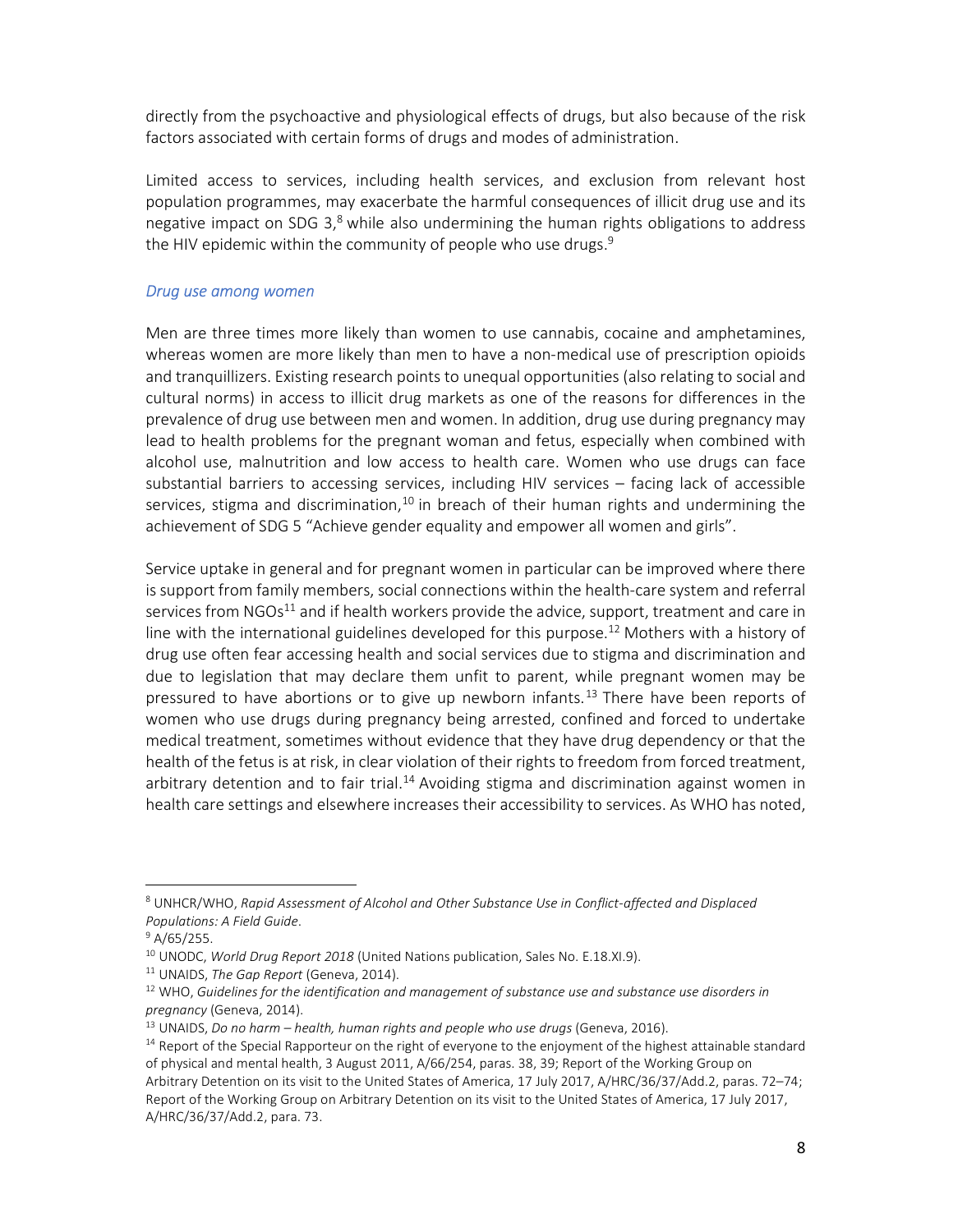"It is important that all women from key populations have the same support and access to services related to conception and pregnancy care, as women from other groups."<sup>15</sup>

#### *Access to controlled drugs for medical purposes, particularly for the treatment of pain*

The medical use of narcotic drugs continues to be indispensable for the relief of pain and suffering and ensuring their availability for such purposes is essential. Making internationally controlled drugs available for medical and scientific purposes is at the heart of the international drug control conventions since the Single Convention on Narcotic Drugs of 1961. The United Nations human rights mechanisms also recognized that ensuring access to essential drugs is an essential element of the right to health.<sup>16</sup> This principle has continued to be emphasized as the cornerstone of international drug policy in CND resolutions and in the outcome document of the 2016 UN General Assembly Special Session on the World Drug Problem. Achieving a balance between ensuring the availability of narcotic drugs and psychotropic substances under international control for medical and scientific purposes and preventing their diversion and abuse is at the core of the international drug control system. Both sides of this balance – ensuring availability and preventing diversion and abuse – are concerned with the protection and promotion of health and public safety and directly relate to the achievement of SDG 3, including Target 3.b "Support the research and development of vaccines and medicines … provide access to affordable essential medicines …".

Despite international attention, it is clear that there is a large burden of untreated pain around the world with 80 per cent of the world's population still without access to controlled medicines.<sup>17, 18</sup> There is a significant divide: approximately 90 per cent of the morphine worldwide is consumed by only 17 per cent of the global population living primarily in a few Western countries.<sup>19,20</sup> Barriers to accessibility of controlled drugs for medical use include the limited capacity of health care professionals due to lack of university curricula on the use of pain medications that are evidence-based, and national policies that may not meet the regulatory requirements across the full spectrum of the supply chain for controlled essential medicines.

#### *The right to health*

.

The dignity of human beings, and their right to health, is the cornerstone of effective international drug policy. Health is a fundamental human right indispensable for the exercise of other human rights. The enjoyment of the right to health includes, inter alia, access to health facilities, goods and services that are scientifically and medically appropriate and of good

<sup>15</sup> WHO, *Consolidated guidelines on HIV prevention, diagnosis, treatment and care for key populations*.

<sup>16</sup> A/HRC/30/65, para. 33, A/65/255, paras. 40–47, 76.

<sup>17</sup> UNODC, *Ensuring availability of controlled medications for the relief of pain and preventing diversion and abuse: Striking the right balance to achieve the optimal public health outcome*, Discussion paper based on a scientific workshop held in Vienna on 18–19 January 2011.

<sup>&</sup>lt;sup>18</sup> UNODC, *Technical guidance: Increasing access and availability of controlled medicines*, Advanced draft (March 2018).

<sup>19</sup> INCB, *Special Reports*, beginning in 2010.

<sup>20</sup> INCB, *Special Report: Availability of Internationally Controlled Drugs: Ensuring Adequate Access for Medical and Scientific Purposes* (2015).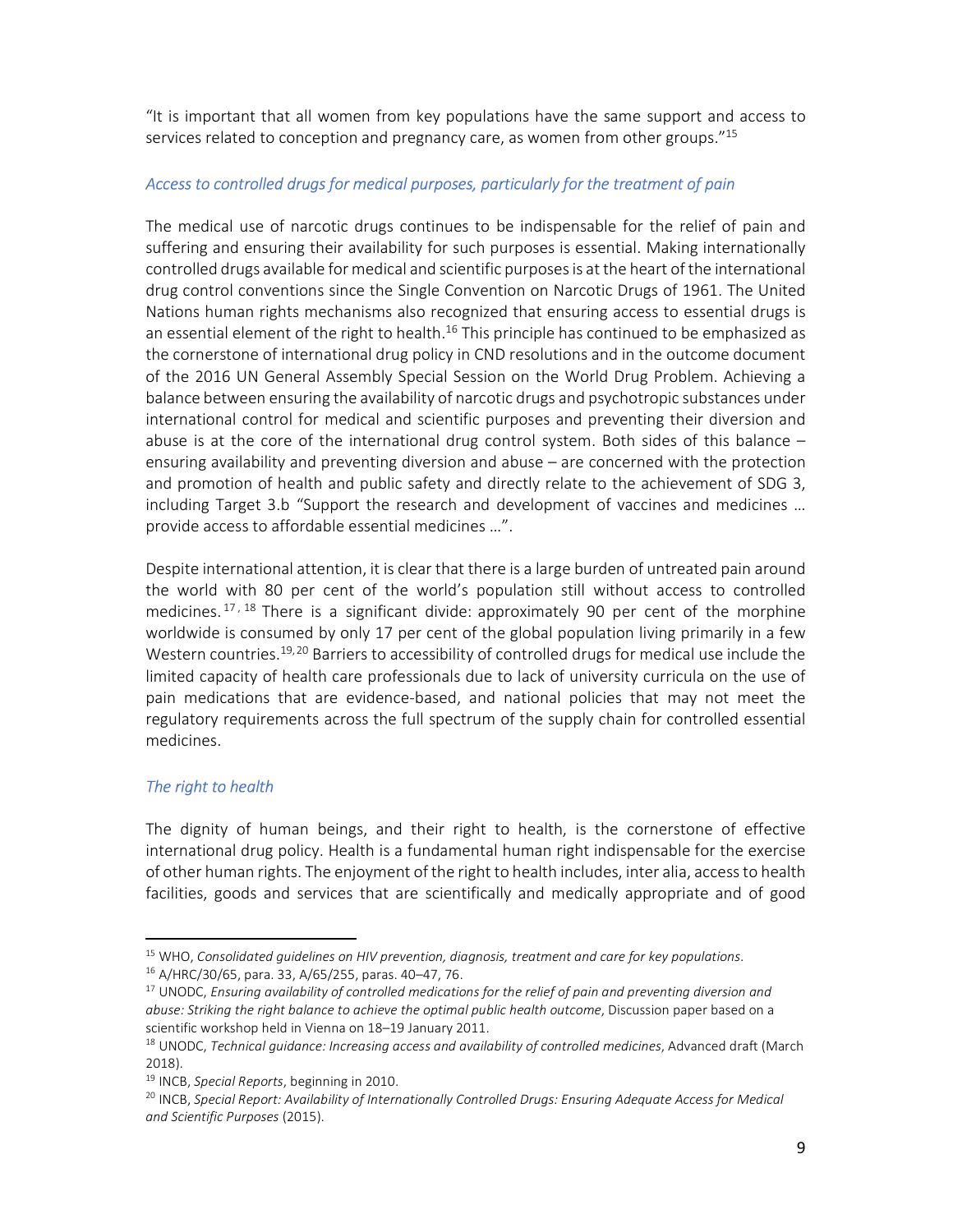quality, and the "right to be free from interference, such as the right to be free from torture, non-consensual medical treatment and experimentation*".*<sup>21</sup>

The enjoyment of the highest attainable standard of health applies to every human being without distinction of race, religion, political belief, economic or social condition.<sup>22</sup> The right to health for all people means that everyone should have access to the health services they need, when and where they need them, without suffering financial hardship.<sup>23,24</sup> Yet only one in six persons with drug use disorders benefits from drug treatment services.<sup>25</sup>

Incorporating public health, the reduction of harm from drug use – referred by some practitioners as harm reduction – and gender-sensitive approaches into national drug strategies, while ensuring the availability of treatment services that are evidence-based and respectful of the rights of persons who use drugs, their families and communities, in accordance with international human rights obligations.<sup>26</sup> Under the right to health and the right to life, individuals, including children, have a right to services to reduce the harm of nonmedical use of drugs that are accessible, available, acceptable and of good quality.<sup>27,28</sup>

Stigma and discrimination in health care settings can have a significant effect on accessing services, including HIV testing and treatment. Studies among people who inject drugs found that respondents were almost seven times as likely to avoid HIV testing if they had been previously refused treatment or services by health care workers.<sup>29</sup> Negative attitudes of health care workers towards people with drug use disorders can negatively affect key populations (KPs).<sup>30</sup> Of the 117 countries reporting to UNAIDS in 2017, only 18 reported that they had antidiscrimination laws or provisions that apply to people who use drugs (either through health status or disability). $31$ 

-

<sup>24</sup> UN General Assembly, *International Covenant on Economic, Social and Cultural Rights*, article 2.2., in conjunction with 16 December 1966, United Nations, *Treaty Series*, vol. 993, p. 3.

<sup>21</sup> CESCR, General comment No. 14 (2000)*,* E/C.12/2000/4, para. 12 (d).

<sup>&</sup>lt;sup>22</sup> UNGA, International Covenant on Economic, Social and Cultural Rights, article 2.2., in conjunction with 16 December 1966, United Nations, *Treaty Series*, vol. 993, p. 3.

<sup>&</sup>lt;sup>23</sup> Preamble to the Constitution of the WHO. Available at https://www.who.int/governance/eb/who \_constitution\_en.pdf.

<sup>25</sup> UNODC, *World Drug Report 2018* (United Nations publication, Sales No. E.18.XI.9).

<sup>26</sup> See E/C.12/CAN/CO/6, E/C.12/ESP/CO/5, E/C.12/PHL/CO/5-6, E/C.12/GRC/CO/2, E/C.12/MKD/CO/2-4 and E/C.12/SWE/CO/6.

<sup>&</sup>lt;sup>27</sup> See e.g. CESCR, Concluding Observations on the combined fifth and sixth periodic reports of the Philippines, E/C.12/PHL/CO/5-6 (2016), para. 54; CESCR, Concluding Observations on the combined second to fourth periodic reports of the former Yugoslav Republic of Macedonia, E/C.12/MKD/CO/2-4 (2016), para. 52; Report of the Special Rapporteur on the right of everyone to the enjoyment of the highest attainable standard of physical and mental health, Anand Grover (2010), A/65/255, para. 55.

<sup>&</sup>lt;sup>28</sup> CRC, General comment No. 21 on children in street situations (2017), CR/GC/21 (2017), para .53; CRC, General comment No. 15 on the right of the child to the highest attainable standard of health (2013), CRC/C/GC/ 15, para 66.

<sup>&</sup>lt;sup>29</sup> Ti L, Hayashi K, Kaplan K, Suwannanwong P, Wood E, Montaner J et al., "HIV test avoidance among people who inject drugs in Thailand", *AIDS and Behavior*, vol. 17, No. 7 (2013), pp. 2474–2478.

<sup>30</sup> Thailand, Ministry of Public Health, International Health Policy Program, *Measuring HIV-related Stigma and Discrimination in Health Care Settings in Thailand: Report of a pilot: Developing Tools and Methods to Measure HIV-related Stigma and Discrimination in Health Care Settings in Thailand* (2014).

<sup>&</sup>lt;sup>31</sup> See http://www.aidsinfoonline.org/ncpi/libraries/aspx/Home.aspx.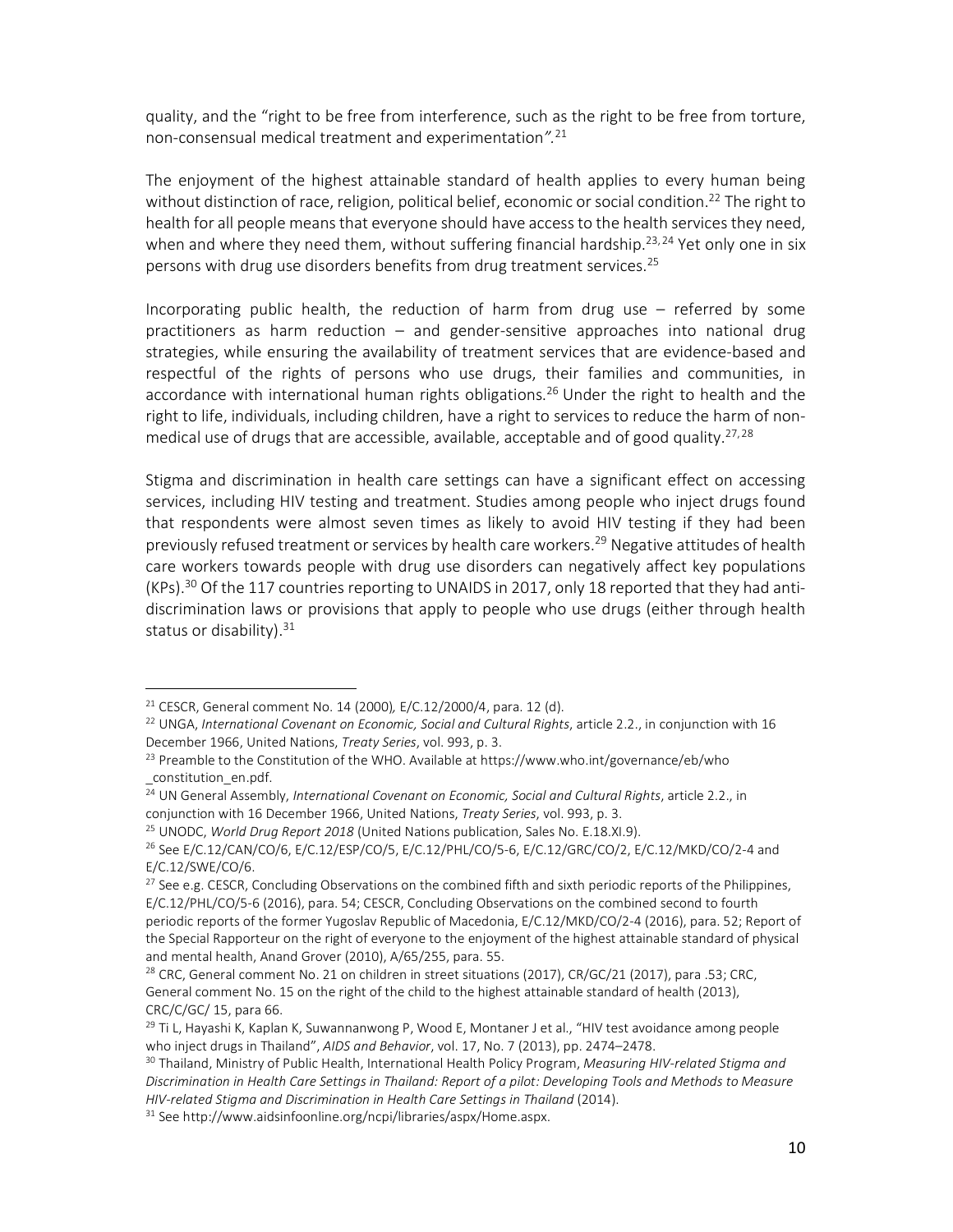The criminalization of drug use for other purposes than medical and scientific ones can have a negative effect on the enjoyment of the right to health. It can increase stigma and discrimination and thus deter affected persons from seeking treatment and rehabilitation services, thereby rendering them more vulnerable to violence and abuse from both private and state agencies.

Stigma created or reinforced through punitive enforcement or treatment regimes may also increase health risks. Policing practices ranging from surveillance to use of excessive force have been noted to target vulnerable and marginalized populations, which may increase the risks of physical and mental health issues for people who use drugs. It can lead to higher rates of risky injection practices and can increase risks of overdose due to lack of access to clean syringes or safe injecting rooms, the need to inject quickly and in unsafe places, and being driven from areas where services to minimize the harm of drug use are provided, all of which can increase exposure to HIV and other blood borne infections.<sup>32</sup>

#### 2.2 Prevention of illicit drug use and drug use disorders and promoting healthier populations at different levels and sectors

Substance use most commonly begins in adolescence, with alcohol, tobacco and cannabis being the substances most commonly used by children and young people. Early onset of frequent substance use is associated with the increased risk of developing dependence or harmful use later in life, as well as being linked with physical and mental health problems, although there is no clear causal relationship. Effective prevention starts early and is based on the best available scientific evidence. Many sectors have a role to play, primarily the health sector, but the education sector can also play a key role in protecting children and young people from substance use,  $33$  and at the same time can promote an environment where seeking treatment for problematic drug use is not stigmatized.

SDG Target 3.5 "Strengthen the prevention and treatment of substance abuse, including narcotic drug abuse and harmful use of alcohol" defines the importance of providing prevention and treatment services in the context of sustainable development. The second updated edition of the UNODC and WHO *International Standards on Drug Use Prevention*<sup>34</sup> summarizes the currently available scientific evidence on interventions and policies that have been found to be effective in preventing drug use, as well as other related risky behaviours.

Effective interventions and policies have been identified across many settings (family, school, community, workplace, health sector, etc.) and levels of risk (universal, selective and indicated). <sup>35</sup> In infancy and early childhood, effective actions are: prenatal and infancy visitation, interventions targeting pregnant women, and early childhood education. For middle childhood (approximately 5 to 10 years of age), effective strategies include: parenting skills programmes (effective also in early adolescence), personal and social skills education, classroom environment improvement programmes, policies to retain children in school, as well

<sup>32</sup> A/65/255 paragraph 24.

<sup>33</sup> UNESCO/UNODC/WHO, *Education sector responses to the use of alcohol, tobacco and drugs* (Paris, 2017).

<sup>&</sup>lt;sup>34</sup> See https://www.unodc.org/unodc/en/prevention/prevention-standards.html.

 $35$  Ibid.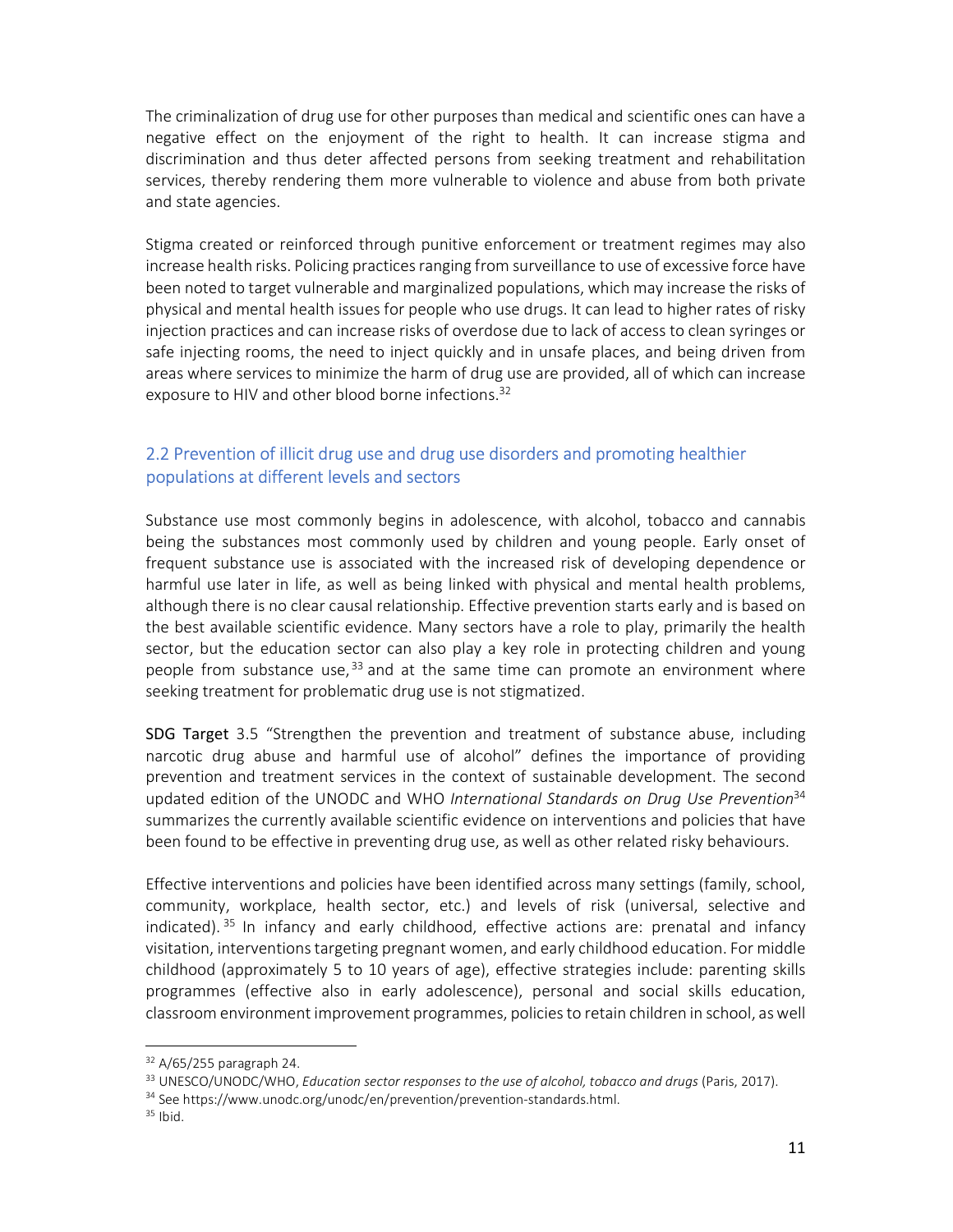as addressing mental health disorders (relevant also in adolescence). In early adolescence, additional effective strategies include: prevention education based on social competence and influence, school policies on substance use, school-wide programmes to enhance school attachment, addressing individual psychological vulnerabilities, and mentoring. In later adolescence and adulthood, additional effective strategies include: brief intervention, tobacco and alcohol policies, as well as multi-component programmes in the workplace, in the community and in entertainment venues. Media campaigns can also play an important supportive role  $36$  without stigmatizing people who use drugs.

There is limited research on the different factors that may influence a different efficiency of prevention programmes for males and females. The little available evidence points to some different etiological factors for women and girls.<sup>37</sup>

Commercial determinants of health in the case of legally produced and distributed substances such as dependence-producing prescription drugs can also influence the scope and nature of drug use. The rapidly growing cannabis industry has become a new part of the private commercial sector in some countries that can promote cannabis products and choices that could be detrimental to health. These conditions are additional elements that can make prevention activities and policies more or less effective.

Health professionals are in a unique position to identify psychoactive substance use among their clients and intervene at an early stage before substance use disorders and serious related problems develop. There is substantial accumulated evidence of the effectiveness of screening and brief interventions for hazardous and harmful alcohol use in primary health care settings.<sup>38</sup> Research findings suggest that screening followed by brief interventions can also be effective when targeting drugs other than alcohol psychoactive substances. The WHO ASSIST package helps health professionals to intervene at early stages of substance use to prevent development of substance use disorders.<sup>39</sup>

#### 2.3. Treatment of drug use disorders, rehabilitation, recovery and social reintegration

Drug use dependence is a complex, multifactorial health disorder characterized by a chronic and relapsing nature that requires a multidisciplinary and comprehensive response, including diversified pharmacological and psychosocial interventions.<sup>40,41</sup>

The main treatment recommended by WHO for opioid use disorders is opioid substitution therapy (OST) with long acting opioids (methadone and buprenorphine, both of which are on the WHO List of Essential Medicines). $42$  OST (also called opioid agonist maintenance

<sup>36</sup> Ibid.

<sup>37</sup> UNODC, *Guidelines on drug prevention and treatment for girls and women* (Vienna, 2016).

<sup>38</sup> Kaner EFS et al*.* (2018).

<sup>39</sup> WHO, *mhGAP Intervention Guide for mental, neurological and substance use disorders in non-specialized health settings*, Version 2.0 (2016).

<sup>40</sup> UNODC, *World Drug Report 2015* (United Nations publication, Sales No. E.15.XI.6).

<sup>41</sup> UNODC, *Outcome document of the 2016 United Nations General Assembly Special Session on the World Drug*  Problem: Our joint commitment to effectively addressing and countering the world drug problem (2016).

<sup>42</sup> WHO, *Guidelines for the psychosocially assisted pharmacological treatment of opioid dependence* (2009).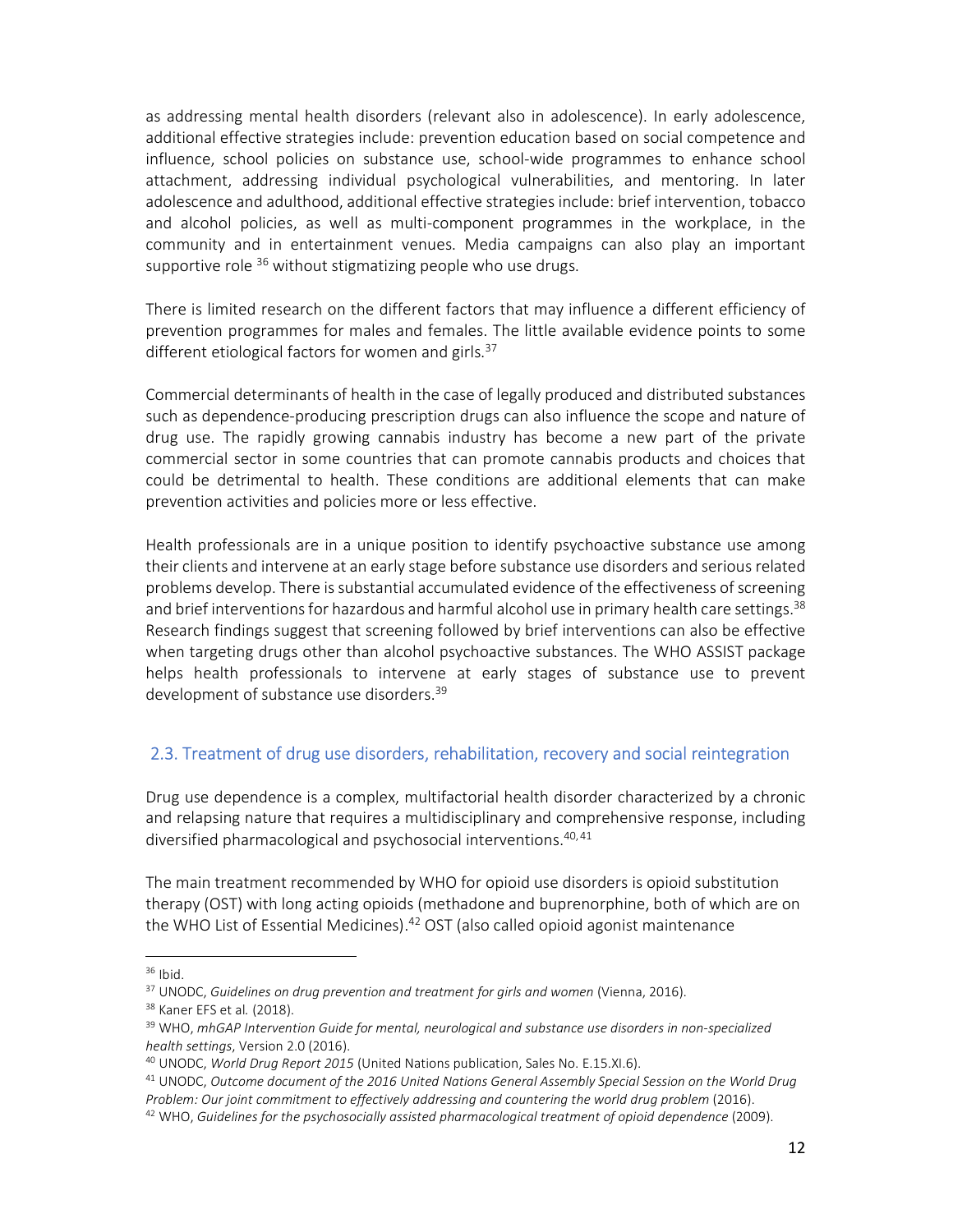treatment), combined with psychosocial assistance, has been found to be the most effective.<sup>43</sup> Another option is detoxification followed by relapse-prevention treatment using opioid antagonist (naltrexone).<sup>44</sup>

Psychosocial interventions are the treatment options available for drugs other than opioid.<sup>45</sup> There is no medication proven effective for managing and treating stimulant use disorders.<sup>46</sup>

With regard to psychosocial interventions, the evidence from clinical trials supports the effectiveness of cognitive behavioural therapy (CBT), motivational interviewing (MI), community reinforcement approach (CRA), motivational enhancement therapy (MET), family therapy (FT), contingency management (CM) and 12-step group facilitation.<sup>47</sup>

Health care systems oftentimes struggle to appropriately respond to behavioural and medical problems caused by different types of drugs. For example, in parts of the world where opioids were seldom used, health systems do not have the capacity to deliver medically assisted treatment, such as opioid agonist maintenance therapy. Similarly, where the treatment system has mainly focused on opioid use disorders, the system is challenged to respond to an increase in psychostimulants use disorders for which evidence-based psychosocial treatment is the main effective intervention in the absence of evidence-based pharmacological treatment.

As mentioned above, criminalization of drug use and law enforcement practices can act as a barrier to accessing treatment, as can concerns of confidentiality, particularly where drug registers are utilized. Stigma and discrimination by health care professionals similarly can limit willingness to engage in drug dependence treatment.<sup>48</sup>

Opioid overdose is manageable with naloxone, an opioid antagonist that rapidly reverses the effects of opioids. Naloxone can be injected intramuscularly, subcutaneously, intravenously or administered intranasally. According to WHO guidelines, community distribution of naloxone will reduce overdose deaths.<sup>49</sup> Management of opioid overdose with naloxone is expected to reduce opioid overdoses that result in death. An overall prevention strategy would also include access to effective treatment of opioid use disorders.<sup>50</sup>

Heroin-assisted treatment refers to the prescription of synthetic, injectable or smokable heroin to a minority of people with opioid dependence who do not respond to treatment with one of the established medications used in long-acting agonist maintenance therapy, such as

 $43$  Ibid.

 $44$  Ibid.

<sup>45</sup> UNODC/WHO, *Principles of Drug Dependence Treatment* (2008); UNODC/WHO, *International Standards for the Treatment of Drug Use Disorders: Draft for Field Testing* (2016).

 $46$  Ibid.

<sup>47</sup> mhGAP Evidence Resource Centre on drug use disorders; UNODC/WHO, *Principles of Drug Dependence Treatment* (2008); UNODC/WHO, *International Standards for the Treatment of Drug Use Disorders: Draft for Field Testing* (2016).

<sup>&</sup>lt;sup>48</sup> Report of the Special Rapporteur on the right of everyone to the enjoyment of the highest attainable standard of physical and mental health, Anand Grover (2010), A/65/255, paras. 30–39.

<sup>49</sup> WHO 2014.

<sup>50</sup> UNODC/WHO, *Opioid Overdose: Preventing and Reducing Opioid Overdose Mortality* (2013); WHO, *Community management of opioid overdose* (2014).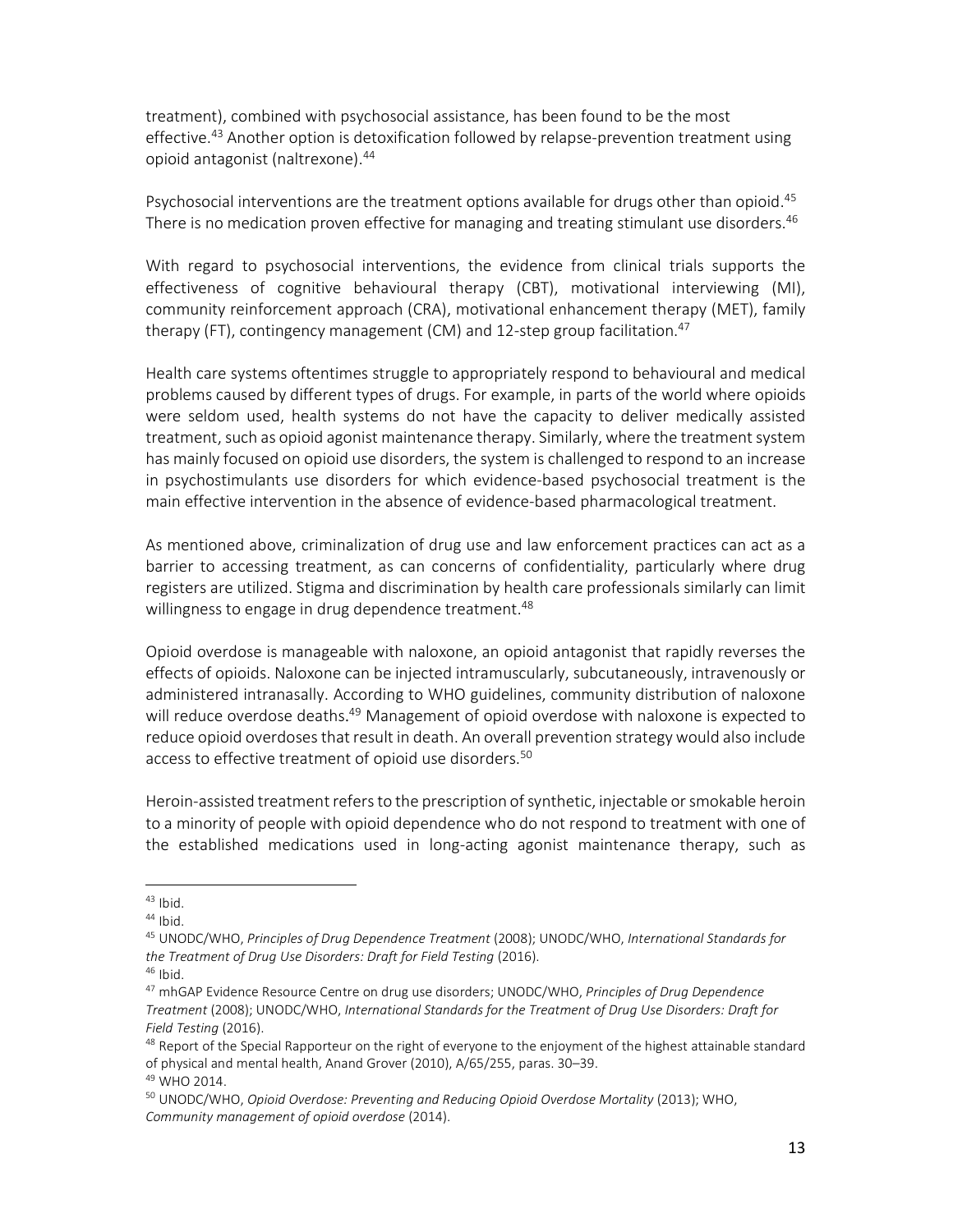methadone or buprenorphine. For this small group of patients, heroin-assisted treatment has been found effective in improving their social and health situation. It has also been shown to be cost-effective, as it reduces costs of arrests, trials, incarceration and health interventions. In this approach, patients are provided with a form of pharmaceutical-grade heroin (injection) solution.

The public health system is best placed to take the lead in the provision of effective treatment services for people affected by drug use disorders, often in close coordination with social care services and other community services.<sup>51</sup> The public health approach to drug treatment involves the least invasive intervention possible with the highest level of effectiveness and the lowest cost possible.<sup>52</sup>

The right to health includes "the right to be free from … non-consensual medical treatment and experimentation."<sup>53</sup> WHO and UNODC have stated, "The same standards of ethical treatment should apply to the treatment of drug dependence as other health care conditions. These include the right to autonomy, and self-determination on the part of the patient, and the obligation for beneficence and non-maleficence [do good/do no harm] on behalf of treating staff."<sup>54</sup> Neither detention nor forced labour is based on evidence of effectiveness and they have no therapeutic value as treatment for drug use disorders.<sup>55</sup> People who use or are dependent on drugs do not automatically lack the capacity to consent to treatment. Therefore, treatment should not be forced or against the will and autonomy of the patient and the consent of the patient should be obtained before any treatment intervention. In 2012, 12 UN entities raised concerns about drug detention centres and rehabilitation centres as places that raise human rights issues and threaten the health of detainees and called for their immediate closure, for an end to financial and technical support for such centres and for investigations to address abuses.<sup>56</sup> Incarceration and confinement in compulsory drug treatment centres often worsens the lives of drug users and drug dependent individuals, particularly the youngest and most vulnerable.<sup>57</sup> According to the Special Rapporteurs, compulsory drug treatment centres also breach the rights to freedom from arbitrary detention and can amount to torture and inhuman and degrading treatment or punishment.<sup>58</sup>

<sup>51</sup> UNODC/WHO, *Principles of Drug Dependence Treatment* (2008); UNODC/WHO, *International Standards for the Treatment of Drug Use Disorders: Draft for Field Testing* (2016).

<sup>52</sup> Ibid.

<sup>&</sup>lt;sup>53</sup> CESCR, General comment No. 14 on the right to the highest attainable standard of health, E/C.12/2000/4, adopted 11 August 2000, para. 34; see also CESCR, General comment No. 14 on the right to the highest attainable standard of health, E/C.12/2000/4, adopted 11 August 2000, para. 34; Report of the Special Rapporteur on the right of everyone to the enjoyment of the highest attainable standard of physical and mental health (2010), A/64/272; Report of the Special Rapporteur on the rights of persons with disabilities (2018), A/73/161, paras. 9, 14–15; see also UNODC/WHO, *Principles of Drug Dependence Treatment* (2008) p. 9. <sup>54</sup> UNODC/WHO, *Principles of Drug Dependence Treatment* (2008).

<sup>55</sup> Ibid.

<sup>56</sup> ILO/OHCHR/UNDP/UNESCO/UNFPA/UNHCR/UNICEF/UNODC/UN Women/WFP/WHO/UNAIDS, *Joint Statement: Compulsory drug detention and rehabilitation centres*. Available at http://www.unodc.org/ documents/southeastasiaandpacific//2012/03/drug-detention-centre/JC2310\_Joint\_Statement6March12FINAL \_En.pdf.

<sup>57</sup> Jurgens and Betteridge (2005).

<sup>&</sup>lt;sup>58</sup> Report of the Special Rapporteur on torture and other cruel, inhuman or degrading treatment or punishment, Manfred Nowak (2013), A/HRC/22/53, paras. 42, 87(a); Report of the Special Rapporteur on the right of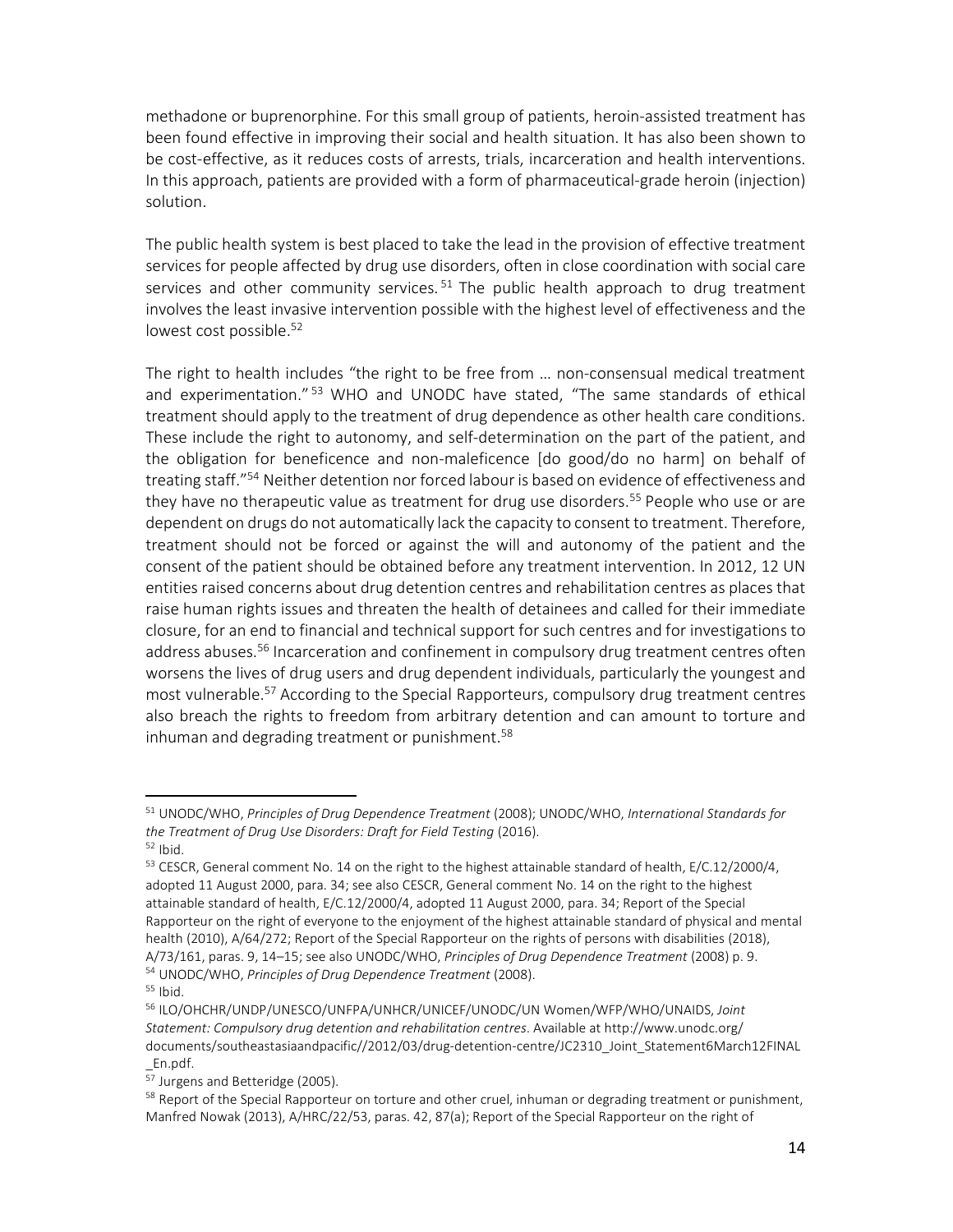Drug use or drug dependence alone is not sufficient grounds for detention.<sup>59</sup> Where drug dependence is considered a disability, the Convention on the Rights of Persons with Disabilities provides further protection, stating clearly that "the existence of a disability shall in no case justify a deprivation of liberty."<sup>60</sup> Compulsory detention, even if it has a basis in law, may also constitute arbitrary detention where it is random, capricious or disproportionate – that is, not reasonable or necessary in the circumstances of a given case.<sup>61</sup> Compulsory treatment for people dependent on drugs can only be legally justified in clearly defined exceptional circumstances in conformity with international human rights law that guarantees such provisions are not subject to abuse.<sup>62</sup> The treatment must be scientifically and medically appropriate and of good quality $63$  and intended to return a person to a state of autonomy over their treatment decisions. It must be short term and specifically time bound.<sup>64</sup>

On several occasions, UN human rights bodies have expressed concerns about reports of poor conditions in drug rehabilitation centres and ill-treatment inflicted upon persons admitted to them.<sup>65</sup>

A number of social and structural barriers continue to hinder the access of women to treatment for drug use: globally, only one of five drug users in treatment is a woman even though one of three drug users is a woman.<sup>66</sup> As with men, effective treatment for women balances individual needs with their drug use disorder and the cultural, structural, ethnic and

.

everyone to the enjoyment of the highest attainable standard of physical and mental health, Anand Grover (2010), A/65/255, paras. 30–39.

<sup>&</sup>lt;sup>59</sup> OHCHR, Report of the Working Group on Arbitrary Detention (2015), A/HRC/30/36, para. 60: "Drug consumption or dependence is not sufficient justification for detention. Involuntary confinement of those who use or are suspected of using drugs should be avoided."; Report of the Special Rapporteur on torture and other cruel, inhuman or degrading treatment or punishment, Juan Mendéz (2013), A/HRC/22/53, paras. 40–42; see also Report of the Working Group on Arbitrary Detention (2003), E/CN.4/2004/3, paras. 74, 87; Human Rights Committee, General comment No. 35: Article 9 (Liberty and security of person) (2014), CCPR/C/GC/35, para. 15; European Court of Human Rights, *Witold Litwa v. Poland*, Application No. 26629/95, 4 April 2000, paras. 77–80.

<sup>60</sup> CRPD, art 14(1)(b).

<sup>&</sup>lt;sup>61</sup> Human Rights Committee, General comment No. 35: Article 9 (Liberty and security of person), CCPR/C/GC/35, para. 12: "An arrest or detention may be authorized by domestic law and nonetheless be arbitrary. The notion of 'arbitrariness' is not to be equated with 'against the law' but must be interpreted more broadly to include elements of inappropriateness, injustice, lack of predictability and due process of law, as well as elements of reasonableness, necessity and proportionality. For example, remand in custody on criminal charges must be reasonable and necessary in all the circumstances. Aside from judicially imposed sentences for a fixed period of time, the decision to keep a person in any form of detention is arbitrary if it is not subject to periodic reevaluation of the justification for continuing the detention."

<sup>62</sup> ILO/OHCHR/UNDP/UNESCO/UNFPA/UNHCR/UNICEF/UNODC/UN Women/WFP/WHO/UNAIDS, *Joint Statement: Compulsory drug detention and rehabilitation centres*.

 $63$  In accordance with the right to health, see General comment No. 14 on the right to health, para. 12(d). <sup>64</sup> Human Rights Committee, General comment No. 35: Article 9 (Liberty and security of person), CCPR/C/GC/35, para 12: "Aside from judicially imposed sentences for a fixed period of time, the decision to keep a person in any form of detention is arbitrary if it is not subject to periodic re-evaluation of the justification for continuing the detention."

<sup>65</sup> See e.g. CAT/C/GTM/CO/5-6; CAT/C/TKM/CO/2; CRC/C/PAK/CO/5; CCPR/C/KHM/CO/2; CRC/C/KHM/CO/2; UN Working Group on Arbitrary Detention Report, A7HRC730-36 (2015), p. 17.

<sup>66</sup> UNODC, *World Drug Report 2015* (United Nations publication, Sales No. E.15.XI.6).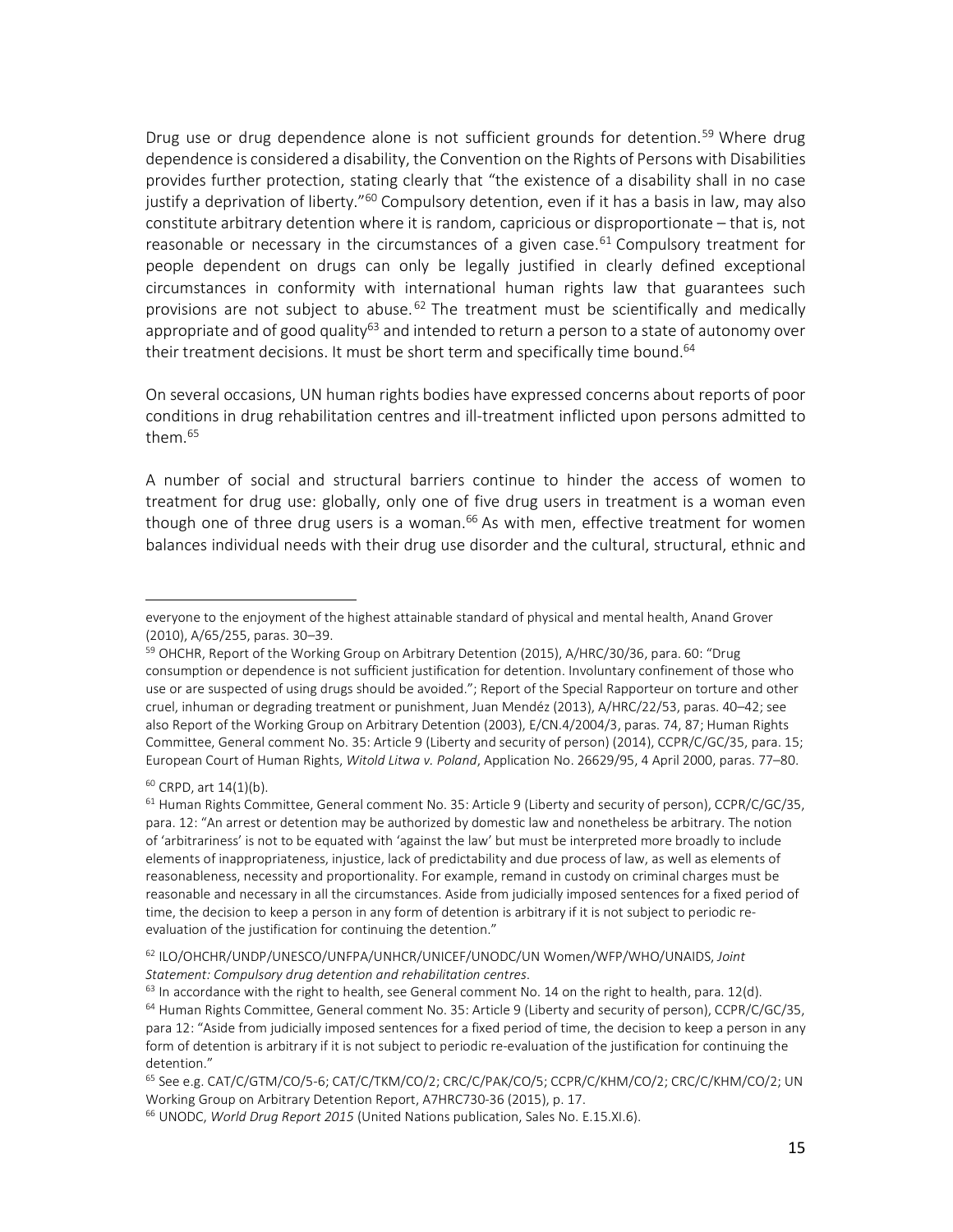religious factors that may limit their access to evidence-based drug treatment.<sup>67</sup> While data are limited, there is some evidence that other sub-population groups such as displaced persons or refugees are disadvantaged in accessing drug treatment.<sup>68</sup>

Lesbian, gay, bisexual, transgender and intersex persons who use drugs are disproportionately impacted by drug policies in many countries and experience a range of harms flowing from drug use and drug-induced mental trauma. Lesbian, gay, bisexual, transgender and intersex persons who use drugs may not seek support or treatment from health-care providers because of previous or anticipated experiences of discrimination.<sup>69</sup>

#### 2.4 Minimizing the adverse health consequences of drug use: prevention, treatment and care of HIV, viral hepatitis, other blood-borne infections and tuberculosis

In some countries where transmission of HIV and viral hepatitis is concentrated in people who inject drugs, the coverage of evidence-based services remains low or non-existent. WHO has defined a package of evidence-based prevention, diagnosis and treatment services for HIV and hepatitis that include needle and syringe programmes, opioid substitution therapy and community distribution of naloxone, as well as testing and treatment of HIV, viral hepatitis B and C and TB.

The current low coverage of this package is insufficient to effectively prevent transmission and ultimately achieve SDG 3.3 "By 2030, end the epidemics of AIDS, tuberculosis, malaria and neglected tropical diseases and combat hepatitis, water-borne diseases and other communicable diseases". Globally, needle and syringe programmes distributed just 33 needles and syringes per person who injects drugs per year (instead of recommended 200 for HIV and 300 for reaching the WHO HCV elimination targets), and only 16 per cent of people who inject drugs had access to opioid substitution therapy (instead of the recommended 40 per cent). Overall, it is estimated that less than 1 per cent of people who inject drugs live in countries where the coverage of these key interventions is sufficient.<sup>70</sup> People who inject drugs are at 23 times greater risk of HIV infection than people who do not inject drugs, $71$  and incidence is not declining. More than 80 per cent of people who inject drugs are either living with, or have previously had, a hepatitis C infection.<sup>72</sup>

The comprehensive package to effectively prevent HIV includes the nine interventions described by WHO, UNODC and UNAIDS. The three organizations recommend the provision of a comprehensive set of evidence-based services to people who inject drugs. The effectiveness

<sup>67</sup> UNODC, *Guidelines on drug prevention and treatment for girls and women* (Vienna, 2016); WHO, *Guidelines for identification and management of substance use and substance use disorders in pregnancy* (2014).

<sup>68</sup> UNHCR/WHO, *Rapid Assessment of Alcohol and Other Substance Use in Conflict-affected and Displaced Populations: A Field Guide*.

<sup>69</sup> A/HRC/39/39, para. 75.

<sup>70</sup> Sarah Larney and others, "Global, regional, and country-level coverage of interventions to prevent and manage HIV and hepatitis C among people who inject drugs: A systematic review", *The Lancet Global Health*, vol. 5, No. 12, pp. e1208–e1220.

<sup>&</sup>lt;sup>71</sup> UNAIDS Fact Sheet – World AIDS Day 2018. Available at: www.unaids.org/sites/default/files/media\_asset/ UNAIDS\_FactSheet\_en.pdf.

<sup>72</sup> WHO, *Global Hepatitis Report 2017* (Geneva, 2017).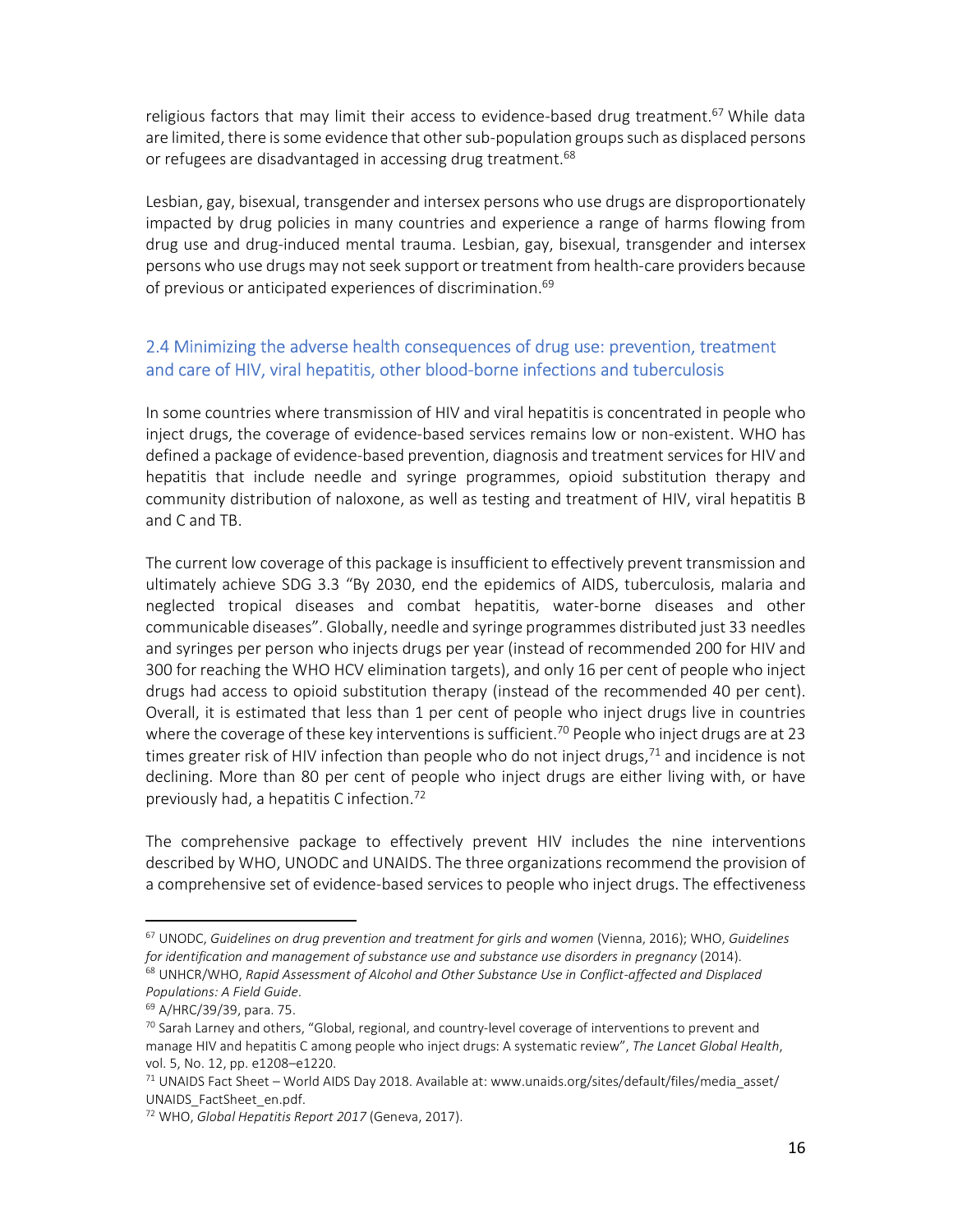of a core package of nine services was confirmed in 2009 by the three organizations. In 2014, WHO updated the package to include opioid overdose management with naloxone for people who inject drugs and pre-exposure prophylaxis as prevention intervention, alongside interventions to minimize the adverse health consequences of drug use.<sup>73</sup> In addition to the health interventions, WHO positioned addressing structural barriers with enabling interventions as part of a public health response to HIV for key populations including people who inject drugs. Enabling interventions includes reviewing laws and legislation that criminalize behaviours such as drug use and possession for personal use, reducing stigma and discrimination, including in the health sector, and addressing violence, as well as supporting the empowerment of people who use drugs. Their implementation requires a scale-up through multiple service delivery models, including outreach, low-threshold drop-in centres and peer education. These programmes effectively reduce the sharing of injecting equipment, improve quality of life, decrease mortality, reduce crime and public disorder, improve social functioning and provide a bridge to drug dependence treatment.

The greatest benefit from HIV and hepatitis C prevention is reported when needle and syringe programmes are offered in combination with opioid substitution therapy and their coverage is high,<sup>74,75,76</sup> meaning more than 300 needles or syringes per person who injects drugs per year, and more than 40 per cent of people who inject drugs undergoing opioid substitution therapy.<sup>77</sup>

There is strong evidence that high coverage of needle-syringe programmes and opioid substitution therapy services — closely linked to condom programming, testing and treatment of HIV and viral hepatitis — can have a major public health impact in places with substantial populations of people who inject drugs.<sup>78</sup> Opioid substitution therapy has been found to

<sup>73</sup> WHO/UNODC/UNAIDS, *Technical guide for countries to set targets for universal access to HIV prevention, treatment and care for injecting drug users*, (Geneva, 2012); WHO, *Consolidated guidelines on HIV prevention, diagnosis, treatment and care for key populations*, 2016 update (Geneva, 2016).

 $74$  Louisa Degenhardt and others, "Prevention of HIV infection for people who inject drugs: Why individual, structural and combination approaches are needed", *The Lancet,* vol. 376, No. 9737 (2010), pp. 285–301.

<sup>75</sup> Natasha K. Martin and others, "Combination interventions to prevent HCV transmission among people who inject drugs: Modelling the impact of antiviral treatment, needle and syringe programs, and opiate substitution therapy", *Clinical Infectious Diseases,* vol. 57, supplement 2 (2013), pp. S39–S45.

 $76$  Katy Turner and others, "The impact of needle and syringe provision and opiate substitution therapy on the incidence of hepatitis C virus in injecting drug users: Pooling of UK evidence" *Addiction*, vol. 106, No. 11 (2011), pp. 1978–1988.

<sup>77</sup> WHO/UNODC/UNAIDS, *Technical guide for countries to set targets for universal access to HIV prevention, treatment and care for injecting drug users*, (Geneva, 2009)

<sup>78</sup> Abdul-Quader AS, Feelemyer J, Modi S, Stein ES, Briceno A, Semaan S et al., "Effectiveness of structural-level needle/syringe programs to reduce HCV and HIV infection among people who inject drugs: A systematic review", *AIDS and Behavior*, vol. 17, No. 9 (2013), pp. 2878–2892.

Waal H, Clausen T, Gjersing L, Gossop M., "Open drug scenes: responses of five European cities", *BMC Public Health*, vol. 14 (2014), p. 853.

Jones L, Pickering L, Sumnall H, McVeigh J, Bellis A, "A review of the effectiveness and cost-effectiveness of needle and syringe programs for injecting drug users", Centre for Public Health, Liverpool John Moores University (2008).

Palmateer N, Kimber J, Hickman M, Hutchinson S, Rhodes T, Goldberg D, "Evidence for the effectiveness of sterile injecting equipment provision in preventing hepatitis C and human immunodeficiency virus transmission among injecting drug users: A review of reviews", *Addiction,* vol. 105, No. 5 (2010), pp. 844–859.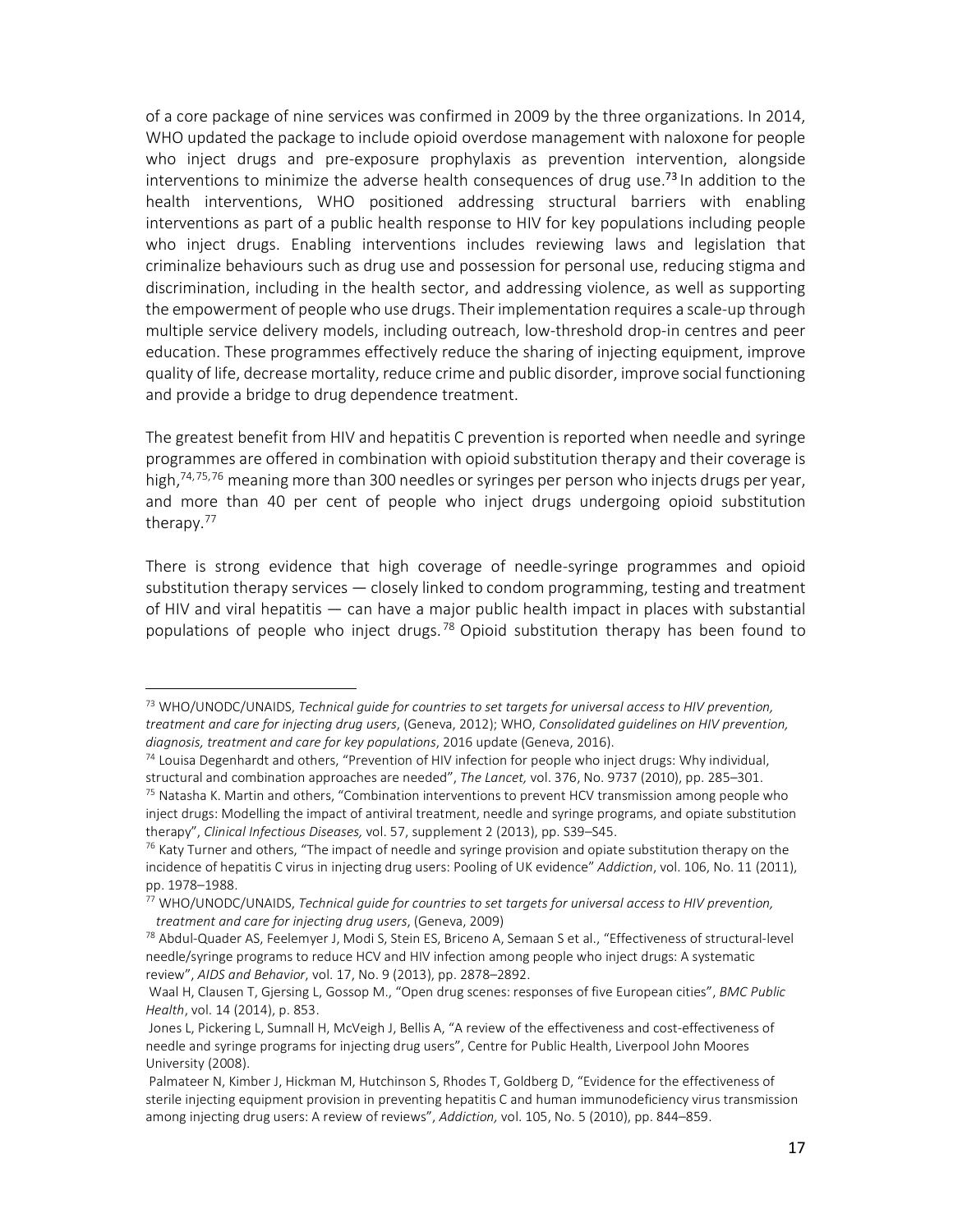improve access and adherence to antiretroviral therapy, reduce instances of overdose and associated mortality, and lessen criminal activity.<sup>79</sup> Opioid-substitution therapy (OST), needlesyringe programmes (NSP) and antiretroviral therapy (ART) together have established effectiveness in reducing drug dependency, reducing sharing of injecting equipment, improving quality of life and averting HIV infections.<sup>80</sup>

The burden of disease of viral hepatitis attributable to injecting drug use is even higher than HIV. Of the 71 million people with chronic HCV, 8 per cent is among people who inject drugs. However, 23 per cent of new HCV infections and 33 per cent of HCV related mortality are attributable to injecting drug use. The WHO recommendations and elimination targets put a strong focus on providing these services as well as prioritizing PWID to test and treat for HCV. HCV is curable and countries that have implemented targeted programmes are likely to reach the elimination targets. $81$ 

The concern of HIV transmission is not only with people who inject drugs such as opioids. There is evidence that among people who inject stimulants (cocaine and amphetamines) and among men who have sex with men, those who use methamphetamine or amphetamine are more likely to engage in higher-risk sexual behaviours and be HIV-positive than those who use other drugs.<sup>82</sup> A systematic review found that the risk of acquiring HIV was 3.6 times greater among people who used cocaine by injection than among those who used cocaine by other means, and 3.0 times higher among people who used amphetamine-type stimulants by injection than among those who used amphetamine-type stimulants by other means. Most evidence points towards a positive association between stimulant use, higher-risk sexual and injecting behaviours and HIV infections. 83, 84

1

 Gowing L, Farrell M, Bornemann R, Sullivan L, Ali R, "Substitution treatment of injecting opioid users for prevention of HIV infection", *Cochrane Database of Systematic Reviews*, vol. 2, No. CD004145 (2008).

Wodak A, Cooney A, "Effectiveness of sterile needle and syringe programs", *International Journal of Drug Policy*, vol. 16, No. 1 (2005), pp. 31–44.

MacArthur GJ, Minozzi S, Martin N, Vickerman P, Deren S, Bruneau J et al., "Opiate substitution treatment and HIV transmission in people who inject drugs: Systematic review and meta-analysis", *British Medical Journal,* vol. 345 (2012), p. e5945.

Degenhardt L, Mathers B, Vickerman P, Rhodes T, Latkin C, Hickman M, "Prevention of HIV infection for people who inject drugs: Why individual, structural, and combination approaches are needed", *The Lancet*, vol. 376, No. 9737 (2010), pp. 285–301.

<sup>&</sup>lt;sup>79</sup> Lawrinson P, Ali R, Buavirat A, Chiamwongpaet S, Dvoryak S, Habrat B et al., "Key findings from the WHO collaborative study on substitution therapy for opioid dependence and HIV/AIDS", *Addiction*, vol. 103, No. 9 (2008), pp. 1484–1492.

<sup>&</sup>lt;sup>80</sup> Degenhardt L et al., "HIV prevention for people who inject drugs: why individual, structural, and combination approaches are required", *The Lancet,* vol. 376, No. 9737 (2010), pp. 285–301; WHO/ UNODC/UNAIDS, *Technical guide for countries to set targets for universal access to HIV prevention, treatment and care for injecting drug users*, 2012 revision (Geneva, 2012).

<sup>81</sup> WHO, *Global Health Sector Strategy on Viral Hepatitis 2016–2121: Towards Ending Viral Hepatitis* (2016); WHO, *Global Hepatitis Report 2017* (Geneva, 2017).

<sup>82</sup> Nga Thi Thu Vu, Lisa Maher, and Iryna Zablotska, "Amphetamine-type stimulants and HIV infection among men who have sex with men: Implications on HIV research and prevention from a systematic review and metaanalysis", *Journal of the International AIDS Society*, vol. 18, No. 1 (2015).

<sup>&</sup>lt;sup>83</sup> Isabel Tavitian-Exley and others, "Influence of different drugs on HIV risk in people who inject: Systematic review and meta-analysis", *Addiction*, vol. 110, No. 4, pp. 572–584.

<sup>&</sup>lt;sup>84</sup> Louisa Degenhardt and others, "Meth/amphetamine use and associated HIV: Implications for global policy and public health", *International Journal of Drug Policy*, vol. 21, No. 5 (2010), pp. 347–358.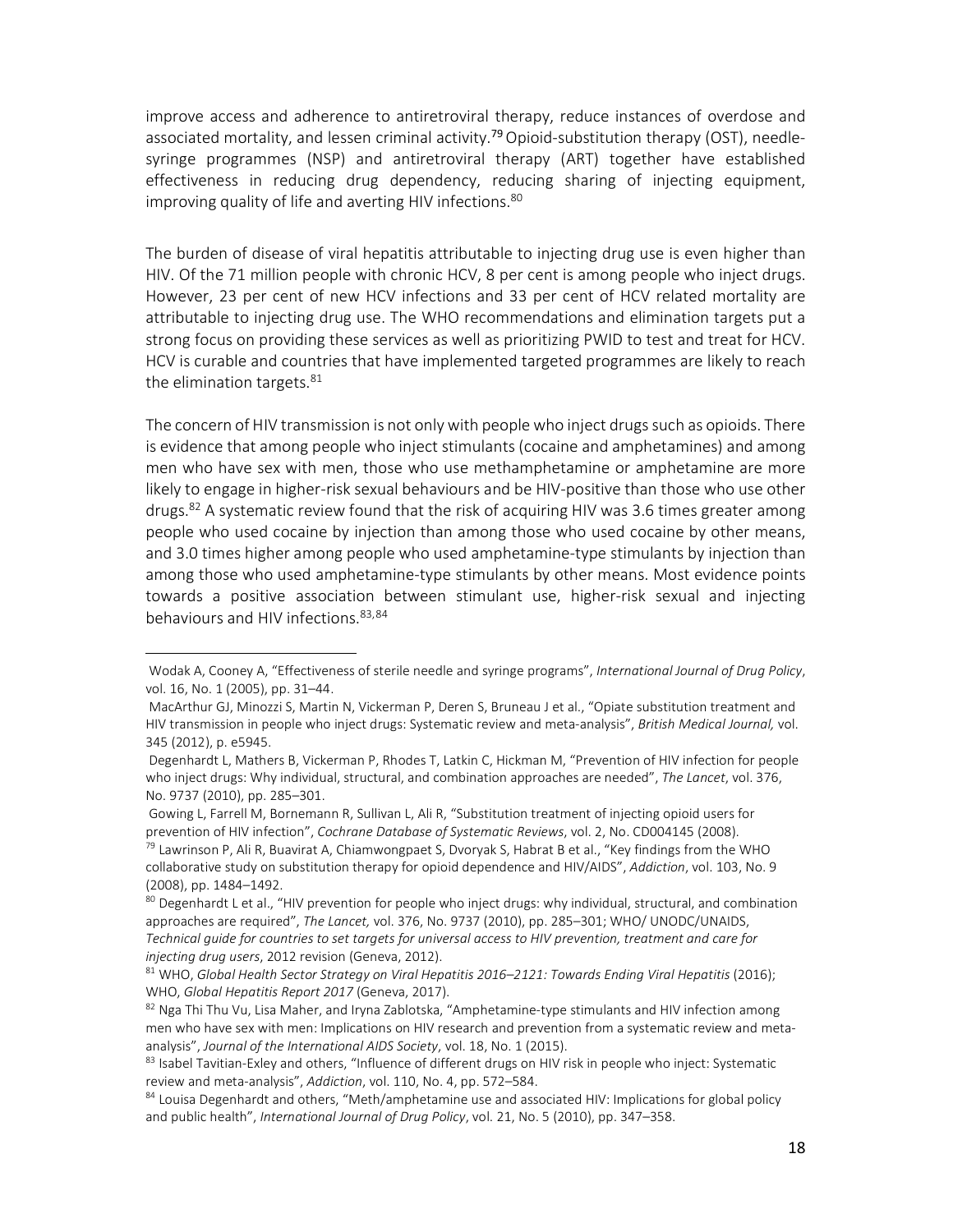Women who inject drugs are often more vulnerable to HIV than their male counterparts. A review of studies in countries with a high prevalence of HIV among people who inject drugs (greater than 20 per cent) found a higher overall prevalence of HIV among women who inject drugs compared with men who inject drugs.<sup>85</sup> Unsafe injecting practices may be more common among women because of the lack of services tailored to their needs.

In many countries, punitive drug policies do not recognize the unique vulnerability of persons with psychosocial disabilities who use drugs. Such policies affect them negatively by not providing appropriate drug dependence treatment and services to prevent the adverse health consequences of drug use.<sup>86</sup>

| Drug use in prison settings: the numbers   |              |                      |  |
|--------------------------------------------|--------------|----------------------|--|
| Global prison population (2017)            | 10.7 million | 142 people per       |  |
| 90 per cent male                           |              | 100,000 population   |  |
| 1 per cent children                        |              |                      |  |
| Prisoners have used a controlled substance |              | 33 per cent of       |  |
| at some point while incarcerated           |              | prisoners            |  |
| Prisoners who have reported current        |              | 16 per cent of       |  |
| (past month) drug use                      |              | prisoners            |  |
| Lifetime prevalence of injection drug use  |              |                      |  |
| within prison                              |              |                      |  |
| Asia-Pacific                               |              | 20.2 per cent        |  |
| Eastern Europe and Central Asia            |              | 17.3 per cent        |  |
| Latin America and the Caribbean            |              | 11.3 per cent        |  |
| Western and Central Europe<br>and          |              | 9.3 per cent         |  |
| North America                              |              |                      |  |
| Middle East and North Africa               |              | 7.3 per cent         |  |
| Other African regions                      |              | less than 1 per cent |  |
| People held in prisons who are living      |              | 3.8 per cent         |  |
| with HIV                                   |              |                      |  |
| People held in prisons who are living      |              | 15.1 per cent        |  |
| with hepatitis C                           |              |                      |  |
| People held in prisons who have active     |              | 2.8 per cent         |  |
| tuberculosis                               |              |                      |  |

#### 2.5 Drug use, dependence, injecting, prevention and treatment in prison settings

Source: United Nations Survey on Crime Trends and Operations of Criminal Justice Systems (various years); Note by the Secretariat: World crime trends and emerging issues and responses in the field of crime prevention and criminal justice, E/CN.15/2014/5; UNODC, *World Drug Report 2017*; Babak Moazen and others, "Prevalence of drug injection, sexual activity, tattooing, and piercing among prison inmates", *Epidemiologic Reviews*, vol. 40, No. 1, (2018), pp. 58–69; Kate Dolan and others, "Global burden of HIV, viral hepatitis, and tuberculosis in prisoners and detainees", *The Lancet*, vol. 388, No. 10049 (2016), pp. 1089–1102.

<sup>&</sup>lt;sup>85</sup> Don C. Des Jarlais and others, "Are females who inject drugs at higher risk for HIV infection than males who inject drugs: An international systematic review of high seroprevalence areas", *Drug and Alcohol Dependence*, vol. 124, Nos. 1 and 2 (2012), pp. 95–107.

<sup>86</sup> A/HRC/39/39, para. 74.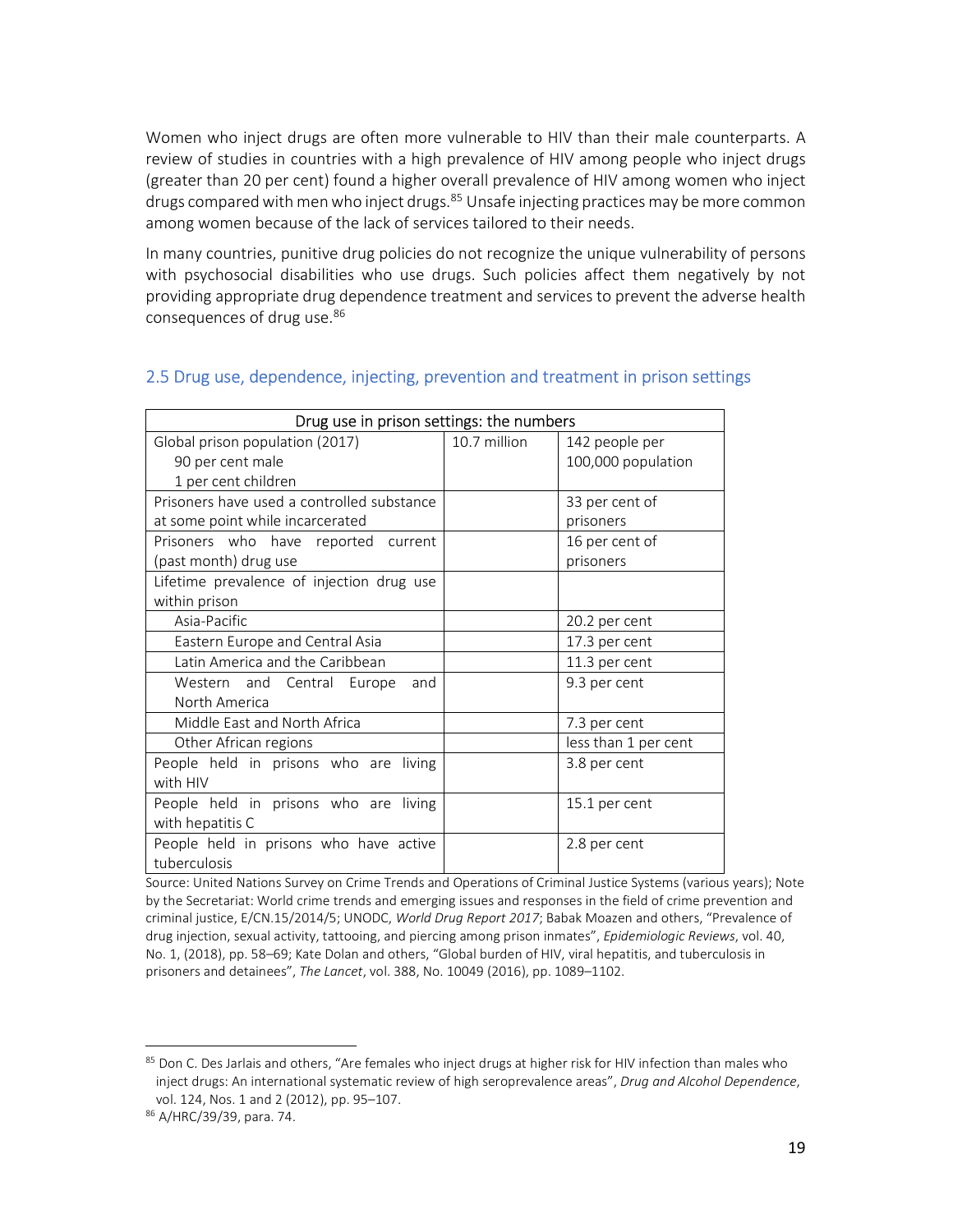Drug-related data on prison populations are limited due to the lack of systematic monitoring in many countries. Based on global reviews of available national and subnational studies, it is clear that, in many countries and regions, prison settings are likely to be a place with high drug use and high-risk injecting practices. But despite this high risk, in some countries, health care services provided in prisons are not equivalent to those available in the community. This undermines the overarching principle of the implementation of the SDG of not leaving anyone behind.

A global systematic review of the literature and national surveys of 189 countries indicated that 11 countries provided prison-based NSP. Data also indicated that prison-based OST operated in 56 countries. The study indicated HIV testing and treatment were provided in 79 and 88 countries, respectively.<sup>87</sup>

People deprived of their liberty (whether in criminal or administrative detention) have a right to access health care services, including drug dependence treatment, and services to reduce the harm of drug use equivalent to those outside prison. According to the Special Rapporteur on torture and other cruel, inhuman or degrading treatment or punishment, for example, the denial of methadone treatment in custodial settings has been considered to be a violation of the right to be free from torture and ill-treatment in certain circumstances.<sup>88</sup>

The period shortly after release from prison is associated with a substantially increased risk of drug-related death (primarily fatal overdose). Drug-related mortality rate after release from prison has been found to be 50–100 times higher than the mortality rate of the general population. 89, 90

Women in prison often come from socially marginalized groups and compared with women in the wider community, they are more likely to have engaged in sex work and/or illicit drug use and be living with HIV owing to the combined risks of unsafe injecting practices and unprotected sex.<sup>91, 92</sup>

The nine interventions described in the WHO, UNODC, UNAIDS *Technical guide for countries to set targets for universal access to HIV prevention, treatment and care for injecting drug users*  $93$  are appropriate for implementation in prisons and other closed settings. UNODC, ILO, UNDP, WHO and UNAIDS<sup>94</sup> have defined a specific comprehensive package of interventions for HIV

<sup>87</sup> Rebecca Bosworth, Babak Moazen, and Kate Dolan, "HIV, viral hepatitis and TB in prison populations: A global systematic review and survey of infections and mortality, and provision of HIV services in prisons" (forthcoming).

<sup>88</sup> A/HRC/10/44 and Corr.1, para. 57.

<sup>89</sup> WHO, *Preventing Overdose Deaths in the Criminal Justice System* (Copenhagen, 2014).

<sup>&</sup>lt;sup>90</sup> Elizabeth L. C. Merrall and others, "Meta-analysis of drug-related deaths soon after release from prison", *Addiction*, vol. 105, No. 9 (2010), pp. 1545–1554.

<sup>91</sup> UNODC, *World Drug Report 2015* (United Nations publication, Sales No. E.15.XI.6).

<sup>92</sup> Steffanie Strathdee and others, "Substance use and HIV among female sex workers and female prisoners: Risk environments and implications for prevention, treatment, and policies", *Journal of Acquired Immune Deficiency Syndrome*, vol. 69, supplement 2, pp. S110–S117.

 $93$  See http://www.unodc.org/documents/hiv-aids/publications/People\_who\_use\_drugs/Target\_setting guide2012\_eng.pdf.

<sup>94</sup> See http://www.unodc.org/documents/hiv-aids/HIV\_comprehensive\_package\_prison\_2013\_eBook.pdf.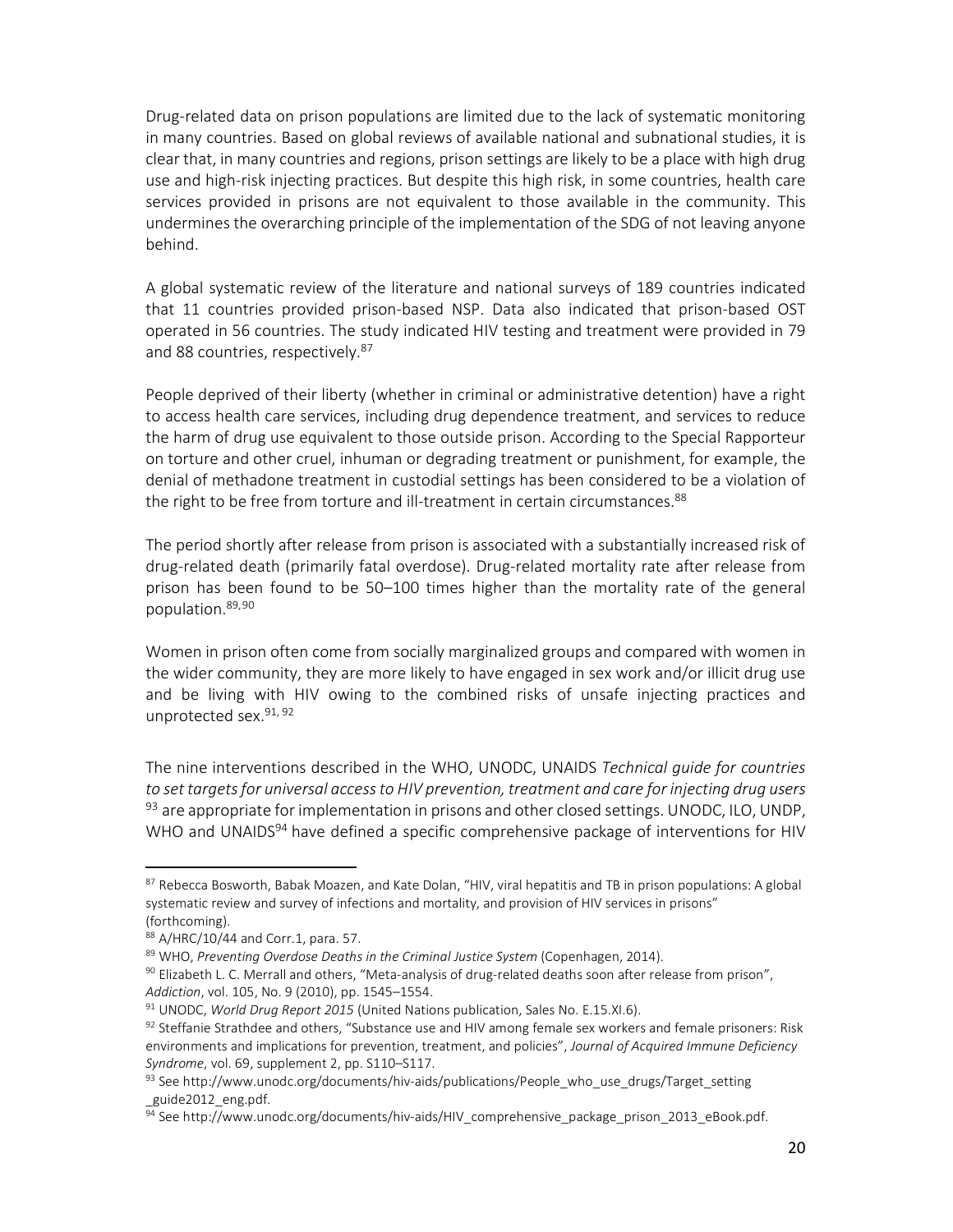prevention, treatment and care in prisons and other closed settings. This package of 15 interventions includes all the nine interventions targeting PWID as well as additional interventions to address broader HIV risk, including interventions for the prevention of mother-to-child transmission of HIV; measures to combat sexual violence; post-exposure prophylaxis; precautions to prevent transmission through medical and dental services; measures to make tattooing, piercing and other forms of skin penetration safer; and interventions for staff.<sup>95</sup>

In general, exposure to the prison environment facilitates affiliation with older criminals and criminal gangs and organizations. It also increases stigma and helps to form a criminal identity. It often increases social exclusion, worsens health conditions and reduces social skills. Alternatives to incarceration within the community (outpatient or residential therapeutic setting), such as psychosocially supported pharmacological treatment for opiate dependence, can be more effective than imprisonment in reducing reoffending.<sup>96</sup>

#### *Cost-effectiveness of prevention and treatment and return on investment*

Investing in prevention and control of drug use and drug use disorders produce significant returns: saved lives, prevented disabilities, healthier populations, improved workforce participation and productivity, and reduced criminal justice costs. Every single US\$ invested in effective treatment of substance use disorders can return to societies between \$4 and \$12.97 It has been estimated that expenditure on drug treatment produces savings not only for the health system but also for the criminal justice system.

Services aimed at reducing the harm caused by non-medical drug use are also cost effective. For example, each dollar spent in a needle-syringe programme can return up to \$5.50 in averted health-care costs. By comparison, incarceration appears expensive and ineffective.

The unit costs of interventions which minimize the adverse health consequences of drug use are relatively low, but can vary by provider type, delivery model and region. Generally, NSP are least expensive, while the costs of ART are expected to decline by 2020. OST is a structural intervention with other societal benefits: when such benefits are included, the attributable cost for HIV budgets and cost effectiveness ratios are highly favourable. In one particular country, the expansion of needle-syringe programmes and methadone maintenance therapy has seen the proportion of HIV infections acquired through injecting drug use plummet from nearly 50 per cent to less than 1 in  $10.^{98}$ 

Although the overall costs of scaling up programmes to minimize the adverse health consequences of drug use will be high, it will be a worthwhile action; not only do the societal benefits of programmes to minimize the adverse health consequences of drug use exceed their treatment costs, but they also have the potential to provide significant returns on investment

<sup>95</sup> WHO, *Consolidated guidelines on HIV prevention, diagnosis, treatment and care for key populations*, 2016 update (Geneva, 2016).

<sup>&</sup>lt;sup>96</sup> Chandler et al. (2009).

<sup>97</sup> Knapp et al. (2011).

<sup>98</sup> UNAIDS, *Do no harm – health, human rights and people who use drugs* (Geneva, 2016).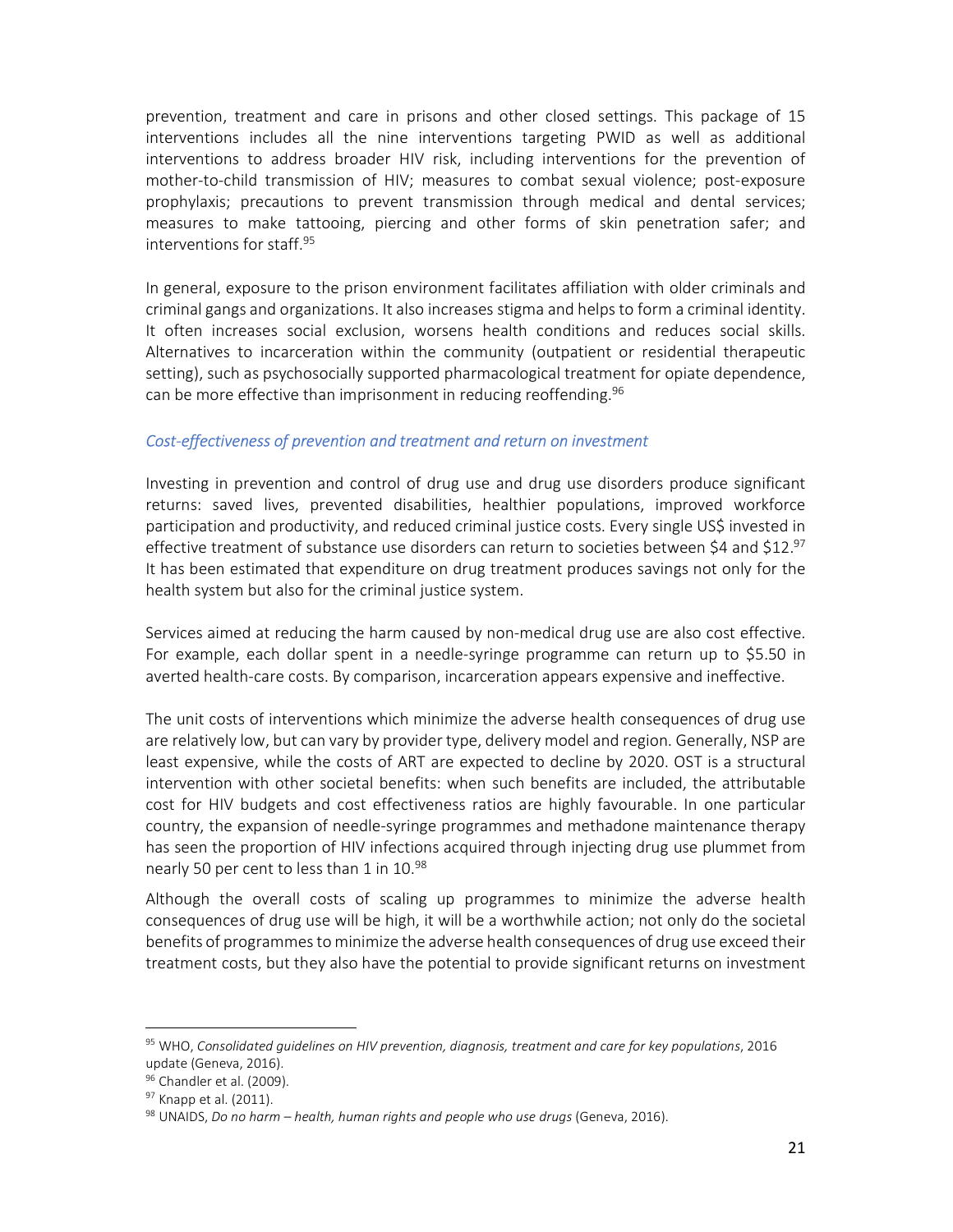for governments. These interventions can be cost-effective by most thresholds in the short term and cost-saving in the long term.<sup>99</sup>

#### *Stigma and stigmatizing drug policies affect the effectiveness of drug responses*

The stigmatizing attitudes towards people who use drugs that may extend to staff in health care services can hamper the effectiveness of drug responses, and they are ultimately an obstacle in achieving SDG Target 10.2 "By 2030, empower and promote the social, economic and political inclusion of all" and SDG Target 10.3 "Ensure equal opportunity and reduce inequality of outcome, including by eliminating discriminatory laws, policies and practices and promoting appropriate legislation, policies and action in this regard".

Several studies have identified stigma as a significant barrier to accessing health care and treatment services for drug users. Surveys of health professionals have indicated that they may hold negative or stereotypical views of people with drug dependence, which are likely to compromise the provision of high-quality care, while studies of nurses found that negative and punitive attitudes towards people who use drugs can be relatively common. Judgmental, unsympathetic or hostile attitudes and views held by health professionals are likely to discourage individuals with drug-related problems from accessing health care services. The punitive approaches of law enforcement authorities with regard to people who use drugs can contribute to their marginalization, particularly when those approaches lead to high levels of incarceration.<sup>100</sup>

Stigma can be reinforced by criminal laws and other structural barriers, which can also fuel violence, exploitation and a climate of fear.<sup>101</sup>

Eleven UN agencies have issued a joint statement on ending discrimination in health care settings, calling on all stakeholders to commit to review punitive laws that have been proven to have negative health outcomes and that counter established public health evidence, including laws that criminalize or otherwise prohibit drug use or possession of drugs for personal use.<sup>102</sup>

<sup>99</sup> David P. Wilson, Donald Braedon, Andrew J. Shattock, David Wilson, Nicole Fraser-Hurt, "The costeffectiveness of harm reduction", *International Journal of Drug Policy*, vol. 26, supplement 1 (2015), pp. S5–S11. <sup>100</sup> UNODC, *World Drug Report 2016* (United Nations publication, Sales No. E.16.XI.7).

<sup>&</sup>lt;sup>101</sup> Socías ME, Marshall BD, Arístegui I, Romero M, Cahn P, Kerr T et al., "Factors associated with healthcare avoidance among transgender women in Argentina", *International Journal for Equity in Health*, vol. 13, No. 1 (2014), p. 81.

<sup>102</sup> UNAIDS/UNHCR/UNICEF/WFP/UNDP/UNFPA/UN Women/ILO/UNESCO/WHO/IOM/OHCHR, *Joint United Nations Statement on ending discrimination in health care*, 27 June 2017. Available at https://www.who.int/ news-room/detail/27-06-2017-joint-united-nations-statement-on-ending-discrimination-in-health-care-settings.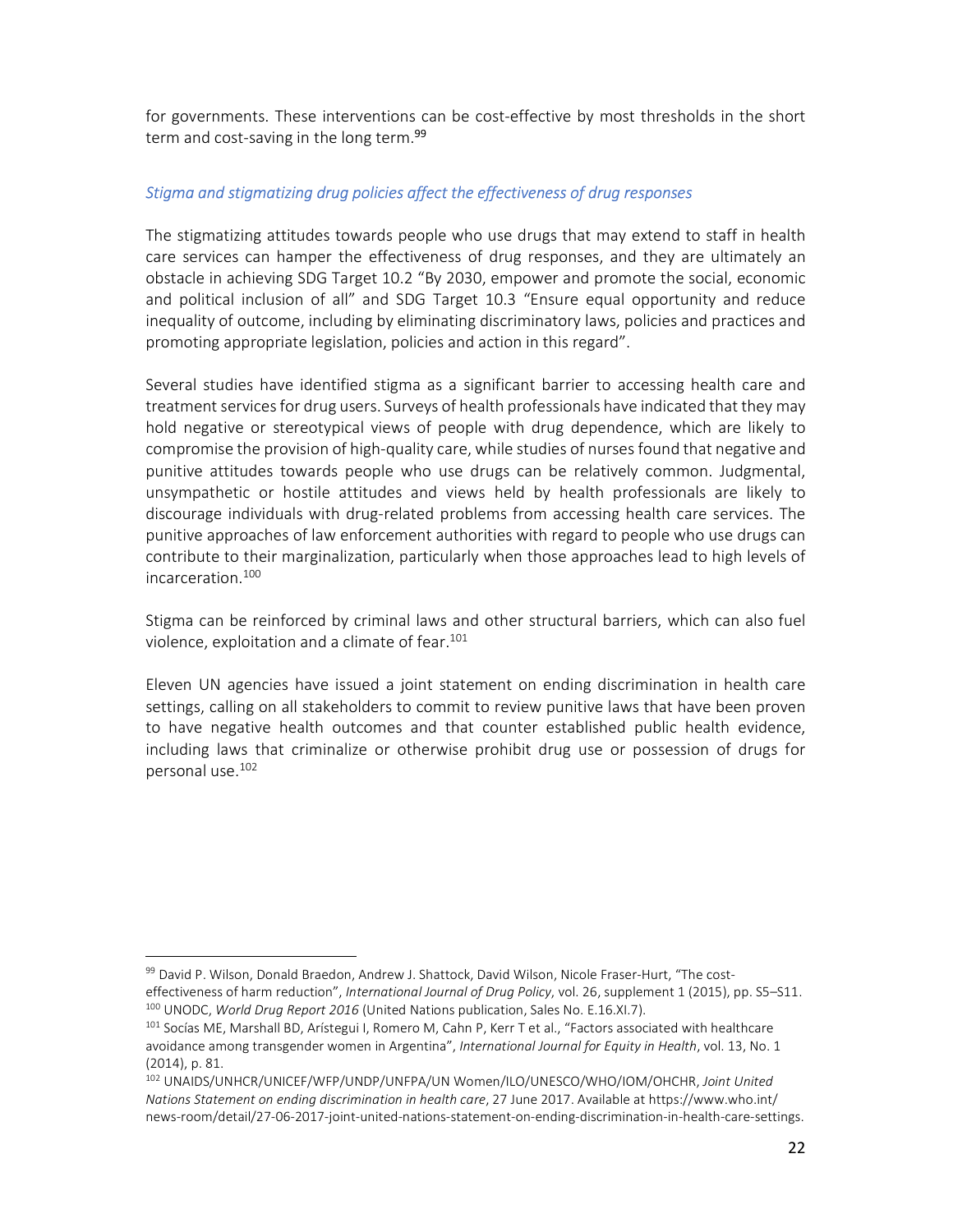### 3. Effective law enforcement and protection of vulnerable communities

#### 3.1 Prevention of drug-related crime

-

Many of the risk factors associated with crime and violent behaviour are also risk factors of drug use, and joint interventions targeting overlapping risk factors can be particularly effective. Risk factors of crime include:<sup>103</sup>individual risk factors (adverse childhood experiences, history of violent victimization, mental health disorders, involvement with drugs, alcohol, or tobacco, poor behavioural control, being male, youthful); family risk factors (low parental involvement, low emotional attachment to parents or caregivers, low parental education and income, parental substance abuse or criminality, poor family functioning); community risk factors (low social capital in community, low access to medical care, situational factors, diminished economic opportunities, high concentrations of poor residents, high level of transiency, high level of family disruption, low levels of community participation, socially disorganized neighbourhoods, availability of drugs, association with delinquent peers, involvement in gangs, social rejection by peers); and societal risk factors (rapid social change, economic inequality, poverty, weak economic safety nets, poor rule of law and high corruption, culture of violence, gender inequalities, high firearm availability, conflict/post-conflict situation). These risk factors show in particular the close interlinkages between sustainable development and drug matters as clearly low social development – as related to, for example, SDG 4 (quality education), SDG 8 (economic growth, full and productive employment and decent work) and SDG 10 (inequality) – increases the risk of being involved in drug-related crime and drug use.

A large body of literature, although mostly from developed countries, has established a series of effective practices to prevent violence and crime (in general, not just drug-related crime), 104 which include: developing safe, stable and nurturing relationships between children and their parents and caregivers; <sup>105</sup> developing life skills in children and adolescents; <sup>106</sup> hot spot (data/information-driven) policing, problem-oriented policing, and community policing;  $107$ community-based responses that improve crime data collection, multisectoral collaboration and social cohesion;  $108$  reducing access to firearms and knives (e.g. requiring a license to possess a gun and bans on purchases of guns by alcoholics appear to reduce rates of both homicide and robbery);<sup>109</sup> reducing the availability and harmful use of alcohol;<sup>110</sup> promoting

<sup>&</sup>lt;sup>103</sup> WHO, Framework for interpersonal violence prevention (2002); Farrington and Welsh (2007).

<sup>104</sup> See e.g. WHO/UNODC/UNDP, *Global Status Report on Violence Reduction* (2014), and web portals that contain good practices on crime prevention such as https://campbellcollaboration.org/.

<sup>&</sup>lt;sup>105</sup> See e.g. the UNODC's Strengthening Families Programme on drug use prevention, which also targets risk factors of crime.

<sup>106</sup> See e.g. Elmira Prenatal Home Visitations (US), and the UNODC's Line Up, Live Up initiative.

<sup>107</sup> See e.g. Silveira, A, Assunção, R, Silva, B and Beato, C, "Impacto do Programa Fica Vivo", *Revista de Saúde Pública* vol. 44, No. 3 (2010) pp. 496–502.

<sup>&</sup>lt;sup>108</sup> See e.g. the Cardiff Model on sharing of anonymized data between hospitals and the police, with up to 42 per cent reduction in violent injuries; Cure Violence on the use of mediators to de-escalate gang violence and reduce homicides; and Communities That Care.

<sup>109</sup> Kleck, Gary & Kovandzic, Tomislav & Bellows, Jon, "Does Gun Control Reduce Violent Crime?", *Criminal Justice Review*, vol. 41 (2016), pp. 488–513.

<sup>110</sup> WHO/UNODC/UNDP, *Global Status Report on Violence Reduction* (2014).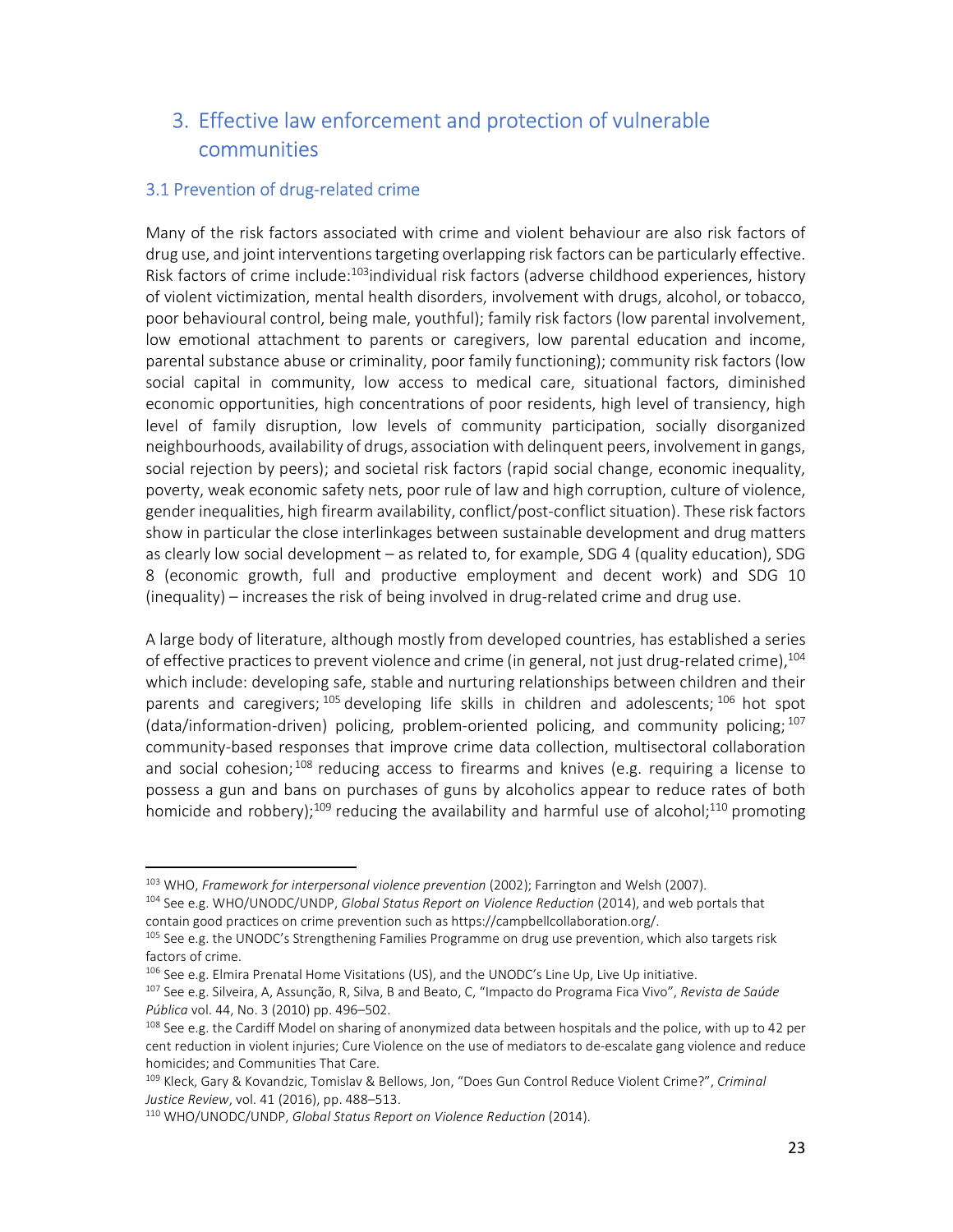gender equality to prevent violence against women; $^{111}$  changing cultural and social norms that support violence (through long-term community engagement and IEC, not one-off campaigns); victim identification, care and support programmes (to reduce re-victimization); and environmental design that reduces the opportunities for crime.<sup>112</sup>

An aspect related to the prevention of illicit cultivation is linked to inclusive and sustainable economic growth, and other income opportunities related to drug production and transportation in impacted zones (targets related to SDG 8).

| Criminal justice response to drug-related crime: global estimates (2017)                                           |             |                                                                                   |
|--------------------------------------------------------------------------------------------------------------------|-------------|-----------------------------------------------------------------------------------|
| Persons arrested/suspected of<br>drug<br>possession                                                                | 1.9 million |                                                                                   |
| arrested/suspected of<br>Persons<br>drug<br>trafficking                                                            | 1.2 million |                                                                                   |
| Persons convicted for drug possession for<br>personal use                                                          | 860,000     | 44 per cent of those<br>arrested for<br>drug<br>for<br>possession<br>personal use |
| Persons convicted for drug trafficking                                                                             | 740,000     | 60 per cent of those<br>arrested for<br>drug<br>trafficking                       |
| Number of persons in prison who were<br>sentenced for drug possession for personal<br>use as the principle offence | 470,000     | 4 per cent of all<br>prison population                                            |
| Number of persons in prison who were<br>sentenced for drug trafficking as the<br>principle offence                 | 1.7 million | 16 per cent of all<br>prison population                                           |
| Among all persons in prison for any drug-<br>related offence:                                                      |             |                                                                                   |
| percentage sentenced<br>for<br>drug<br>possession for personal use                                                 |             | 21 per cent of all<br>prisoners sentenced<br>drug-related<br>for<br>offences      |
| sentenced<br>for<br>drug<br>percentage<br>trafficking                                                              |             | 79 per cent of all<br>prisoners sentenced<br>drug-related<br>for<br>offences      |

#### 3.2 Response to drug-related crime

<u>.</u>

Source: United Nations Survey of Crime Trends and Operations of Criminal Justice Systems (various years).

<sup>111</sup> UNODC, Global Study on Homicide Booklet: Gender-related killing of women and girls (2018). 112 Ha, Taehoon; Oh, Gyeong-Seok and Park, Hyeon-Ho, "Comparative analysis of defensible space in CPTED housing and non-CPTED housing", *International Journal of Law, Crime and Justice* vol. 43, No. 4, (2015); Bea, David C., "Transport engineering and reduction in crime: The Medellín case," *Transportation Research Procedia,* vol. 18. (2016); Cerda, Magdalena et al., "Reducing violence by transforming neighbourhoods: A natural experiment in Medellín, Colombia", *American Journal of Epidemiology*, vol. 175, No. 10 (2012).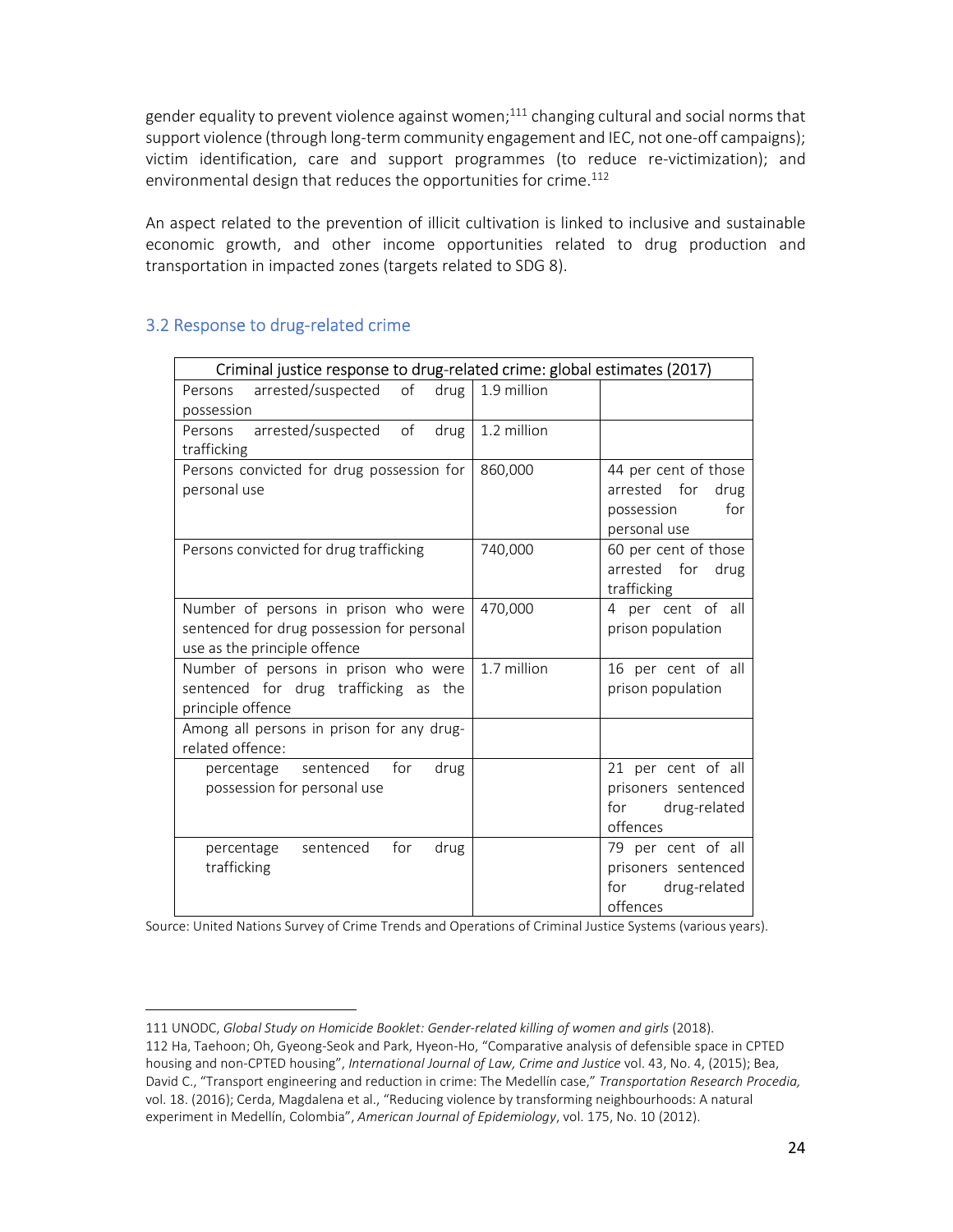Data on the number of persons at the various stages of the criminal justice system (arrested/suspected, convicted and imprisoned) for drug possession for personal use and drug trafficking are available for only a limited number of countries, and show strong regional variations.<sup>113</sup>

The international drug control conventions do *not* require Parties to criminalize drug use for non-medical or non-scientific purposes per se.<sup>114</sup> Subject to constitutional principles and basic principles of each Party's legal system, States parties are required to establish as a criminal offence the cultivation, possession and purchase for personal consumption of controlled drugs for other than medical and scientific purposes. Criminalization of drug use and possession for personal use for purposes other than medical and scientific may lead to an increased risk of illness among people who use drugs and a negative effect on HIV prevention and treatment. It can increase stigma and discrimination, police harassment and arbitrary arrests. Higher rates of legal repression have been associated with higher HIV prevalence among people who use injecting drugs, without a decrease in prevalence of injecting drug use. This is a likely the result of individuals adopting riskier injection practices out of fear of arrest or punishment.<sup>115</sup> Of the 118 countries that report to UNAIDS, national authorities of 10 countries and civil society organizations of 16 countries reported that possession of a needle or syringe without a prescription can be used as evidence of drug use or cause of arrest.<sup>116,117,118</sup>

The basic principles of the rule of law and access to justice, as also embedded in SDG 16 "Promote peaceful and inclusive societies for sustainable development, provide access to justice for all and build effective, accountable and inclusive institutions at all levels", require the criminal justice response to drug-related crime to be transparent, avoiding arbitrariness and consistent with international human rights norms and standards.<sup>119</sup> For States to be consistent with their human rights obligations, they need to make concerted efforts to combat impunity by conducting prompt, independent, impartial and effective investigations

<u>.</u>

<sup>&</sup>lt;sup>113</sup> United Nations Survey of Crime Trends and Operations of Criminal Justice Systems (various years).

<sup>114</sup> According to the 1988 Convention: "Subject to its constitutional principles and the basic concepts of its legal system, each Party shall adopt such measures as may be necessary to establish as a criminal offence under its domestic law, when committed intentionally, the possession, purchase or cultivation of narcotic drugs or psychotropic substances for personal consumption contrary to the provisions of the 1961 Convention, the 1961 Convention as amended or the 1971 Convention." article 3(2). The International Narcotics Control Board has explained "the international drug control treaties do grant some latitude with regard to the penalization of personal consumption-related offenses. Parties to the 1961 Convention are under an obligation not to permit the possession of drugs for personal non-medical consumption. Parties to the 1988 Convention are required to establish as criminal offenses activities preparatory to personal consumption, subject to each party's constitutional principles and the basic concepts of its legal system."

 $115$  A/65/255, para. 26.

<sup>116</sup> NCPI data. Available at http://www.aidsinfoonline.org/ncpi/libraries/aspx/Home.aspx; Benoit C, McCarthy B, Jansson M, "Stigma, sex work, and substance use: a comparative analysis", *Sociology of Health & Illness*, vol. 37, No. 3 (2015), pp. 437–51.; DeBeck K, Cheng T, Montaner JS, Beyrer C, Elliott R, Sherman S et al., "HIV and the criminalization of drug use among people who inject drugs: A systematic review", *The Lancet HIV*, vol. 4, (2017), pp. e357–e374; see also A/HRC/39/39.

<sup>117</sup> Bourmont M, David S, "Hidden victims of war on drugs", *Phnom Penh Post*, 24 February 2017. Available at http://www.phnompenhpost.com/national/hidden-victims-wardrugs.

 $118$  DeBeck K, Cheng T, Montaner JS, Beyrer C, Elliott R, Sherman S et al., "HIV and the criminalization of drug use among people who inject drugs: A systematic review", *The Lancet HIV*, vol. 4, (2017), pp. e357–e374.

<sup>&</sup>lt;sup>119</sup> Report of the Secretary-General to the Security Council: The rule of law and transitional justice in conflict and post-conflict societies (S/2004/616).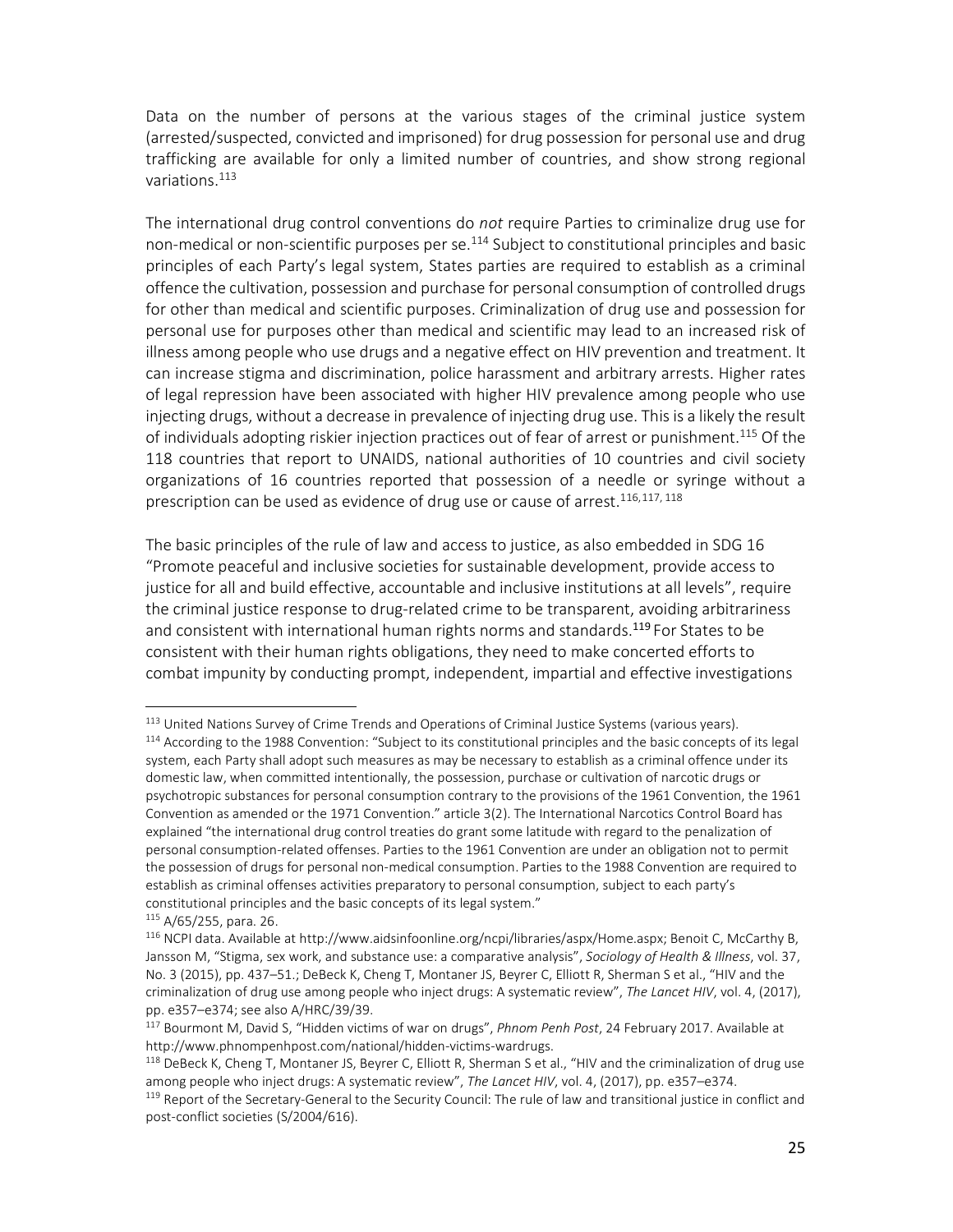into serious human rights violations and bringing alleged perpetrators to justice. At the same time, States need to protect the rights of people in criminal proceedings, whether they are victims, witnesses, alleged offenders or prisoners. Law enforcement officials also should always adhere to the Basic Principles on the Use of Force and Firearms by Law Enforcement Officials.<sup>120</sup>

According to the Human Rights Council's Working Group on Arbitrary Detention, arbitrary detention for drug offences or drug use can occur across criminal and administrative settings, particularly when procedural safeguards are absent, causing a disproportionate impact on women, children, minority groups and people who use drugs.<sup>121</sup> For example, women who inject drugs have reported high rates of sexual violence from police and law enforcement agencies.<sup>122</sup>

Structural changes in legislation and law enforcement practices can facilitate the delivery of services, including minimizing the adverse consequence of drug use.<sup>123</sup>

#### 3.3 Countering trafficking in narcotic drugs and psychotropic substances

The achievement of SDG 16, particularly Target 16.4 "By 2030, significantly reduce illicit financial and arms flows, strengthen the recovery and return of stolen assets and combat all forms of organized crime", is at the core of the response to countering drug trafficking organizations. Vulnerability of one group offers a profit opportunity to another. Organized criminal groups have always been resourceful in adapting to change in the markets and in their aim to avoid risk of interception. Hierarchical structures have a major weakness: they can be easily dismantled when detected by the authorities. As a result, some hierarchical crime groups have reshaped their structures in recent decades to become networked organizations. Although most identified international organized criminal groups in the European Union remain hierarchically organized,<sup>124</sup> Europol suggests a trend away from vertical structures towards horizontal criminal groups operating along a networked organization model (cellular

<sup>120</sup> A/HRC/39/39, paras. 92, 93.

<sup>121</sup> A/HRC/30/36.

<sup>122</sup> Azim T, Bontell I, Strathdee SA, "Women, drugs and HIV", *International Journal of Drug Policy*, vol. 26, No. 1 (2015), pp. s16–s21; Integrated biological and behavioural surveillance reports, 2012–2016; Integrated biological and behavioural surveillance reports, 2013–2015; Integrated biological and behavioural surveillance reports, 2011–2016.

<sup>123</sup> Abdul-Quader AS, Feelemyer J, Modi S, Stein ES, Briceno A, Semaan S et al., "Effectiveness of structural-level needle/syringe programs to reduce HCV and HIV infection among people who inject drugs: A systematic review", *AIDS and Behavior*, vol. 17, No. 9 (2013), pp. 2878–2892.

Csete J, Kamarulzaman A, Kazatchkine M, Altice F, Balicki M, Cepeda J et al., "Public health and international drug policy: Report of the Johns Hopkins–Lancet Commission on Drug Policy and Health", *The Lancet Commissions*, vol. 387, No. 10026 (2016), pp. 1427–1480.

Fernandes RM, Cary M, Duarte G, Jesus G, Alarcão J, Torre C et al., "Effectiveness of needle and syringe programmes in people who inject drugs: An overview of systematic reviews," *BMC Public Health*, vol. 17, No. 309 (2017).

WHO/UNODC/UNAIDS, *Technical guide for countries to set targets for universal access to HIV prevention, treatment and care for injecting drug users*, (Geneva, 2009).

<sup>124</sup> Europol, *European Union: Serious and Organised Crime Threat Assessment (SOCTA) 2017* (The Hague, 2017).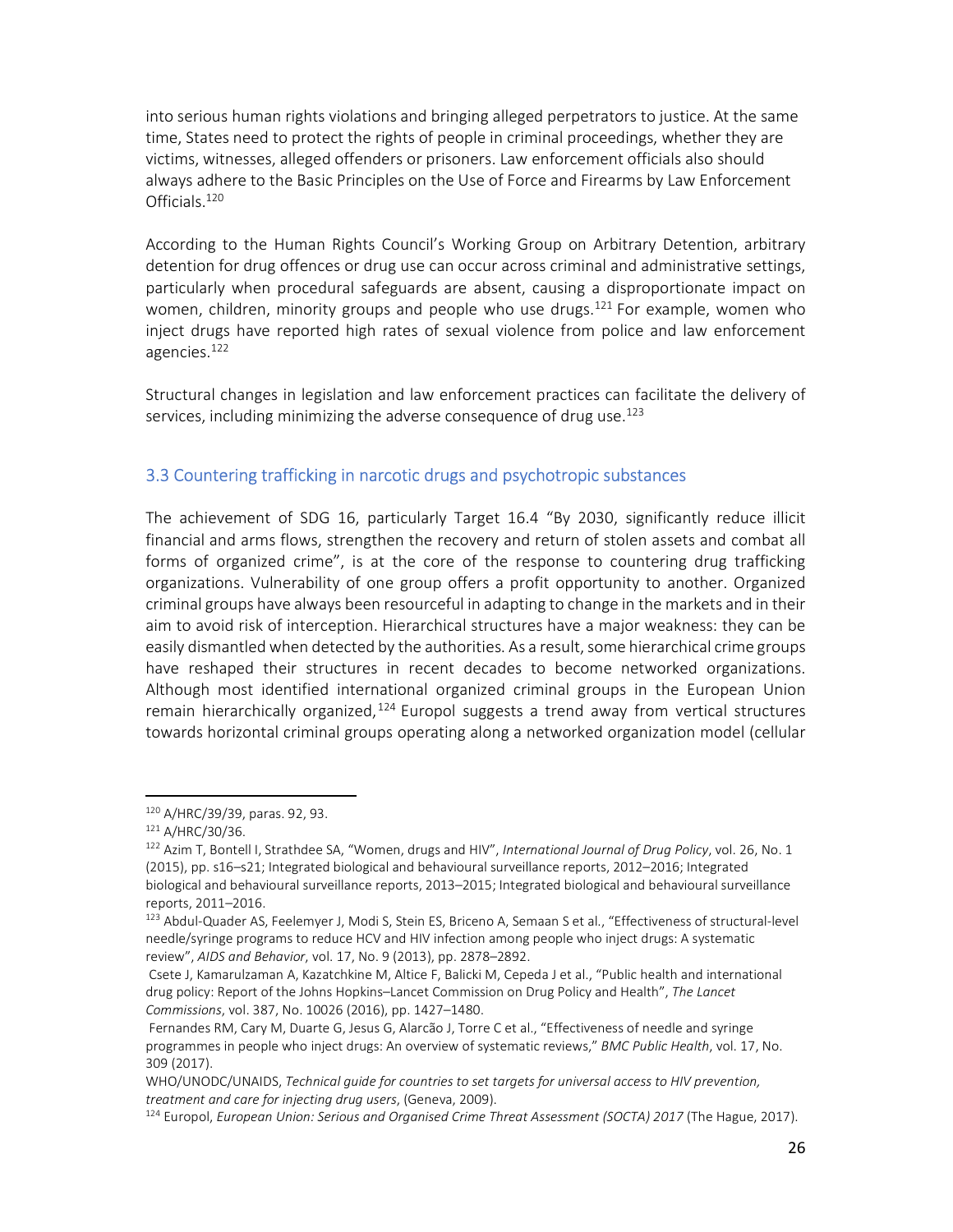structure and less rigid or permanent hierarchies).<sup>125</sup> Loose criminal networks represented 30– 40 per cent of organized criminal groups identified by Europol in 2017.<sup>126</sup>

Where law enforcement agencies lack resources and are prone to corruption and where justice systems are weak and impunity is prevalent, demands on the police to be more effective in countering drug trafficking can lead to indiscriminate apprehension of those likely to be perceived as criminals. This can also lead law enforcement agents to target the types of crime for which suspects are easier to identify, which tend to be minor drug-related offences rather than more serious offences such as major drug trafficking and homicide. Zero-tolerance policies, if not properly implemented, may run the risk of generating violence by stigmatizing and enabling the abuse of power to be directed against people who use drugs or low-level players in the drug trafficking chain. This, in turn, can lead to mass imprisonment for low-level offences or to forced detention of people who use drugs.<sup>127</sup>

Strategies that focus on rapidly disrupting drug trafficking organizations and reducing violence in the short term can sometimes lead to more violence. By the same token, strategies that tackle the root causes of violence in the medium to long term may have a less discernible impact on short-term violence reduction.

Research suggests that law enforcement and policing that target the protagonists and elements of the drug trafficking chain that generate the highest profits and the most violence are more effective in reducing violence than indiscriminate law enforcement by the authorities. For example, policing that targets the most violent drug traffickers can reduce violence by creating a powerful deterrent to violent behaviour. Targeted law enforcement can also entail strategies that do not focus on arresting low-level players in the drug trafficking chain and thus tend not to add to mass incarceration problems, which would have little positive (or perhaps even a negative) impact on violence.<sup>128</sup>

The assumption that tougher law enforcement results in higher drug prices and therefore lowers the availability of drugs in the market is not supported by the empirical evidence. The small number of scientific studies that attempted to make the case have been reviewed over the last five years and the findings show that, although prohibition itself raises prices far above those likely to pertain in legal markets, there is little evidence that raising the risk of arrest, incarceration or seizure at different levels of the distribution system will raise prices at the targeted level, let alone retail prices.<sup>129</sup> Drug seizures themselves cannot generally be expected to disrupt drug markets unless they are extremely large since usually suppliers can easily replace the lost drugs at wholesale costs. If the seizure is associated with dismantling an organization that had a substantial share of market throughput capacity, then one might

<u>.</u>

<sup>125</sup> Europol, *European Union: Serious and Organised Crime Threat Assessment (SOCTA) 2013* (The Hague, 2013).

<sup>126</sup> Europol, *European Union: Serious and Organised Crime Threat Assessment (SOCTA) 2017* (The Hague, 2017). <sup>127</sup> UNODC, *World Drug Report 2016* (United Nations publication, Sales No. E.16.XI.7).

 $128$  Ibid.

<sup>129</sup> Harold A. Pollack and Peter Reuter, "Does tougher enforcement make drugs more expensive?", *Addiction*, vol. 109, No. 12 (2014), pp. 1959–1966.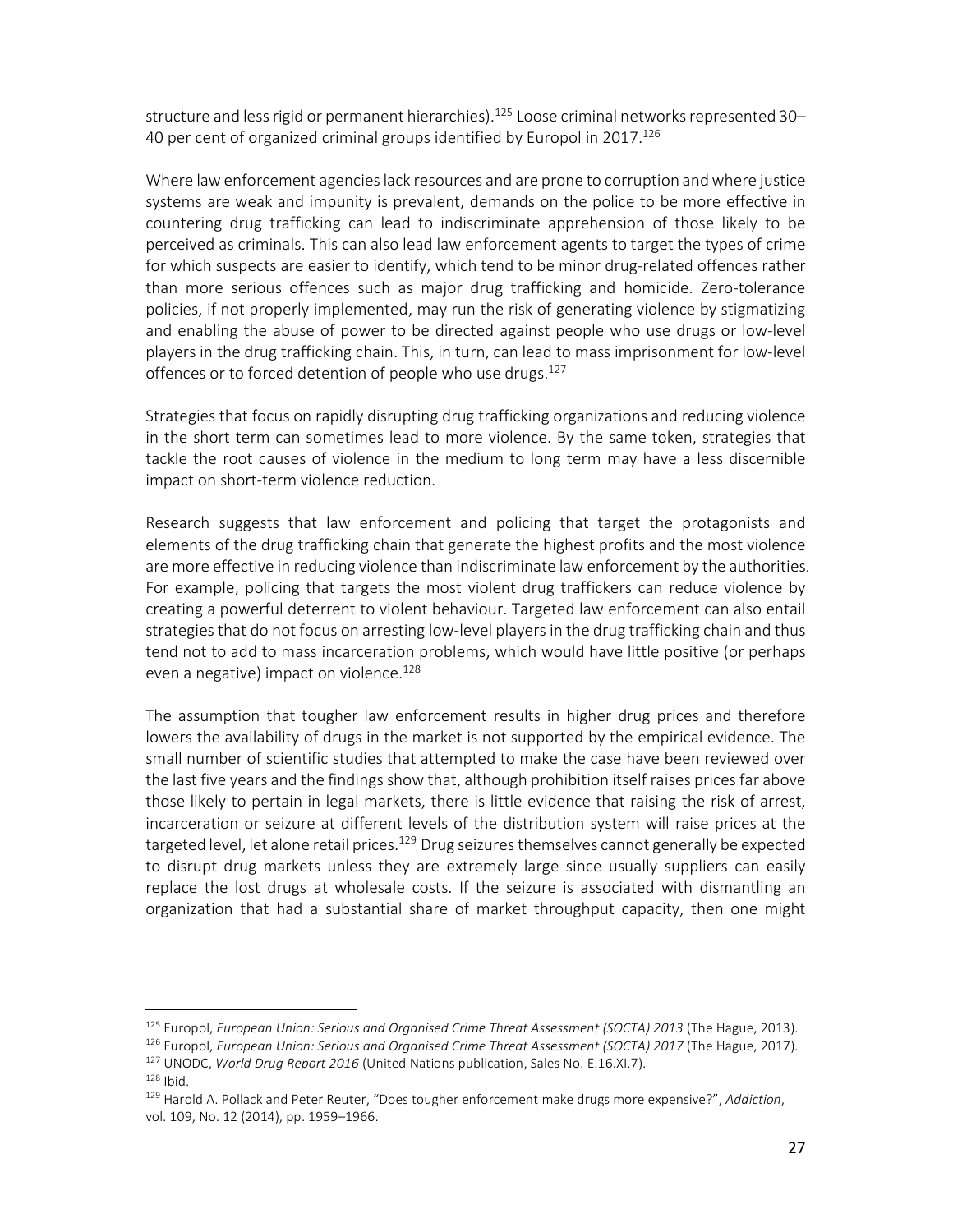observe a correlation between seizures and price changes. However, once a market is established, there may be little return on an investment in intense law enforcement.<sup>130</sup>

Data-driven policing, problem-oriented policing and community policing have been found more effective approaches to prevent and respond to crime (including drug-related crime).<sup>131</sup>

In recent years there have been some alarming tendencies towards a deeper militarization of the responses by States to counter drug-related crimes. In some instances, this is associated with the progressive militarization of civilian police forces. Excessive use of force is more likely to occur when military or special security forces are involved in drug operations. Such approaches have disproportionately affected vulnerable groups and have repeatedly resulted in serious human rights violations. $132$ 

#### 3.4 Proportionate and effective policies and responses (including evidence on alternatives to incarceration and decriminalization/depenalization of drug use)

The international drug control conventions expressly allow the provision of measures such as treatment and education as alternatives to conviction or punishment for personal consumption offences and for all other relevant offences in "appropriate cases of a minor nature". Examples of this approach are the diversion of minor cases from the criminal justice system through the exercise of police or prosecutorial discretion, and the use of non-custodial measures as an alternative to pretrial detention or imprisonment. This is in line with the international drug control conventions and with the requirements of an effective and human rights-compliant penal policy.<sup>133</sup> The excessive use of imprisonment for drug-related offences of a minor nature is indeed ineffective in reducing recidivism, as well as having a disproportionate effect on the health and well-being of those arrested for minor offences. It also overburdens criminal justice systems, preventing them from efficiently coping with more serious crime. The provision of evidence-based treatment and care services to drug-using offenders, as an alternative to incarceration, has been shown to substantially increase recovery and reduce recidivism.<sup>134</sup> Even the most costly forms of alternative interventions (such as drug courts, though care must be taken to ensure such alternatives do not result in forced treatment) are more cost-effective than imprisonment, although those approaches require effective coordination between the health and justice systems. <sup>135</sup> Overuse of imprisonment for minor

.

<sup>130</sup> Jonathan P. Caulkins and Peter Reuter, "How drug enforcement affects drug prices," *Crime and Justice*, vol. 39 (2010), pp. 213–271.

<sup>131</sup> See e.g. Silveira, A, Assunção, R, Silva, B and Beato, C, "Impacto do Programa Fica Vivo", *Revista de Saúde Pública*, vol. 44, No. 3 (2010), pp. 496–502.

<sup>132</sup> A/HRC/39/39, para. 27.

 $133$  See article 36, para. 1 (a) of the 1961 Convention as amended by the 1972 Protocol; article 22, para. 1 (a) of the 1971 Convention; and article 4 (a) of the 1988 Convention.

<sup>134</sup> See Commission on Narcotic Drugs, resolution 55/12. See also UNODC, *Introductory Handbook on the Prevention of Recidivism and the Social Reintegration of Offenders*, Criminal Justice Handbook Series (Vienna, 2012), p. 43.

<sup>&</sup>lt;sup>135</sup> See Commission on Narcotic Drugs resolution 58/5: "Supporting the collaboration of public health and justice authorities in pursuing alternative measures to conviction or punishment for appropriate drug-related offences of a minor nature"; and resolution 60/6: "Intensifying coordination and cooperation among United Nations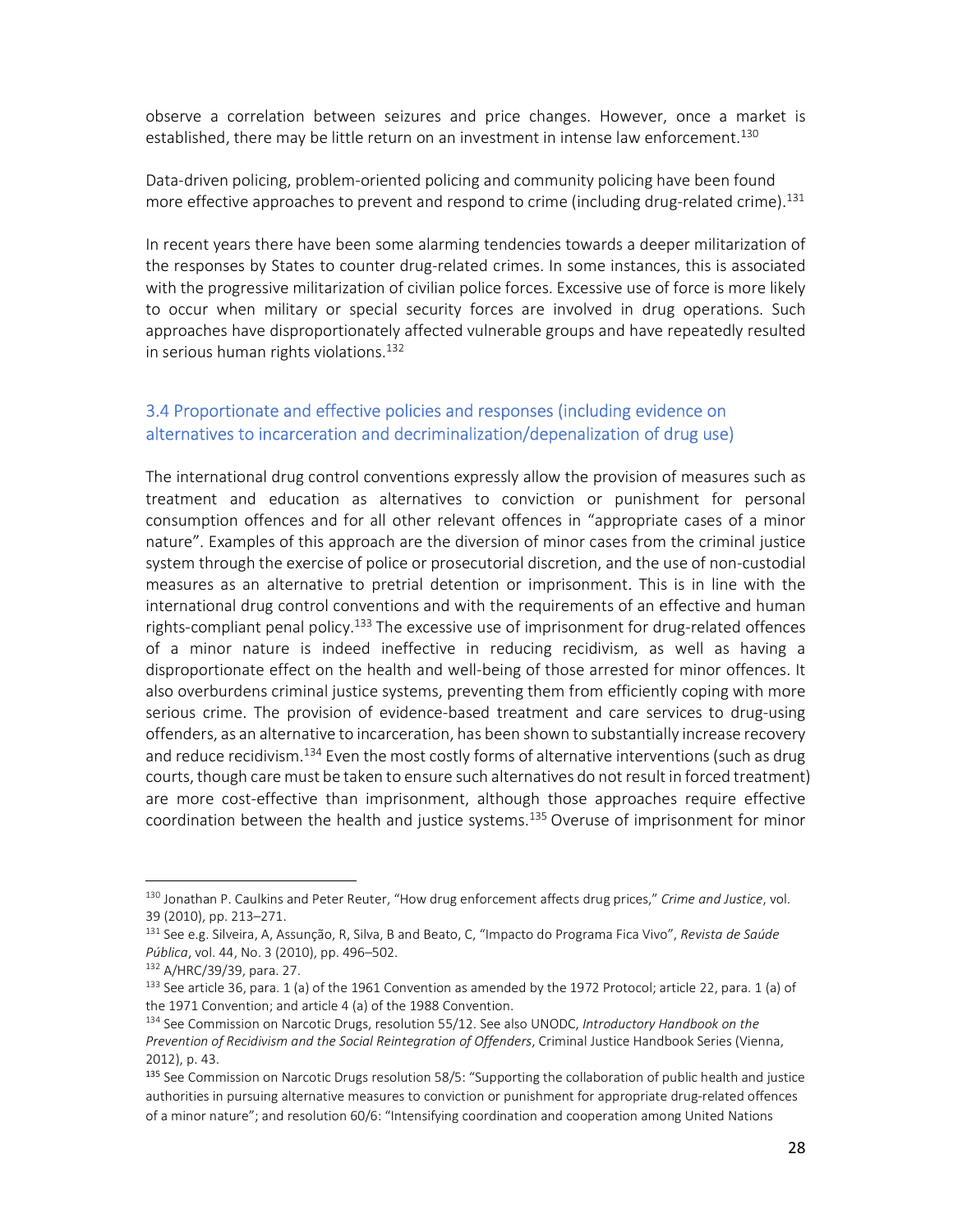drug-related cases may lead to overcrowding and to the infringement of the human rights of those imprisoned, and may exacerbate the transmission of HIV and other diseases among people who inject drugs.

In many States, low-level offences such as small-scale drug dealing or trafficking are punished with harsher penalties than other serious crimes, raising questions about proportionate sentencing.<sup>136</sup>

The United Nations Standard Minimum Rules for Non-custodial Measures (the Tokyo Rules)<sup>137</sup> encourage the use of non-custodial measures at all stages of criminal proceedings, including diversion and alternatives to pretrial detention, as well as alternatives to imprisonment at the sentencing and post-sentencing stages. They highlight that non-custodial measures serve to reduce overcrowding and to meet more effectively the social reintegration needs of offenders in the community. The Tokyo Rules recommend a wide range of non-custodial measures, suitable for different types of offences, which should be applied considering not only the nature and gravity of the offence but also the personality and background of the offender, the rights of victims and the protection of society.

An example of a particular group that would benefit from this are the large number of women offenders worldwide who are imprisoned for minor drug-related offences, often as a result of manipulation, coercion and poverty. If involved in drug trafficking, women are usually minor players, their criminal offences often being an outgrowth of their own addiction or due to poverty and other pressures. A significant number of women are used as drug couriers to smuggle drugs across borders for small sums of money. They come from disadvantaged backgrounds and sometimes do not understand the risks involved and implications of the acts that they agree to perform. In the Bangkok Rules,<sup>138</sup> Rule 61 provides specifically for mitigating factors to be taken into account when sentencing women, even where the offence may have been violent or may be considered a grave offence according to national law (e.g. drug trafficking).<sup>139</sup> Bangkok Rule 64 establishes that non-custodial sentences for pregnant women and women with dependent children shall be preferred where possible and appropriate.

In appropriate cases in which non-custodial measures and sanctions are used to replace imprisonment, they contribute directly to the reduction of the prison population. A further advantage of using alternatives to imprisonment is that they can help reduce reoffending, and thereby help reduce the prison population in the long term. Numerous studies have shown that reoffending rates are generally lower in the cases of those sentenced to non-custodial sanctions, in comparison to imprisonment. Further, recidivism itself can lead to a much higher

entities and relevant domestic sectors, including the health, education and criminal justice sectors, to address and counter the world drug problem".

<sup>136</sup> A/HRC/39/39.

<sup>137</sup> United Nations Standard Minimum Rules for Non-custodial Measures (the Tokyo Rules), adopted by General Assembly resolution 45/110 of 14 December 1990. Available at https://www.unodc.org/pdf/compendium/ compendium\_2006\_part\_01\_03.pdf.

<sup>138</sup> United Nations Rules for the Treatment of Women Prisoners and Non-custodial Measures for Women Offenders (the Bangkok Rules), adopted by the UN General Assembly in December 2010. Available at https://www.unodc.org/documents/justice-and-prison-reform/Bangkok\_Rules\_ENG\_22032015.pdf. 139 UNODC Handbook on Women and Imprisonment, p. 114.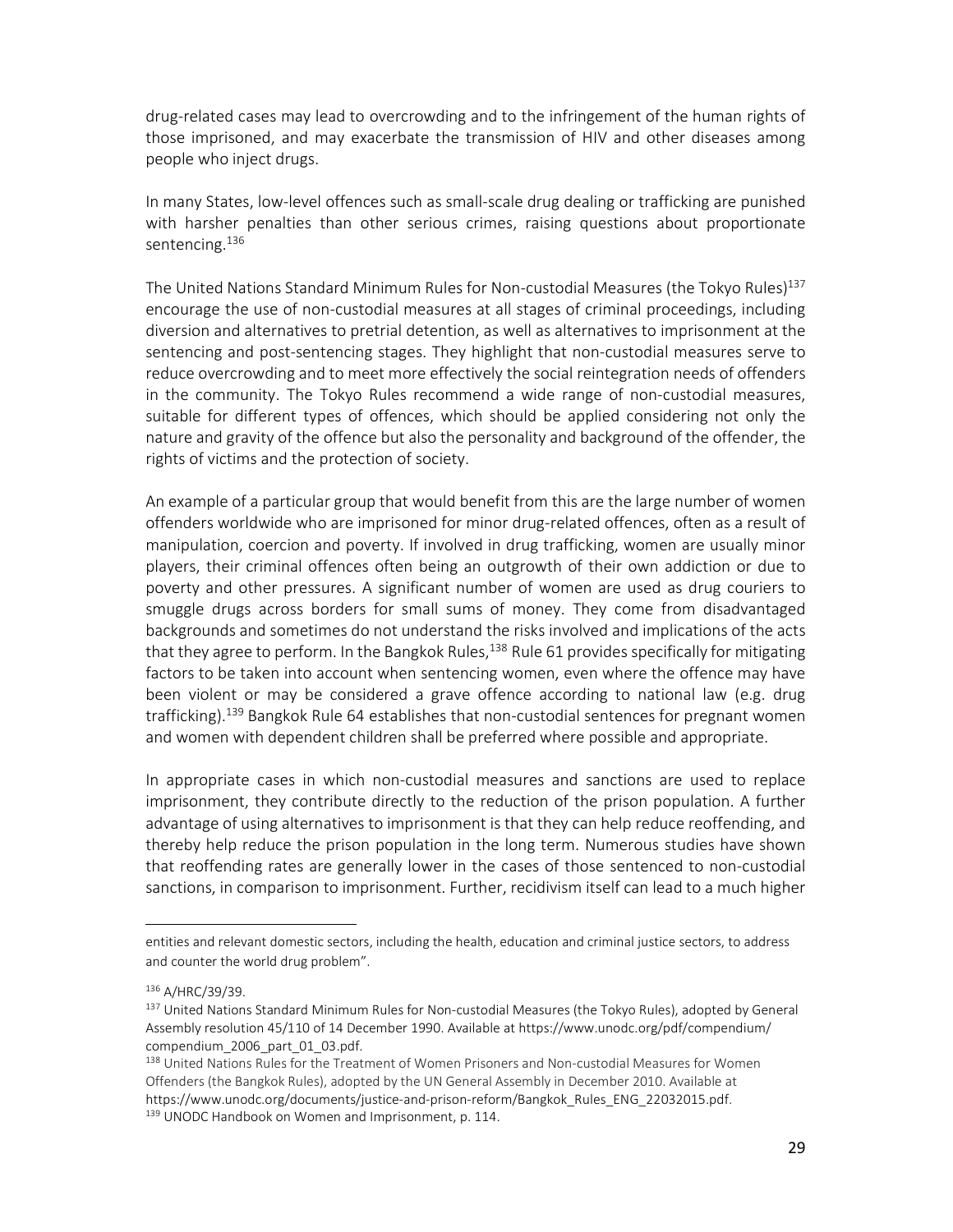prospect of imprisonment for a second or third offence in some countries, resulting in a selfperpetuating cycle of imprisonment and release.<sup>140</sup>

Alternatives to imprisonment are often more effective at achieving important public safety objectives, such as greater security for the population, than imprisonment. Properly designed and implemented, they may infringe less on human rights while costing less in the short and long term.<sup>141</sup> Consistent with international standards and norms (Tokyo Rules, Bangkok Rules), a number and variety of non-custodial measures and sanctions have been adopted. These include ensuring that police and prosecutors have sufficient discretion to divert suitable cases away from the criminal justice system, diversifying the number of alternatives available at the pretrial stage and restricting by law the use of pretrial detention. They may also include options for sentencing authorities to impose non-custodial sanctions instead of prison terms for nonviolent drug-related offences. Legislation that provides for alternatives to incarceration can better respond to the treatment and social reintegration needs of people who use drugs, such as those who have substance dependency and mental health care needs.<sup>142</sup>

In order to be effective, the types of non-custodial measures used and their duration, conditions, supervision, treatment process and responses to breaches of conditions should respond to the individual situation, background, risks and needs of offenders.<sup>143</sup> For example,

.

<sup>&</sup>lt;sup>140</sup> UNODC Handbook on Strategies to Reduce Overcrowding in Prisons, p. 109.

Robert L., Maes E., Blokland A.A.J. & Wermink H.T., "'Virtual' versus 'real' prison: which is best? Comparing the re-incarceration rates after electronic monitoring and imprisonment in Belgium", in *The Routledge International Handbook of Life-Course Criminology*, Blokland A.A.J, Geest V. van der, eds. (London: Taylor & Francis Ltd., 2017) pp. 417–435.

<sup>-</sup> McGuire, James, "'What Works' to Reduce Re-offending: 18 Years on", in *What Works in Offender Rehabilitation: An Evidence-Based Approach to Assessment and Treatment*, Leam A. Craig et al., eds. (Chichester: John Wiley & Sons Ltd., 2013).

<sup>-</sup> William D Bales and Alex R Piquero, "Assessing the impact of imprisonment on recidivism" *Journal of Experimental Criminology*, vol. 8, No. 1 (March 2012), pp. 71–101.

<sup>-</sup> The Scottish Centre for Crime and Justice, *Reducing Reoffending: Review of Selected Countries* (Glasgow, 2012).

<sup>-</sup> Tonry, Michael, "Community Punishments", in *Reforming Criminal Justice*, vol. 4, Erik Luna, ed. (Phoenix, AZ: Arizona State University, 2017b).

Wermink H.T., Blokland A.A.J., Nieuwbeerta P., Nagin D. & Tollenaar N., "Comparing the effects of community service and short-term imprisonment on recidivism: A matched samples approach", *Journal of Experimental Criminology*, vol. 6, No. 3 (2010), pp. 325–349.

Bartels, L, "The weight of the Sword of Damocles: A reconviction analysis of suspended sentences in Tasmania", *Australian and New Zealand Journal of Criminology*, vol. 42, (2009) pp. 72-101.

Cid, J., "Is Imprisonment Criminogenic?: A comparative study of recidivism rates between prison and suspended prison sanctions", *European Journal of Criminology*, vol. 6, No. 6 (2009), pp. 459–480.

Lappi-Seppala, T., "Crime Prevention and Community Sanctions in Scandinavia". Available at http://www.unafei.or.jp/english/pdf/RS\_No74/No74\_06VE\_Seppala2.pdf.

The Matrix Knowledge Group, "The Economic Case for and against Prison". Available at http://www.matrixknowledge.co.uk/wp-content/uploads/economic-case-for-and-against-prison.pdf.

<sup>-</sup> Cocker, S., "Using reconviction data to explore the effectiveness of community penalties in West Yorkshire", Report no. 2005/6-5 (West Yorkshire, National Probation Service, 2006).

<sup>-</sup> Bondeson, U.V., "Global Trends in Corrections", *International Annals of Criminology*, vol. 36 (1998), pp. 91–116.

<sup>141</sup> UNODC, *Handbook of Basic Principles and Promising Practices on Alternatives to Imprisonment*, p. 80.

<sup>142</sup> UNODC, *Handbook on Strategies to Reduce Overcrowding in Prisons*, p. 52.

<sup>143</sup> See Tokyo Rules.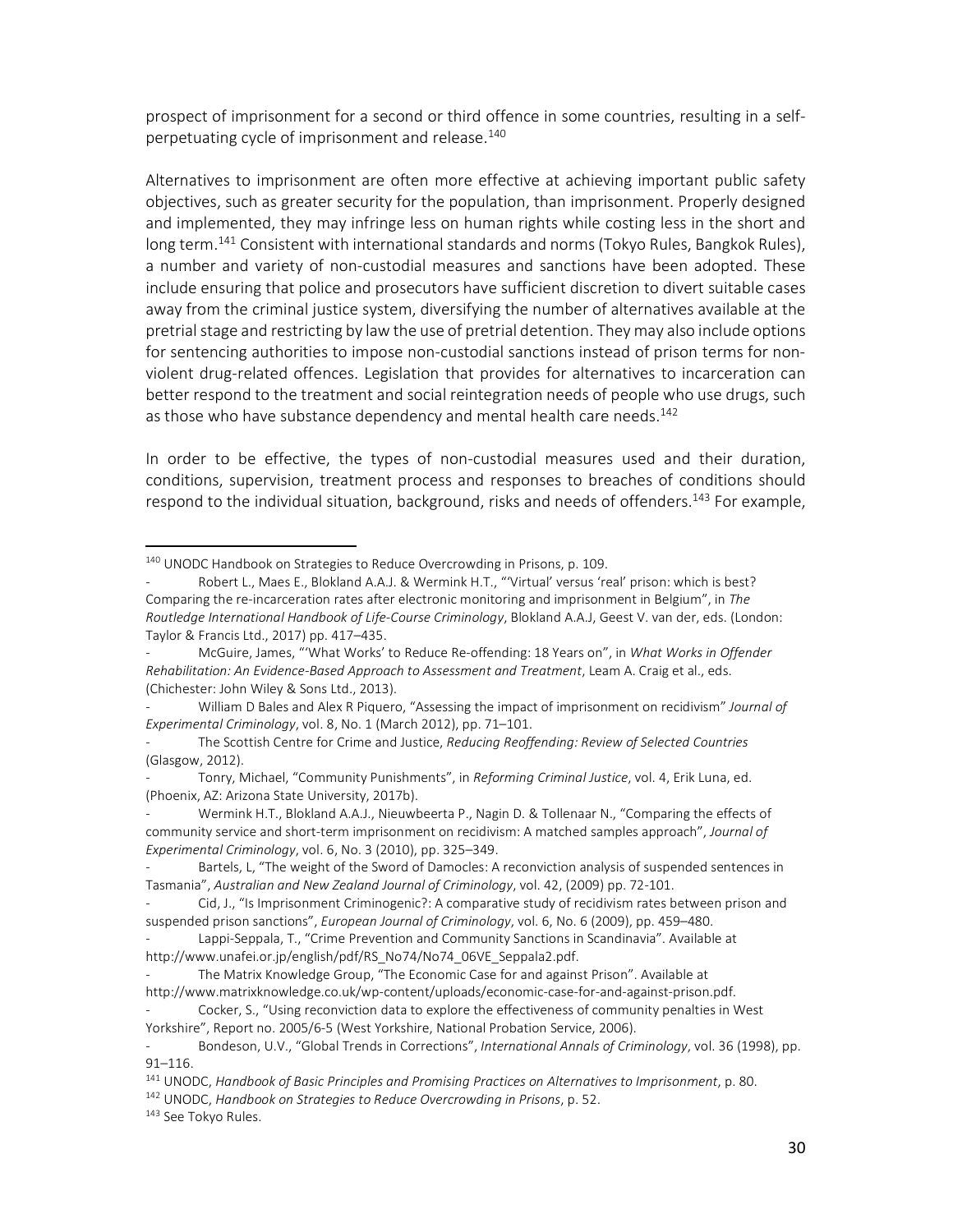women have specific needs that are often better met in the community. Moreover, people with drug use disorders require treatment, which can in many cases be provided as an alternative to conviction or punishment. A review of existing practices in Member States shows that the range of options to provide treatment as an alternative is broad and includes measures at the pretrial stage (caution with a diversion to treatment, suspension of the prosecution, conditional dismissal, conditional bail), at the trial/sentencing stage (conditionally deferred sentence, conditionally suspended sentence, probation, special courts) and at the postsentencing stage (early conditional release or parole).<sup>144</sup>

Drug courts, when underpinned by human rights and reasonable assumptions about their role, scale and limits, are viewed as a small but important piece of a broad diversion-based approach to drug-involved clients within court systems. While in some countries drug courts have been viewed as relatively successful, in others they are seen as well-meaning but ultimately failed experiments and a misdirection of drug treatment efforts towards the criminal justice rather than the public health system.<sup>145</sup>

The application of the death penalty for drug-related offences does not respect the spirit of the international drug control conventions, and has the potential to become an obstacle to effective cross-border and international cooperation against drug trafficking, as the exchange of information and extradition on cases where the suspect may face capital punishment are prohibited in numerous national laws.<sup>146</sup> In accordance with article  $6(2)$  of the International Covenant on Civil and Political Rights, States that have not abolished the death penalty may impose it only for the "most serious crimes", which has been consistently interpreted by UN human rights treaty bodies as those involving "intentional killing".<sup>147</sup> As such, drug offences must never serve as the basis for the imposition of the death penalty.<sup>148</sup> The International Narcotics Control Board has encouraged all States that retain the death penalty for drugrelated offences to consider the abolition of the death penalty for drug-related offences.<sup>149</sup>

<sup>144</sup> See UNODC/WHO, *Treatment and Care for People with Drug Use Disorders in Contact with Criminal Justice System: Alternatives to Conviction or Punishment*.

<sup>145</sup> John Collins, Winifred Agnew-Pauley and Alexander Soderholm, eds., *Rethinking Drug Courts: International Experiences of a US Policy Expor*t (London School of Economics and Political Science, International Drug Policy Unit, 2019).

<sup>146</sup> Contribution of the Executive Director of the United Nations Office on Drugs and Crime to the high-level review of the implementation of the Political Declaration and Plan of Action on International Cooperation towards an Integrated and Balanced Strategy to Counter the World Drug Problem, to be conducted by the Commission on Narcotic Drugs in 2014.

<sup>&</sup>lt;sup>147</sup>Human Rights Committee, General comment No. 36, CCPR/C/GC/36 (2018), para. 35: "The term 'the most serious crimes' must be read restrictively and appertain only to crimes of extreme gravity, involving intentional killing. Crimes not resulting directly and intentionally in death, such as attempted murder, corruption and other economic and political crimes, armed robbery, piracy, abduction, drug and sexual offences, although serious in nature, can never serve as the basis, within the framework of article 6, for the imposition of the death penalty." 148 Ibid.; see also A/73/260 paras. 24-27, 63, and A/HRC/739/39, paras. 59, 91.

<sup>&</sup>lt;sup>149</sup> See International Narcotics Control Board, "INCB reiterates its call to States to consider the abolition of the death penalty for drug-related offences", press release, 1 August 2016. Available at http://www.incb.org/incb/ en/news/press-releases/2016/press\_release010816.html; Viroj Sumyai, President, International Narcotics Control Board, "Item 5 (c) Implementation of the international drug control treaties: International Narcotics Control Board", statement at the sixty-first session of the Commission on Narcotic Drugs, 14 March 2018. Available at http://www.incb. org/documents/Speeches/Speeches2018/Speech.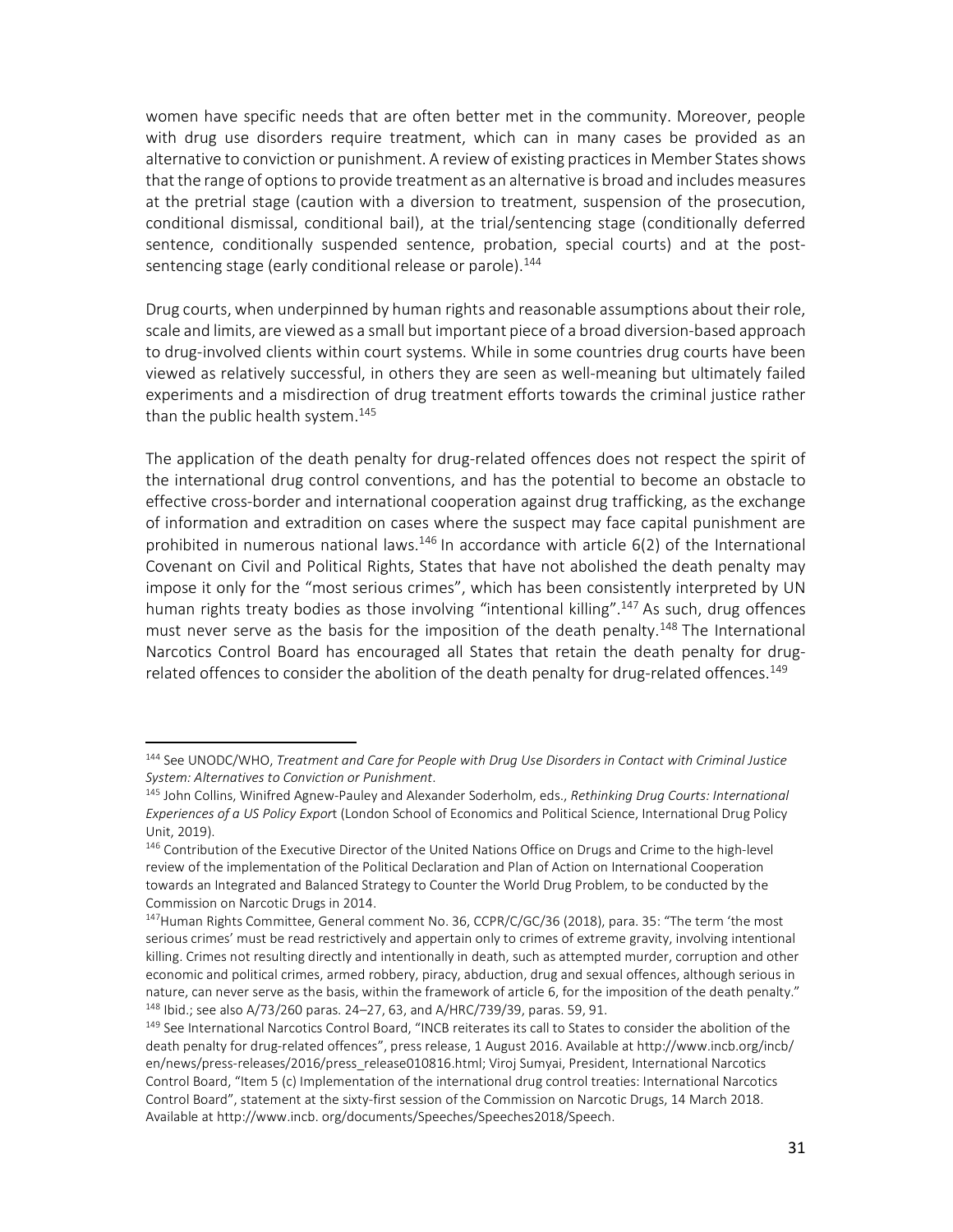#### 3.5 Legal guarantees and safeguards pertaining to criminal justice proceedings and the justice sector (including legal aid and the right to a fair trial)

A central aspect of the 2030 Agenda is the concept of "leaving no one behind" and ensuring that those who are furthest behind are reached first. SDG Target 16.3 highlights the rule of law and equal access to justice, calling on countries to "promote the rule of law at the national and international levels and ensure equal access to justice for all". Access to legal aid is fundamental in this regard, to ensure a criminal justice system is fair, humane, efficient and based on the rule of law, which can reduce the length of time suspects are held in custody and pretrial detention, congestion in the courts, wrongful convictions and prison overcrowding, while also being able to improve the conditions of prisoners serving their sentence and reduce rates of reoffending and victimization. Persons who are in contact with the criminal justice system because of drug offences, and persons living with HIV and other serious contagious diseases, are particularly vulnerable in this context. The UN Principles and Guidelines on Access to Legal Aid in Criminal Justice Systems<sup>150</sup> specify in Principle 10 that special measures should be taken to ensure meaningful access to legal aid for drug users and persons living with HIV and other serious contagious diseases. However, Member States have not reported on the availability of these specialized services,  $151$  while progress is visible regarding provision of services for children, persons with disabilities, and women.

The large volume of drug-related offences for personal possession and drug use has led some States to seek methods to move cases more quickly through the criminal justice system. This has resulted in growth of the use of "trial waiver" systems. Although trial waiver systems do succeed in moving multiple cases through criminal justice systems, the price is often less procedural protection and judicial oversight.<sup>152</sup>

#### 3.6 Addressing links between drug trafficking and peace and security (moneylaundering, corruption, armed conflict, and political fragility and stability)

The drug trade has been a significant source of income for some terrorist, insurgent and non-State armed groups, while for others it has been one of many revenue streams or it may hardly have played a role at all. The most comprehensive evidence linking the terrorist groups on which the Security Council has imposed sanctions with the drug trade relates to the Taliban. The group has taxed entities involved in illicit drug production, manufacture and trafficking, and it has been directly involved in drug trafficking.<sup>153</sup> UNODC estimated that terrorist and

<sup>150</sup> UNODC, *United Nations Principles and Guidelines on Access to Legal Aid in Criminal Justice Systems* (2013).. <sup>151</sup> UNDP/UNODC, *Global Study on Legal Aid – Global Report* (2016).

<sup>152</sup> A/HRC/39/39, para. 37.

<sup>&</sup>lt;sup>153</sup> Security Council, "Letter dated 18 August 2015 from the Chair of the Security Council Committee established pursuant to resolution 1988 (2011) addressed to the President of the Security Council" (26 August 2015); UNODC, *The Opium Economy in Afghanistan: An International Problem* (New York, 2003); UNODC, *Addiction, Crime and Insurgency: The Transnational Threat of Afghan Opium* (Vienna, 2009); UNODC, *The Global Afghan Opium Trade: A Threat Assessment* (Vienna, July 2011).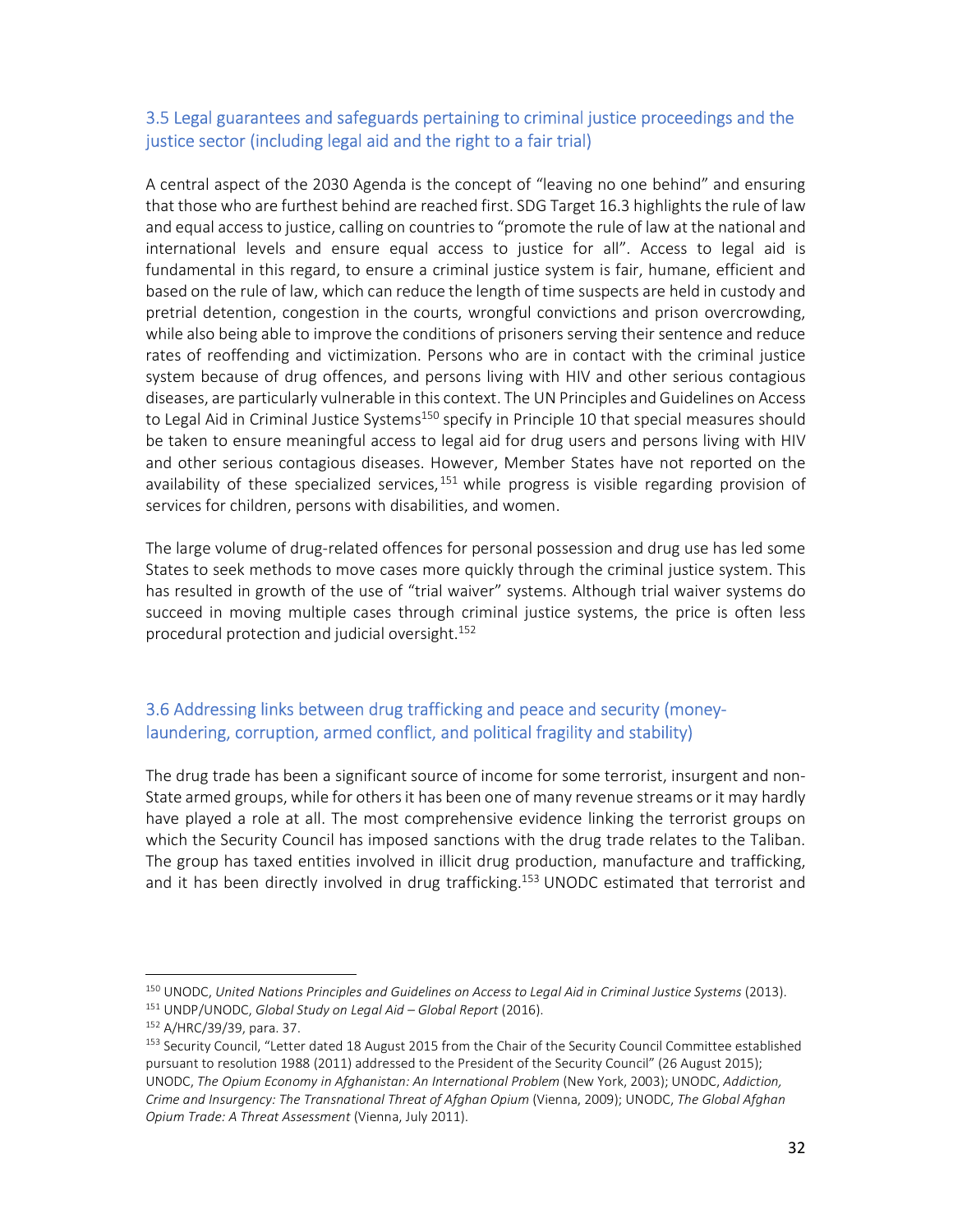insurgent groups raised about US\$150 million in 2016 from the Afghan opiate trade in taxes levied on the cultivation of opium poppy and trafficking of opiates.<sup>154</sup>

In contexts where drug trafficking syndicates or armed groups funded through drug money operate, these groups' economic and coercive power has in several contexts quickly translated into political influence, undermining the integrity of state institutions and longer-term peacebuilding prospects, undermining the achievement of SDG 16, particularly Target 16.3 "Promote the rule of law at the national and international levels and ensure equal access to justice for all".<sup>155</sup>

Drug trafficking also fuels corruption, going against SDG Target 16.5 "Substantially reduce corruption and bribery in all their forms". Drug trafficking is extremely lucrative, making corruption of high-level and local level officials a prime vector for exercising political influence.<sup>156</sup>

Opportunities for corruption exist at every stage of the drug production and supply chain. However, more research is needed on how different types of corruption interact with drug markets.<sup>157</sup>

Organized crime and drug trafficking can also contribute directly and indirectly to violent conflict. The World Bank has identified trafficking in drugs as one of the major international stressors that need to be mitigated if a country is to move away from fragility and violence. The UN and World Bank have also argued that drug-related violence can reflect and exacerbate local grievances that ultimately lead to violent conflict.

Different stages of the drug problem result in different manifestations of violence and can undermine the achievement of SDG Target 16.1 "Significantly reduce all forms of violence and related death rates everywhere". Drug use may lead to violence related to the psychoactive effects of drugs (psychopharmacological violence), as well as to crime committed in order to obtain funds for purchasing drugs (economic violence). The intensity of drug-related violence is greatest, however, when associated with drug trafficking (systemic violence), as the example of Latin America shows. The traumatic effects of violence can also increase vulnerability to drug use.

Yet drug trafficking and production do not necessarily produce violence, as illustrated by the low levels of homicide in transit countries affected by the opiate trafficking routes in Asia. Characteristics of the market and drug trafficking organizations may explain variations: market competition can generate violence in illicit markets, while differences in the internal structure of trafficking networks, which may be characterized by varying degrees of cohesiveness and hierarchy, can also play a role.

<sup>154</sup> UNODC, *Sustainable Development in an Opium Production Environment: Afghanistan Opium Survey Report 2016.*

<sup>155</sup> WB, *World Development Report* (2011); UN/WB, *Pathways for Peace: Inclusive Approaches to Preventing Violent Conflict* (2018).

<sup>&</sup>lt;sup>156</sup> Louise Bosetti, John de Boer, and James Cockayne, "Crime-Proofing Conflict Prevention, Management, and Peacebuilding: A Review of Emerging Good Practice" (United Nations University, August 2016).

<sup>157</sup> UNODC, *World Drug Report 2017* (United Nations publication, Sales No. E.17.XI.6).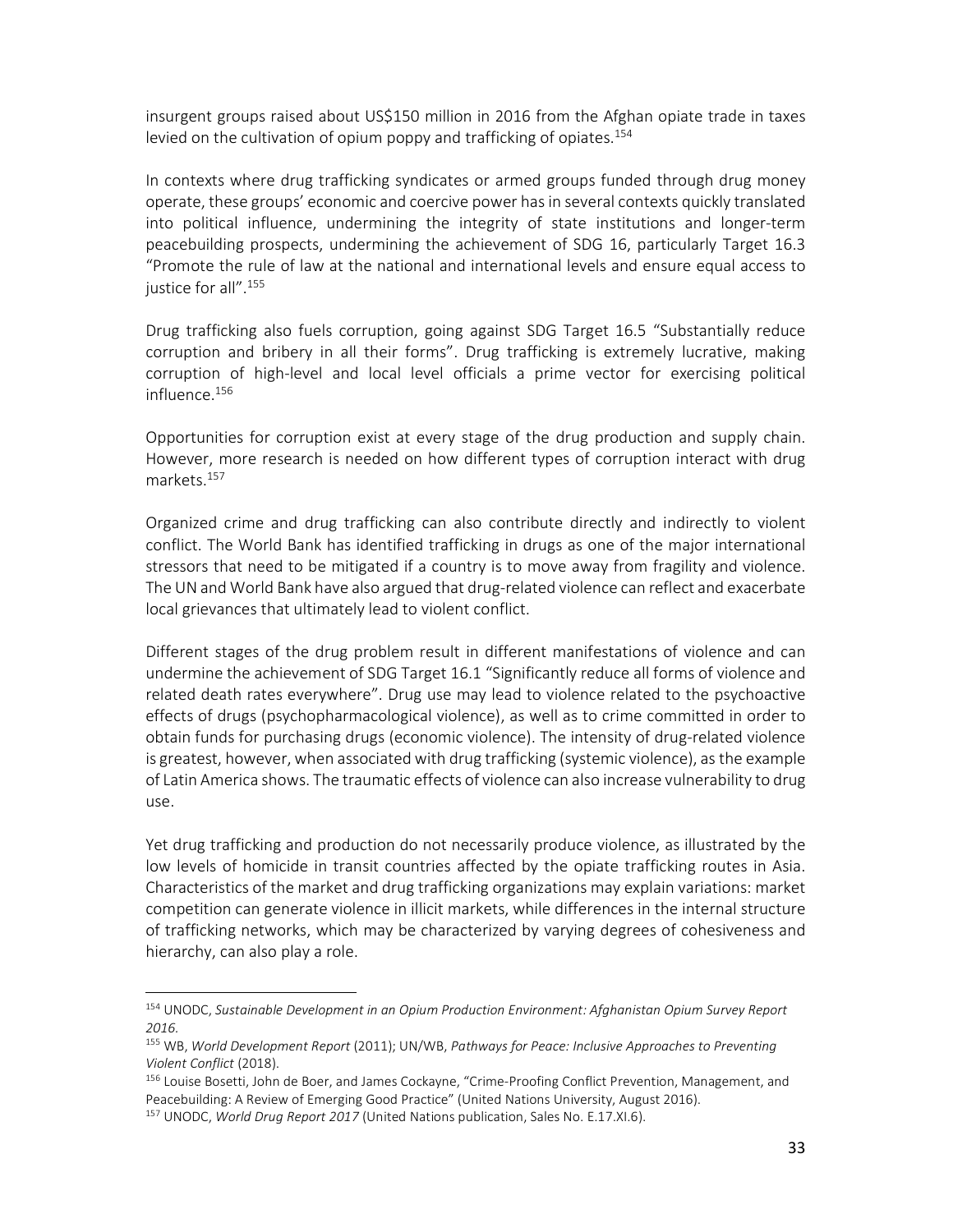The profits associated with the drug trade are a key motivation for non-State armed groups, including terrorist organizations, to engage in or facilitate drug trafficking. In a number of countries, resources generated in illicit markets such as drug markets have played a role in complicating and extending armed conflicts, often increasing their overall lethality. In general, the drug trade flourishes where SDG 16, and particularly Targets 16.1–16.6, are far from being achieved: State presence is weak, where the rule of law is unevenly applied and where opportunities for corruption exist. At the same time, the wealth and power of drug trafficking organizations provide them with resources to buy protection from law enforcement agents, politicians and the business sector, thereby reinforcing corruption and further weakening the achievement of SDG 16.<sup>158</sup>

Billions of dollars flow through the hands of drug trafficking organizations each year, having a large impact on local and wider economies and polities. Some recent global estimates suggest that the proceeds of drug sales accounted for slightly more than one quarter of overall revenues of transnational organized crime groups in 2014, with a maximum range from around one fifth to one third of such revenues. In recent years, drug-related income seems to have represented the second largest source of income — after counterfeiting of a broad range of goods  $-$  of transnational organized crime groups at the global level.<sup>159</sup>

In the short term, an inflow of drug money can boost investment and local gross domestic product. But the long-term effects tend to be negative, particularly when drug-related proceeds comprise a sizeable portion of the total economy of a community or a country. Studies suggest that an injection of laundered money, including from illicit drug activities, is associated with reductions in overall annual economic growth rates, particularly in smaller and less developed countries. One estimate, based on a study of 17 countries of the Organization for Economic Cooperation and Development, suggests that a US\$1 billion increase in moneylaundering could reduce overall economic growth by between 0.03 and 0.06 percentage points.<sup>160</sup>

Profit is generated across the entire chain of drug production and distribution, but it is at the final stage that it tends to be highest. A UNODC study estimated that almost half of the profit made along the major heroin trafficking route from Afghanistan to Europe was generated in the four largest European consumer countries. Nevertheless, the size of the illicit economy associated with drugs, relative to the licit economy, tends to be higher in drug-producing countries, partly because of their relatively smaller economies.<sup>161</sup>

The proceeds from drug trafficking can also complicate and undermine mediation and peacemaking efforts. A major source of funding for non-state armed groups in several contexts, proceeds from drug trafficking often translate into lowered incentives for these

<u>.</u>

<sup>158</sup> UNODC, *World Drug Report 2016* (United Nations publication, Sales No. E.16.XI.7).

<sup>&</sup>lt;sup>159</sup> This was based on drug trafficking estimates of \$426 to \$652 billion out of a total transnational organized crime income of \$1.6 trillion to \$2.2 trillion in 2014, see Channing May, "Transnational crime and the developing world", Global Financial Integrity (Washington D.C., March 2017).

<sup>160</sup> UNODC, *World Drug Report 2017* (United Nations publication, Sales No. E.17.XI.6).

<sup>161</sup> UNODC, *World Drug Report 2016* (United Nations publication, Sales No. E.16.XI.7).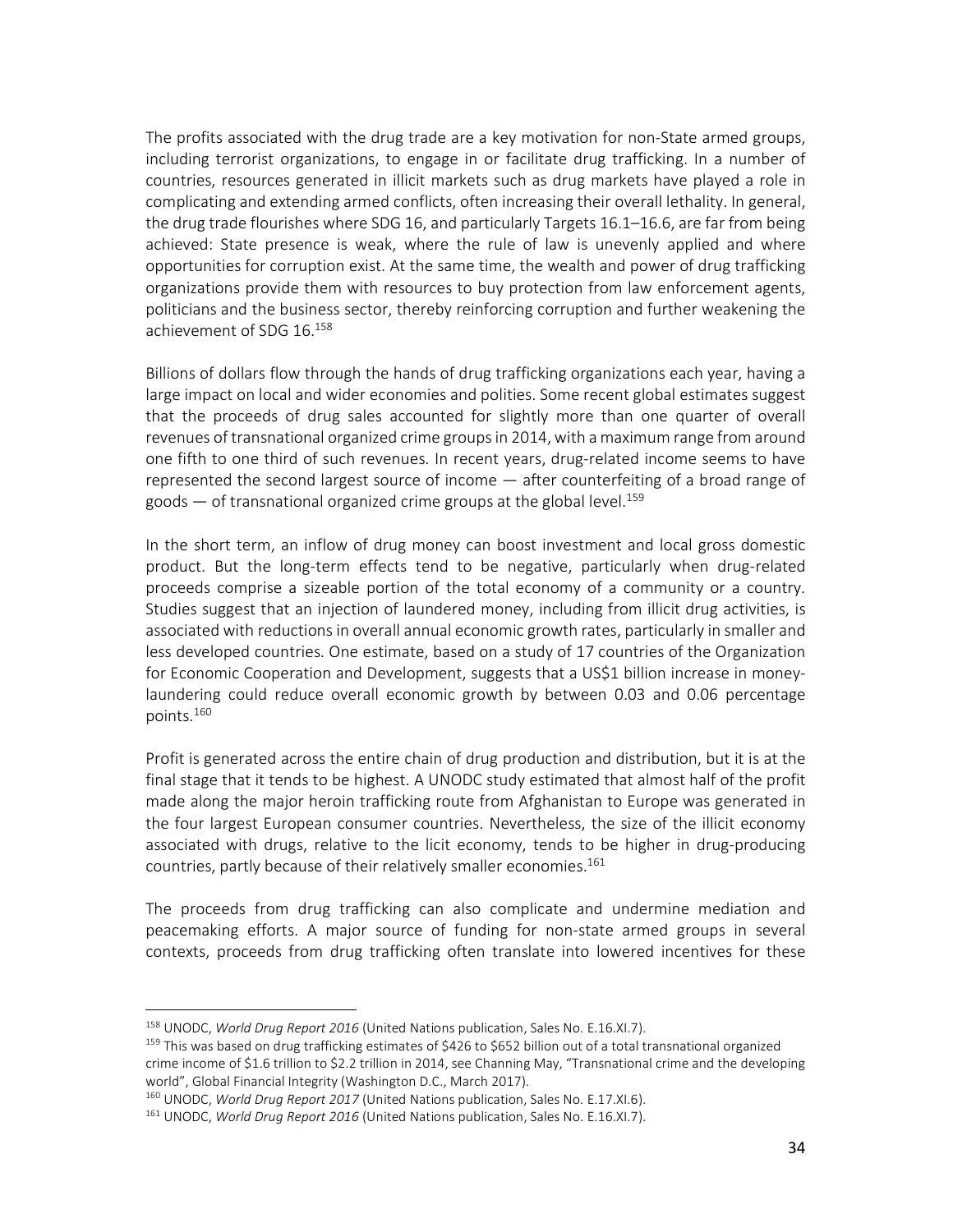groups to enter into ceasefire or peace agreements, or other forms of political settlements, thereby protracting conflicts.

### 4. Alternative development

The reasons for cultivating illicit crops are diverse and often specific to particular areas. Illicit crop cultivation is linked, on the one hand, to the dynamics of cultivation itself and, on the other hand, to underlying drivers and root causes related to conditions of vulnerability found in geographical areas where cultivation takes place, such as weak rule of law or a lack of social and economic development. As survival and subsistence are real considerations for many households that engage in illicit crop cultivation, they are frequently risk averse and take a variety of elements into account when they make decisions on narcotic crop cultivation. While poverty can be a driver of illicit drug cultivation, not all poor farmers are involved in illicit crop cultivation and not all framers involved in illicit crop cultivation are poor.

Alternative crop cultivation depends on many factors: possession of the requisite skills and knowledge for growing such crops; geographical and environmental factors, such as climate, the availability of water and arable land, and proximity to market; household-specific socioeconomic factors, such as level of income, existing employment opportunities, access to credit and size of landholding; developmental facilities such as access to roads, the power grid and educational and health services; and sociopolitical and institutional factors, such as interception risk, security, government control and rule of law.<sup>162</sup> If development interventions are not sensitive to the vulnerabilities of communities to specific drug issues, they may inadvertently trigger dynamics that increase illicit cultivation.<sup>163</sup>

Alternative development works when it has a long-term vision based on structural transformation, adequate funding and the political support to integrate it into a broader development and human rights agenda. Sustainable results in reducing illicit cultivation in different communities around the world can be obtained when the socioeconomic development of communities and the livelihood of rural households are improved. Viable, sustainable income-generating alternatives need to be available, and decent work opportunities strengthened, in order to decrease dependence on illicit cultivation over time. There is a general consensus that alternative development interventions can work only if they manage to achieve or build on the involvement of local communities or beneficiaries. Many successful alternative development programmes have a specific focus on women and their empowerment. Women can play a critical role in increasing the impact of alternative development.<sup>164</sup>

Sequencing alternative development interventions is crucial to ensure that structural transformation and alternative livelihoods are functioning and providing adequate living and working conditions before eradication of illicit crops starts.<sup>165</sup>

<sup>162</sup> UNODC, *World Drug Report 2015* (United Nations publication, Sales No. E.15.XI.6).

<sup>163</sup> UNODC, *World Drug Report 2016* (United Nations publication, Sales No. E.16.XI.7).

<sup>164</sup> UNODC, *World Drug Report 2015* (United Nations publication, Sales No. E.15.XI.6).

<sup>165</sup> A/HRC/39/39, paras. 79, 80.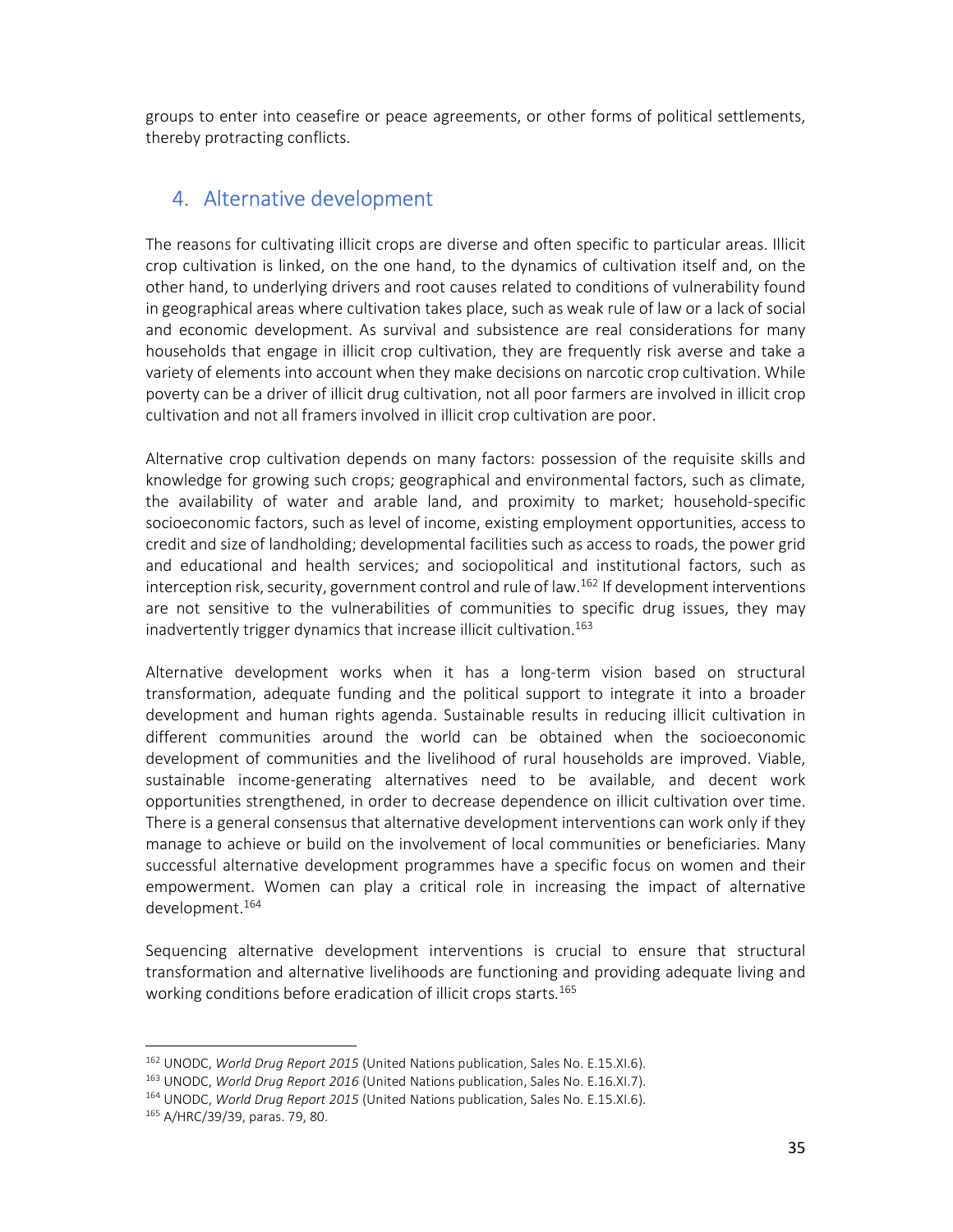Despite the amount of attention given to alternative development at the international level, and its crucial role in realizing SDG 8, there is a disconnect between international rhetoric and funding. Funding has decreased considerably in the last few years. Overall gross disbursements of alternative development funds from OECD countries declined by 71 per cent between 2009 and 2013. In 2013, these disbursements accounted for just 0.1 per cent of global development assistance.

### 5. Cross-cutting (or topical) issues

#### 5.1 New psychoactive substances

In recent years, hundreds of NPS have emerged; a total of 803 NPS were reported to UNODC during the period 2009–2017. However, while the global NPS market remains widely diversified, with the exception of a few substances, NPS do not seem to have established themselves on drug markets or replaced traditional drugs on a larger scale.<sup>166</sup> The conditions are in place for an expansion of the NPS market (in terms of the numbers of substances), but there has been no sign of significant expansion to date. Most of the harm generated by drug use comes still from controlled substances (traditional classes) or non-medical use of prescription drugs rather than from NPS.

Some studies have shown that selected groups of people are particularly vulnerable to NPS. Patterns of NPS use among marginalized, vulnerable and socially disadvantaged groups, including homeless people and people with mental health disorders, continue to be documented in some countries. High levels of use of NPS are reported by prisoners and people on probation, and this remains an issue of concern in numerous countries in Europe, North America and Oceania.<sup>167, 168</sup>

The proliferation of NPS on the market has led the CND, following recommendations of the WHO, to prioritize international control of some of those substances. A 2014 UNODC-WHO Expert Consultation on NPS recognized the need to prioritize the international control of NPS that are *more persistent, prevalent and harmful*. The Expert Consultation concluded that a phased approach to NPS prioritization is required, with the two main criteria for consideration being evidence of harm (or potential harm) of a substance, and the prevalence (or proxies for prevalence) of its use. <sup>169</sup> Since 2015, the UN has taken action to place 39 NPS under international control.

#### 5.2 Non-medical use of pharmaceuticals

<u>.</u>

The non-medical use of prescription drugs is becoming a major threat around the world.<sup>170</sup> Different pharmaceutical opioids are misused in different regions. In North America, illicitly

<sup>166</sup> UNODC, *World Drug Report 2018* (United Nations publication, Sales No. E.18.XI.9).

<sup>167</sup> UNODC, *World Drug Report 2017* (United Nations publication, Sales No. E.17.XI.6).

<sup>168</sup> UNODC, *World Drug Report 2018* (United Nations publication, Sales No. E.18.XI.9).

<sup>&</sup>lt;sup>169</sup> Report by LSS/RAB/DPA/UNODC, New psychoactive substances: overview of trends, challenges and legal approaches (E/CN.7/2016/CRP.2).

<sup>170</sup> UNODC, *World Drug Report 2018* (United Nations publication, Sales No. E.18.XI.9).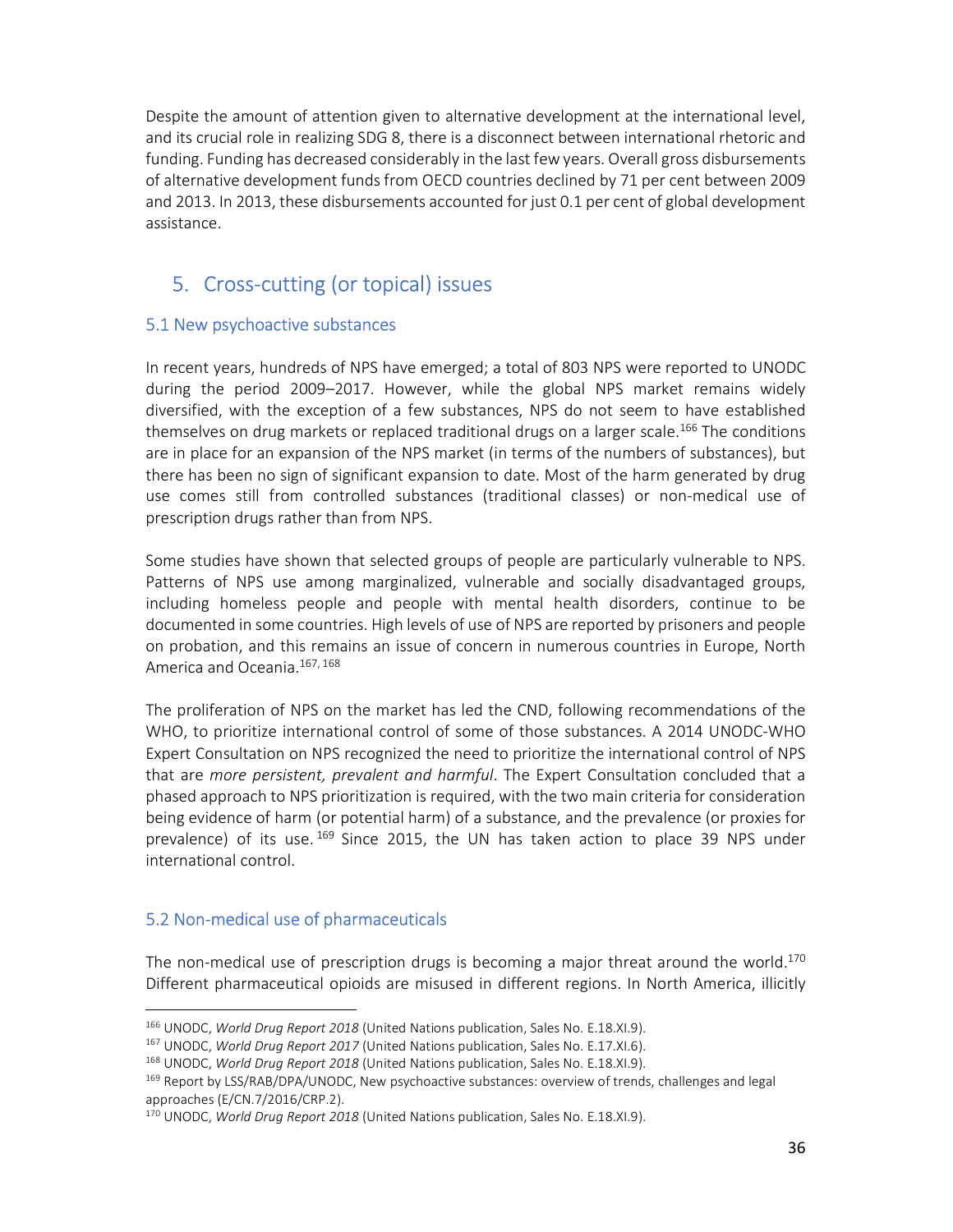sourced fentanyl, mixed with heroin or other drugs, is driving the unprecedented number of overdose deaths.<sup>171</sup> In Europe, the main opioid of concern remains heroin, but the non-medical use of methadone, buprenorphine and fentanyl has also been reported.<sup>172</sup> In countries in West and North Africa, and the Near and Middle East, the non-medical use of tramadol, a pharmaceutical opioid that is not under international control, is emerging as a substance of concern. <sup>173</sup> The non-medical use of the common sedative/hypnotic benzodiazepines and similar substances is now one of the main drug use problems in some 60 countries. The misuse of benzodiazepines carries serious risks, not least an increased risk of overdose when used in combination with heroin. Benzodiazepines are frequently reported in fatal overdose cases involving opioids such as methadone. $174$ 

#### 5.3 Use of internet for drug-related activities

Although the scale of drug trafficking on the darknet (that part of the "deep web" containing information that is only accessible using special web browsers) remains limited, it has shown signs of rapid growth.<sup>175</sup> Authorities in Europe estimated that drug sales on the darknet from 22 November 2011 to 16 February 2015 amounted to roughly US\$44 million per year.<sup>176</sup> However, a later study estimated that, in early 2016, drug sales on the darknet were between \$14 million and \$25 million per month, equivalent to between \$170 million and \$300 million per year.<sup>177</sup>

#### 5.4 Social inclusion

Marginalization can be viewed as contributing to illicit drug use, just as drug use can be viewed as contributing to the marginalization of some users: drug use can cause a deterioration in living conditions, while processes of social marginalization can be a reason for initiating drug use. Several risk factors for marginalization have been shown to be linked to drug use, including unemployment, homelessness, incarceration, sex work and vulnerable youth (such as young victims of family abuse and violence). In some societies, the stigma of being drug users and discrimination drive people who use drugs to the margins of society. People with drug use disorders are frequently distanced from their communities and families. The marginalization and stigmatization of people who regularly use drugs also have a negative impact on their employment opportunities and social relationships. 178, 179

<sup>&</sup>lt;sup>171</sup> Holly Hedegaard, Arialdi M. Miniño, and Margaret Warner, "Drug Overdose Deaths in the United States, 1999–2017", NCHS Data Brief, No. 329 (November 2018).

<sup>172</sup> EMCDDA, European Drug Report 2017: Trends and Developments.

<sup>173</sup> UNODC, *World Drug Report 2018* (United Nations publication, Sales No. E.18.XI.9).

 $174$  Ibid.

 $175$  Ibid.

<sup>176</sup> EMCDDA/Europol, *Drugs and the Darknet: Perspectives for Enforcement, Research and Policy,* Joint publications series (Luxembourg: Publications Office of the European Union, 2017).

<sup>&</sup>lt;sup>177</sup> Rand Europe, "Internet-facilitated drugs trade: An analysis of the size, scope and the role of the Netherlands" (2016).

<sup>178</sup> EMCDDA, *Annual Report 2003: The State of the Drugs Problem in the European Union and Norway* (Lisbon, 2003).

<sup>179</sup> UNODC, *World Drug Report 2016* (United Nations publication, Sales No. E.16.XI.7).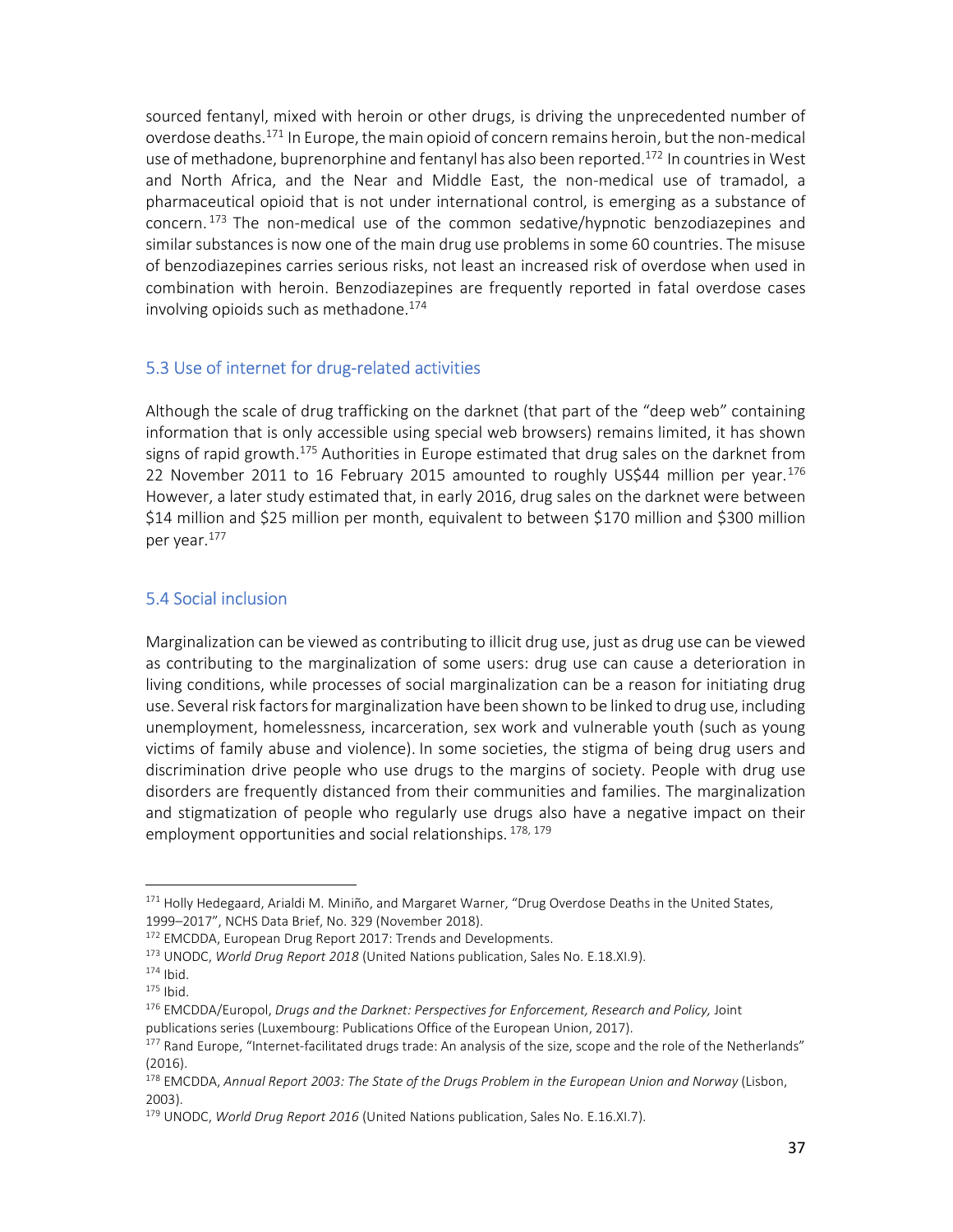#### 5.5 Information (monitoring, epidemiology and statistics)

Investment in data and evidence-based research pays off in more effective and efficient policies. In countries where adequate investments in data collection, research, monitoring and evaluation have been made and systems of government and civil society have been enhanced, more strategic, effective and efficient responses to illicit drug use and supply have been put in place. Up-to-date, comprehensive, disaggregated and transparent data are essential tools to understand drug use, its impact on health and development, drug supply, the dynamics of drug markets, and to evaluate drug control efforts. Data and analysis can measure the impact of illicit drug use, supply and drug control efforts on the enjoyment of human rights. Various tools are available to improve data and indicators. UNODC, WHO and UNAIDS have developed standards on drug epidemiology and drug supply and trafficking. OHCHR has also developed a set of human rights indicators for the realization of human rights,  $180$  and guidance on a human rights-based approach to data collection in the implementation of the Sustainable Development Goals.<sup>181</sup> All these tools – together with the multitude of statistical standards – can provide guidance in strengthening and streamlining existing data collection and analysis tools in drug control efforts.

### 6. Treaties and resolutions on international drug policy

The three international drug control conventions regulate international policy on drugs. They are the 1961 Single Convention on Narcotic Drugs (with the 1972 Protocol to underscore, inter alia, the need to provide adequate prevention, treatment and rehabilitation services); the Convention on Psychotropic Substances of 1971; and the United Nations Convention against Illicit Traffic in Narcotic Drugs and Psychotropic Substances of 1988. Member States reiterated at many occasions, most recently in the UNGASS 2016 outcome document that those three conventions, whose ultimate goal is to ensure the health, safety and well-being of all humanity, together with other international instruments, including in particular human rights treaties, constitute the cornerstone of the international drug control system*.* The General Assembly has consistently adopted resolutions declaring that international drug control must be carried out in conformity with the Charter, and "with full respect for human rights" (see resolutions A/RES/71/211, A/RES/72/198, A/RES/ 73/192; A/HRC/; see also UNGASS 2016).

Beyond international treaties, international drug policy has evolved over the years through a series of resolutions, action plans and outcome documents agreed by different organs of the UN system. The CND, as the principal policymaking body of the UN with prime responsibility for drug-related matters, has over the past decade adopted over 120 resolutions covering a wide range of issues, including: prevention, treatment and care, HIV-AIDS prevention, and other health-related issues; promoting non-stigmatizing attitudes; the availability of and access to health services; enhancing the availability of controlled substances for medical and scientific purposes. Mainstreaming a gender perspective as well as implementing policies tailored to the specific needs of the most vulnerable members of society, including children and youth, were core elements in the resolutions adopted over the past decade. In

<sup>180</sup> See www.ohchr.org/EN/Issues/Indicators/Pages/documents.aspx.

<sup>181</sup> See www.ohchr.org/EN/NewsEvents/Pages/DataForSustainableDevelopment.aspx.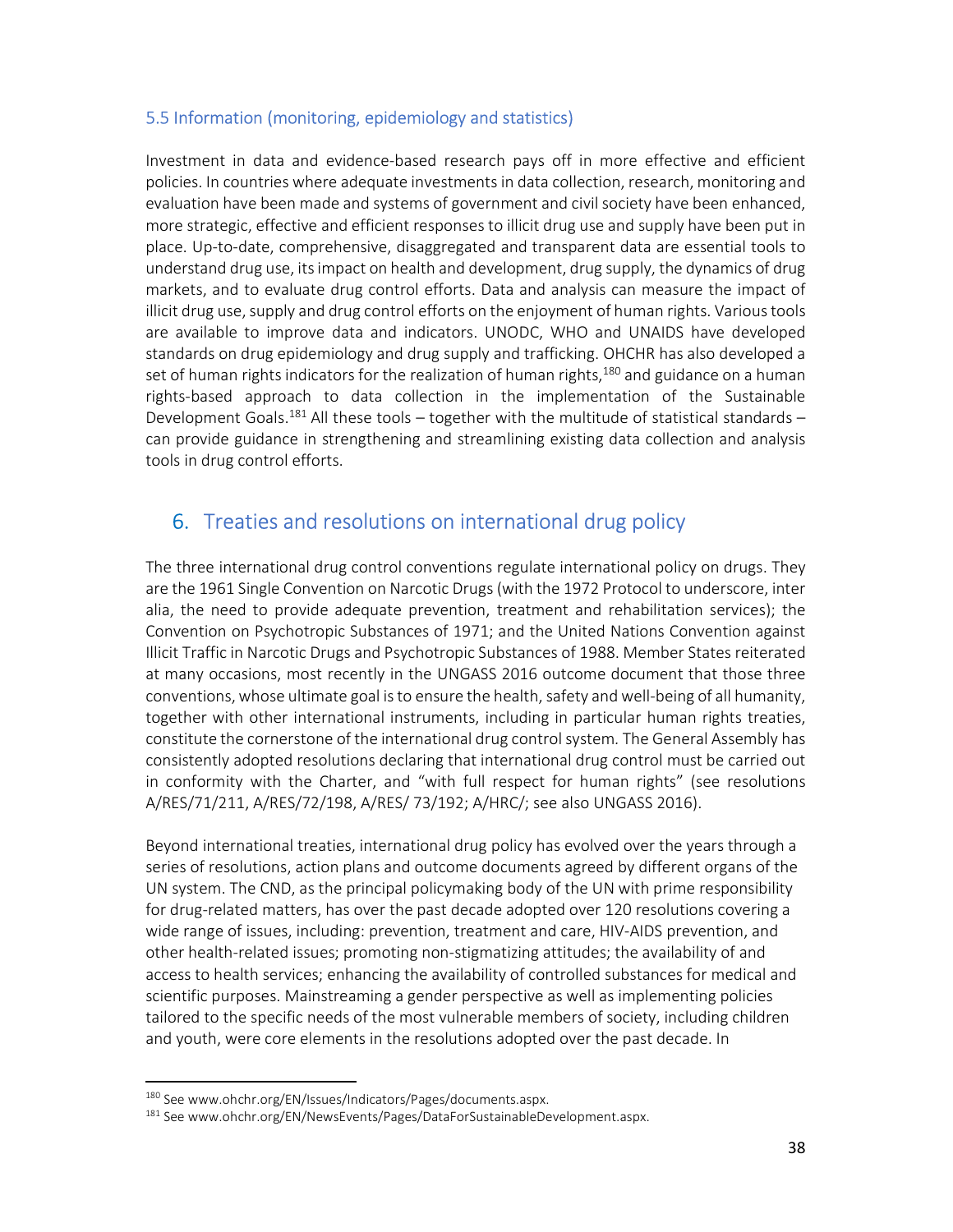addressing persistent and emerging challenges, the CND also approved resolutions on preventing and responding to the adverse health consequences and risks associated with the use of new psychoactive substances; on addressing the challenges posed by the non-medical use of synthetic opioids; and on the illicit trafficking of precursors and non-scheduled precursor chemicals. Other key topics such as promoting proportionate and effective policies, including alternatives to incarceration; preventing and countering of drug-related crime; addressing links with other forms of organized crime as well as socio-economic issues were as well addressed in Commission's resolutions adopted during the last decade. On alternative development, the UN General Assembly and the CND have recognized that one of the drivers of illegal cultivation is poverty and lack of socioeconomic opportunities and repeatedly reaffirmed the commitment to address these root causes of illicit drug crop cultivation, including by tackling poverty and creating sustainable livelihood opportunities.<sup>182</sup>

In addition to its resolutions, a number of which were recommended for adoption by the Economic and Social Council and the General Assembly, the Commission has in the past decade adopted three main policy documents: following review of the progress made in the implementation of the declarations and action plans adopted by the special session of the General Assembly in June 1998, the Commission on Narcotic Drugs adopted in March 2009 the Political Declaration and Plan of Action on International Cooperation towards an Integrated and Balanced Strategy to Counter the World Drug Problem, based on three pillars – demand reduction, supply reduction and international cooperation – and establishing 2019 as target date for the commitments made in operative paragraph 36. A high-level review was held in 2014, resulting in the adoption of the 2014 Joint Ministerial Statement. Shortly thereafter, the General Assembly tasked the Commission to lead an open-ended and inclusive preparatory process for the Special Session on the World Drug Problem (UNGASS) held in April 2016, at which occasion the General Assembly adopted unanimously the outcome document "Our joint commitment to effectively addressing and countering the world drug problem", which had been negotiated within the CND and which represents the most recent international consensus in drug policy.

The UNGASS outcome document promotes a more comprehensive understanding of the world drug problem, with a number of issues that received less attention in previous documents. The outcome document demonstrates that health-related issues have come to play a more important role on the agenda of the CND, with topics of prevention of drug abuse, treatment and care as standing items on the work programme of the Commission, which is also reflected in the composition of the delegations at the Commissions' meetings. The UNGASS outcome document recognizes that efforts to achieve the 2030 Agenda for Sustainable Development and to effectively address the world drug problem were complementary and mutually reinforcing. Member States for the first time included a whole chapter on the importance of

<sup>182</sup> See e.g. General Assembly resolution 68/196, United Nations Guiding Principles on Alternative Development (11 February 2014), A/RES/68/196, paras. 10, 16, 18 (a, c, p); General Assembly resolution S-30/1, Our joint commitment to effectively addressing and countering the world drug problem (4 May 2016), A/RES/S-30/1, annex, para. 7; UNODC, *World Drug Report*, pp. 77–81; Economic and Social Council resolution 2017/20, Promoting the implementation of the United Nations Guiding Principles on Alternative Development and related commitments on alternative development and regional, interregional and international cooperation on development-oriented, balanced drug control policy addressing socioeconomic issues (23 July 2017), E/RES/2017/20, paras. 4, 5, 11, 25, 26, 29.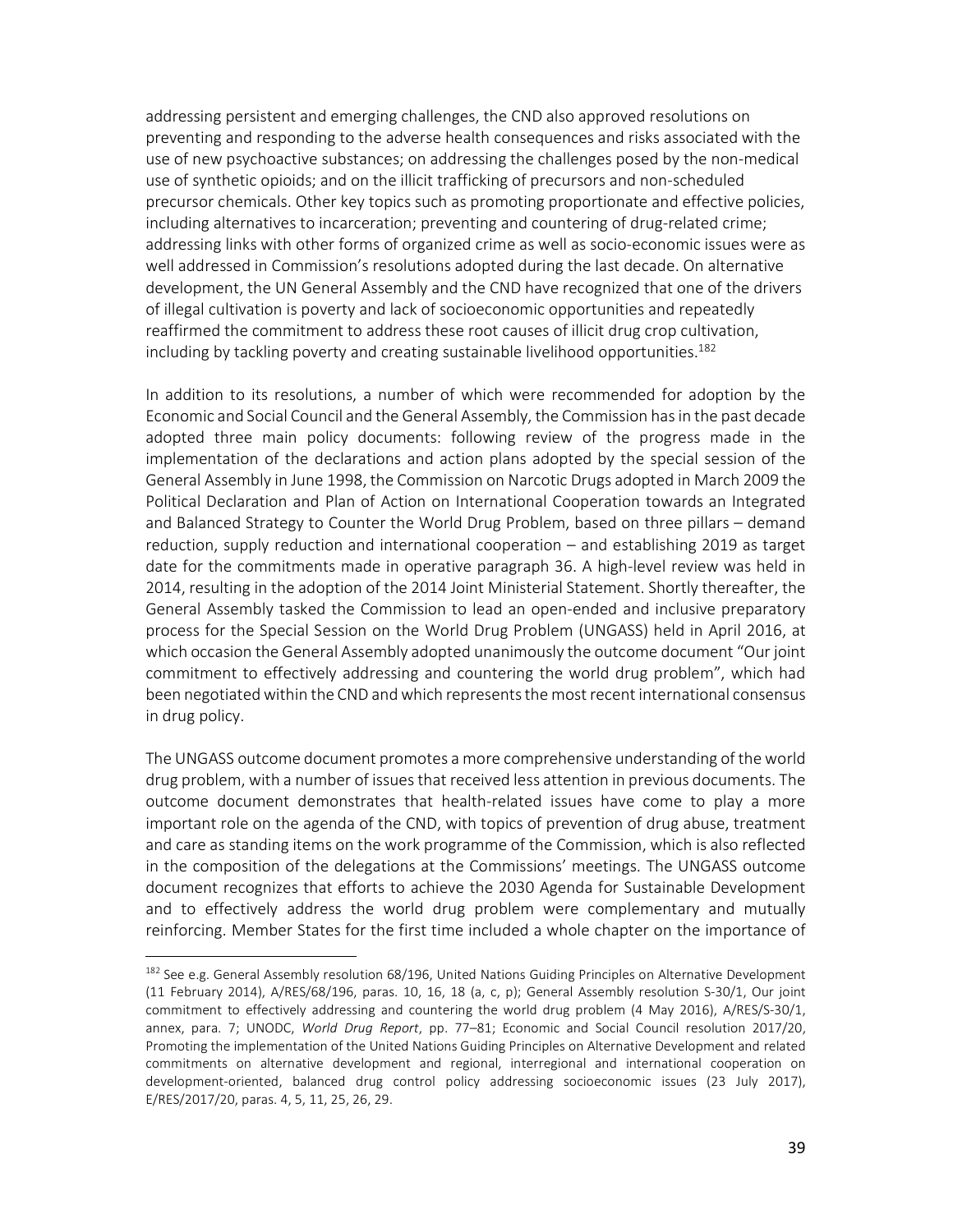ensuring the availability of and access to controlled substances for medical and scientific purposes, including for the relief of suffering and pain. The document recognizes the importance of supply reduction and the need for criminal justice and law enforcement responses that adhere to principles of proportionality and the rule of law, and it further highlights persistent and emerging challenges, including new psychoactive substances, opioid overdoses and the use of the internet for drug-related activities. Member States also agreed on a set of recommendations on drugs and human rights, youth, children, women and communities, underscoring the importance of mainstreaming issues of gender and youth into drug-related policies and programmes. In addition, drug-related socioeconomic issues are covered within the document, which calls for long-term, comprehensive and sustainable development-oriented and balanced drug control policies and programmes. Other Commissions and UN bodies have agreed on recommendations and resolutions relevant to drugs.

The General Assembly, the Human Rights Council, the Committee on Economic, Social and Cultural Rights, the Committee on the Rights of the Child, the Committee on the Elimination of Discrimination against Women, the Special Rapporteur on the right of everyone to the enjoyment of the highest attainable standard of physical and mental health and the Special Rapporteur on torture and other cruel, inhuman or degrading treatment or punishment have all considered that measures to minimize the adverse health consequences of drug use are essential for people who use drugs.<sup>183</sup>

The United Nations Committee on the Elimination of Discrimination against Women, for example, has addressed drug issues and women on several occasions. The Committee recommended to provide health and counselling support to women with drug addiction in line with general recommendation No. 24 (1999) on women and health,  $^{184}$  and to ensure gendersensitive and evidence-based drug treatment services to reduce harmful effects for women who used drugs. The Committee has also expressed concerns about the excessive use of incarceration as a drug control measure against women and the ensuing female overpopulation in prison.<sup>185</sup>

United Nations human rights mechanisms have reviewed a number of issues related to drugs. They have expressed concern about the unnecessary and disproportionate use of the criminal justice system for drug-related offences<sup>186</sup> and the CND<sup>187</sup> has provided guidance on the promotion of proportionate sentencing for drug-related offences of an appropriate nature in implementing drug control policies. According to the OHCHR, proportionate sentencing is also relevant to pretrial detention for drug cases.<sup>188</sup> The Convention against Torture and Other Cruel, Inhuman or Degrading Treatment or Punishment states that pretrial detention can be

<sup>183</sup> A/HRC/39/39, para 17.

<sup>184</sup> A/54/38/Rev.1, chap.1. Available at https://tbinternet.ohchr.org/Treaties/CEDAW/Shared%20Documents/ 1\_Global/INT\_CEDAW\_GEC\_4738\_E.pdf

<sup>185</sup> CEDAW/C/LKA/CO/8; CEDAW/C/CAN/CO/8-9; CEDAW/C/UKR/CO/8; CEDAW/C/KGZ/CO/4; CEDAW/C/GEO/CO/4-5.

<sup>186</sup> A/HRC39/39, CAT/C/BLR/CO/5.

<sup>&</sup>lt;sup>187</sup> Commission on Narcotic Drugs, resolution 59/6.

<sup>188</sup> A/HRC/39/39, para 58; see also CAT/OP/BEN/1.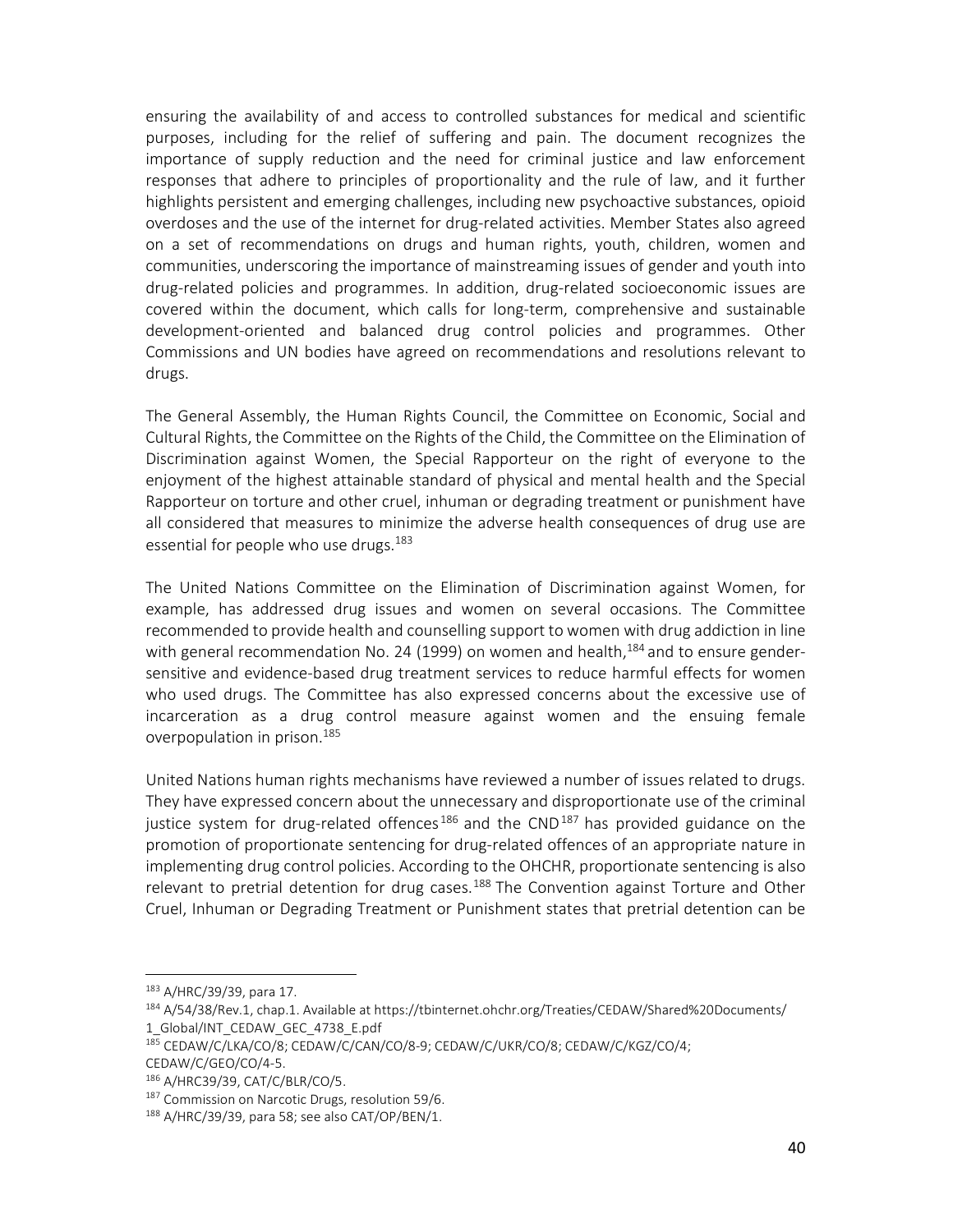used only as a last resort "for the shortest time possible, and only for the most serious offences".<sup>189</sup>

The International Covenant on Civil and Political Rights has stated the right to equality before courts and tribunals and to a fair trial as a key element of human rights protection. The right to be presumed innocent until proved guilty according to law is an essential element of the right to a fair trial.<sup>190</sup>

The report of the High Commissioner for Human Rights to the Human Rights Council provided some practical examples of what may constitute a human rights violation in the criminal justice response to drug-related crime: the use of legal presumptions in some countries, whereby persons found with amounts of drugs above specified thresholds, or in possession of keys to a building or vehicle where drugs have been found, are presumed to be guilty of drug trafficking, has been condemned as reversing the burden of proof in criminal proceedings, and may amount to a violation of the right to a fair trial.<sup>191</sup>

In accordance with the Human Rights Committee, physical and mental pain and suffering associated with withdrawal symptoms may amount to torture or ill-treatment.  $192$  The Committee against torture discouraged the use of solitary confinement as a "management method" in compulsory isolation drug treatment centres.<sup>193</sup>

Several international human rights mechanisms, as well as 11 UN entities, considered that a major obstacle to accessibility of treatment is the criminalization of personal use and possession of drugs for other than medical and scientific purposes, and recommended that consideration be given to removing obstacles to the right to health, including by refraining from imposing criminal penalties for the personal use and possession of drugs, within the flexibility allowed by the international drug control conventions.<sup>194</sup>

The Committee on Economic, Social and Cultural Rights,<sup>195</sup> the Special Rapporteurs on the right to health; on freedom from torture and other ill-treatment; and on extrajudicial, summary or

 $189$  CAT/C/54/2.

<sup>190</sup> International Covenant on Civil and Political Rights, article 14.

<sup>191</sup> A/HRC/39/39, para. 36.

<sup>192</sup> CCPR/C/RUS/CO/7.

<sup>193</sup> CAT/C/CHN/CO/5.

<sup>194</sup> CESCR, Concluding Observations, Philippines, E/C.12/PHL/CO/5-6 (2016), para. 54; A/65/255; Report to the General Assembly by UN Special Rapporteur on the right to health, Anand Grover (2010), A/65/255, para. 72; Report of the United Nations High Commissioner for Human Rights: Study on the impact of the world drug problem on the enjoyment of human rights, 4 September 2015, A/HRC/30/65. UNAIDS/UNHCR/UNICEF/WFP/UNDP/UNFPA/UN Women/ILO/UNESCO/WHO/IOM/OHCHR, *Joint United Nations Statement on ending discrimination in health care*, 27 June 2017; A/HRC/39/39, paras. 14–17.

<sup>195</sup> CESCR, Concluding Observations, Philippines (2016), E/C.12/PHL/CO/5-6, para. 54.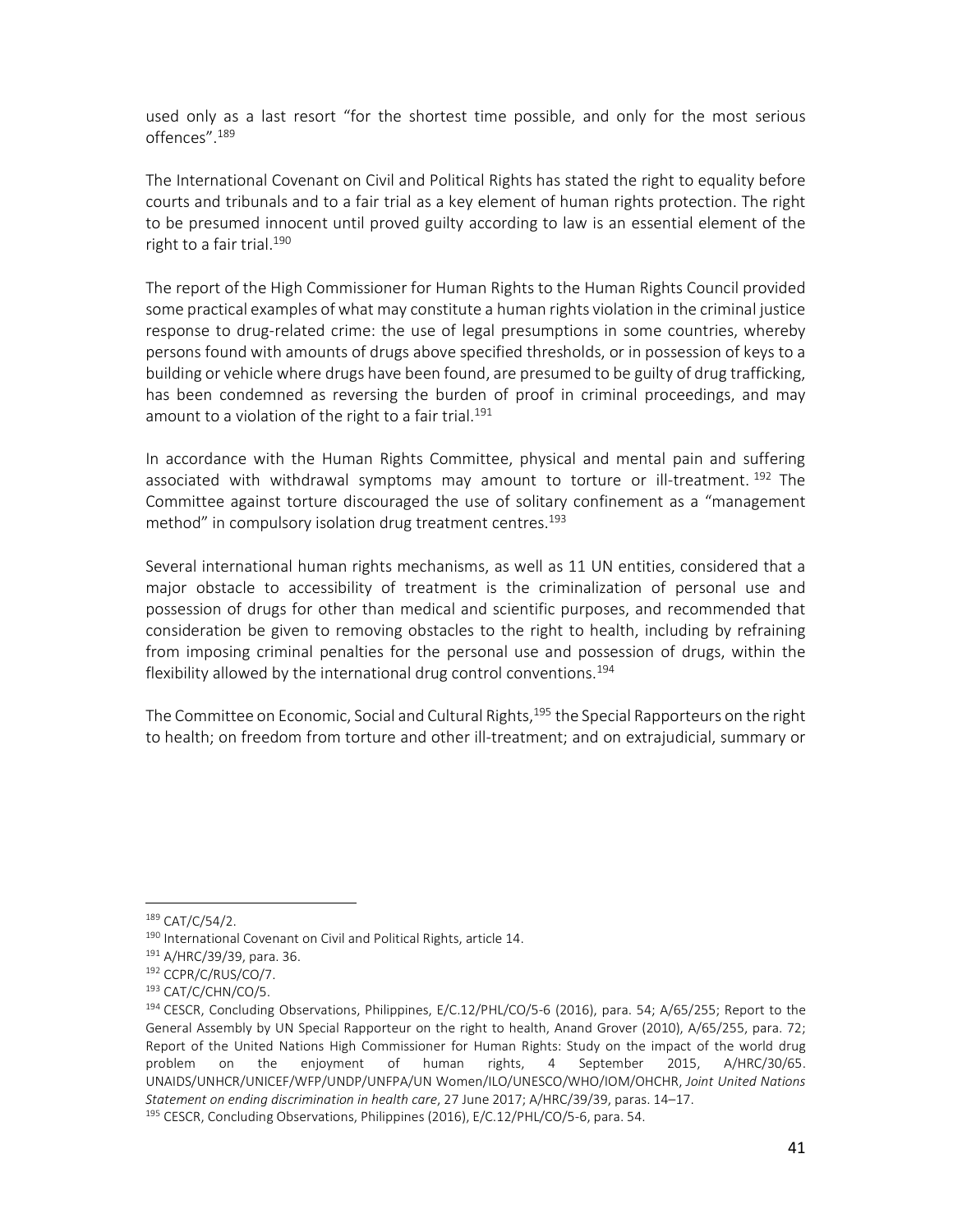arbitrary executions;  $196$  the Committee on the Rights of the Child;  $197$  and the Office of the United Nations High Commissioner for Human Rights <sup>198</sup> have recommended the decriminalization of drug use and possession for personal use as an important step towards fulfilling the rights to health and towards protecting the safety and well-being of communities. Twelve UN agencies have jointly recommended reviewing and repealing laws criminalizing drug use and the possession of drugs for personal use.<sup>199</sup> The World Health Organization has recommended that countries work towards the decriminalization of drug use as a strategy to reduce incarceration and support access to HIV-related services for people who use drugs.<sup>200</sup>

With regard to the eradication of illicit crops, international human rights mechanisms have emphasized that it should not negatively affect the environment or the health and welfare of farmers, their families or other stakeholders. International human rights mechanisms objected to aerial spraying for crop eradication because of the harm it can cause to farmers and their children, as well as to environment.<sup>201</sup>

## 7. Concluding observations

From the UN's experience over the last decade, it is clear that the multifaceted nature of the problem requires a comprehensive, multidisciplinary approach that includes targeted law enforcement efforts to dismantle organized crime and ensure the physical security of people, *alongside* efforts that promote health, good governance and sustainable development underpinned by the drug control conventions, human rights laws, principles and standards, such as the principles of equality and non-discrimination. Let us not forget that the health and welfare of humankind are the fundamental underpinnings of the three international drug control conventions, which form the cornerstone of the international drug control system. The drug control conventions therefore allow countries sufficient flexibility to design and implement national drug policies according to their priorities and needs, consistent with the principle of common and shared responsibility. As emphasized by UNGASS, the 2030 Agenda for Sustainable Development and the international drug control conventions, international human rights treaties and other relevant instruments are complementary and mutually reinforcing.

The UN system remains committed to supporting Member States in developing and implementing truly balanced, comprehensive, integrated, evidence-based, human rights-

<sup>196</sup> Office of the High Commissioner for Human Rights (15 April 2016), Joint Open Letter by the UN Working Group on Arbitrary Detention; the Special Rapporteurs on extrajudicial, summary or arbitrary executions; torture and other cruel, inhuman or degrading treatment or punishment; the right of everyone to the highest attainable standard of mental and physical health; and the Committee on the Rights of the Child, on the occasion of the United Nation General Assembly Special Session on Drugs. Available at https://www.ohchr.org/ Documents/Issues/Health/UNGASS-joint\_OL\_HR\_mechanisms\_April2016.pdf  $197$  Ibid.

<sup>&</sup>lt;sup>198</sup> Report of the United Nations High Commissioner for Human Rights: Study on the impact of the world drug problem on the enjoyment of human rights, 4 September 2015, A/HRC/30/65.

<sup>199</sup>UNAIDS/UNHCR/UNICEF/WFP/UNDP/UNFPA/UN Women/ILO/UNESCO/WHO/IOM/OHCHR, *Joint United Nations Statement on ending discrimination in health care*, 27 June 2017.

<sup>200</sup> WHO, *Consolidated guidelines on HIV prevention, diagnosis, treatment and care for key populations* (2014); see also UNODC, *Handbook on strategies to reduce overcrowding in prisons* (2013), pp. 29–30 and 55–57. 201 See CRC/C/COL/CO/3, A/HRC/4/32/Add.2, A/HRC/7/11/Add.3 and A/HRC/4/30/Add.1.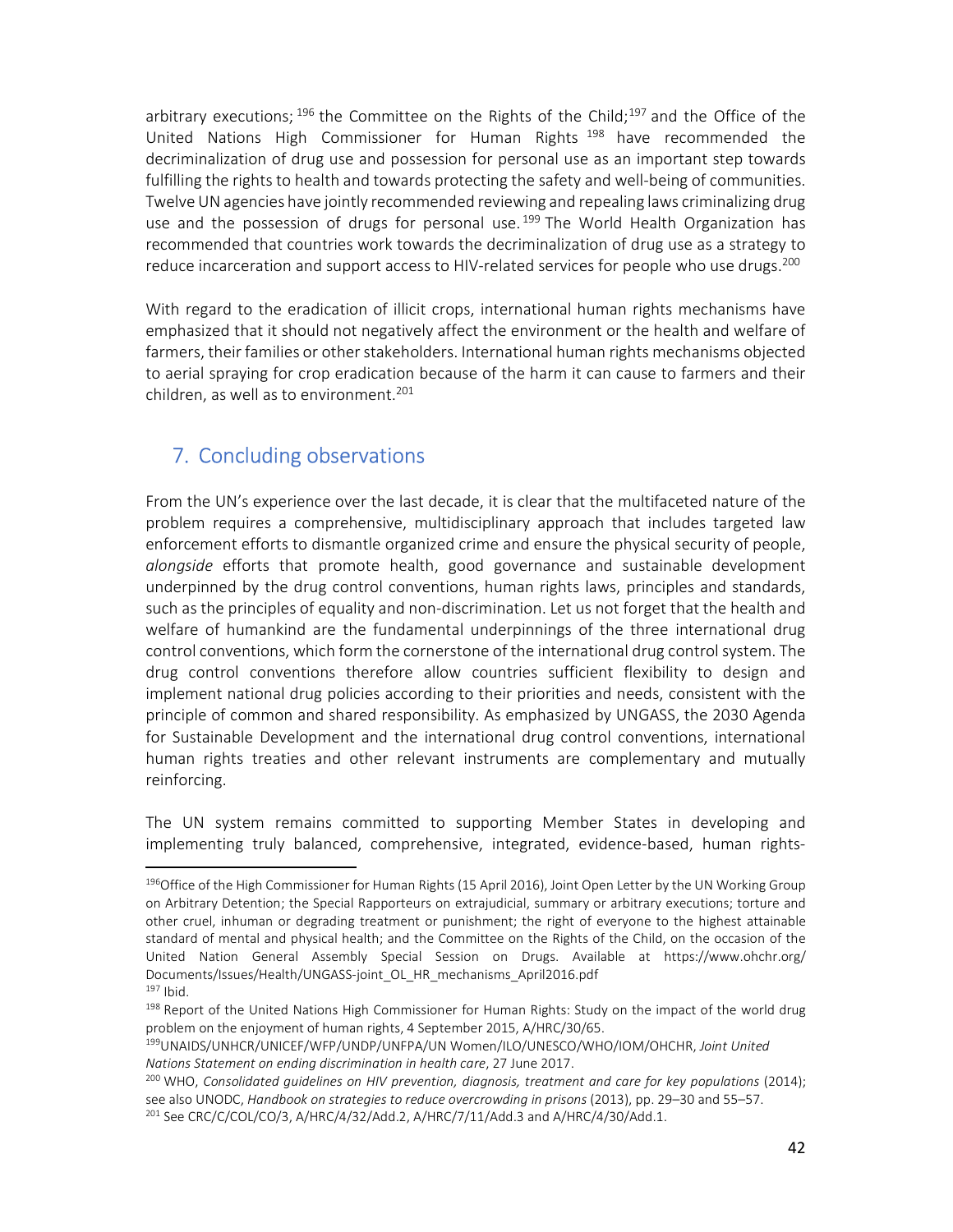based, development-oriented and sustainable responses to the world drug problem, within the framework of the 2030 Agenda for Sustainable Development, and as envisaged by the operational chapters of the UNGASS outcome document. By working together through the Task Team (the "UN system coordination Task Team on the Implementation of the UN System Common Position on drug-related matters"), the UN system can provide the kind of multidisciplinary support to Member States that can deliver more effective, evidence-based and humane drug control policies that help rather than hinder a country's efforts to achieve its Sustainable Development Goals and to "leave no one behind". For more information on these latest efforts by the UN system to better support Member States, please see the UN System Common Position adopted in November 2018 to support the implementation of the international drug control policy through effective inter-agency collaboration (Annex I); the summary of key messages resulting from the knowledge produced and acquired by the UN system on drug-related matters (Annex II); and the examples of existing joint programmes between UN entities on drug-related matters (Annex III). Going forward, on the basis of the evidence produced in this brief, the members of the Task Team<sup>202</sup> will continue to work together to produce evidence-based briefs on the links between drug policies and sustainable development, and to deliver integrated assistance through joint programmes. This can support Member States in designing and implementing effective drug policies that meet international standards and obligations. As highlighted by the Secretary General, the Task Team encourages interested donors to provide support to its work, so that it can continue to produce tailormade evidence in support of the needs of Member States, as well as continue to deliver integrated assistance through its existing joint programmes and through new kinds of partnerships.

<sup>&</sup>lt;sup>202</sup> Current membership of the Task Team: UNODC, UNDP, OHCHR, UNAIDS, WHO, DPPA, UNESCO, UN Women, UNICEF, UN-Habitat, ECLAC, ILO, ICAO, IMO, UPU and UNU.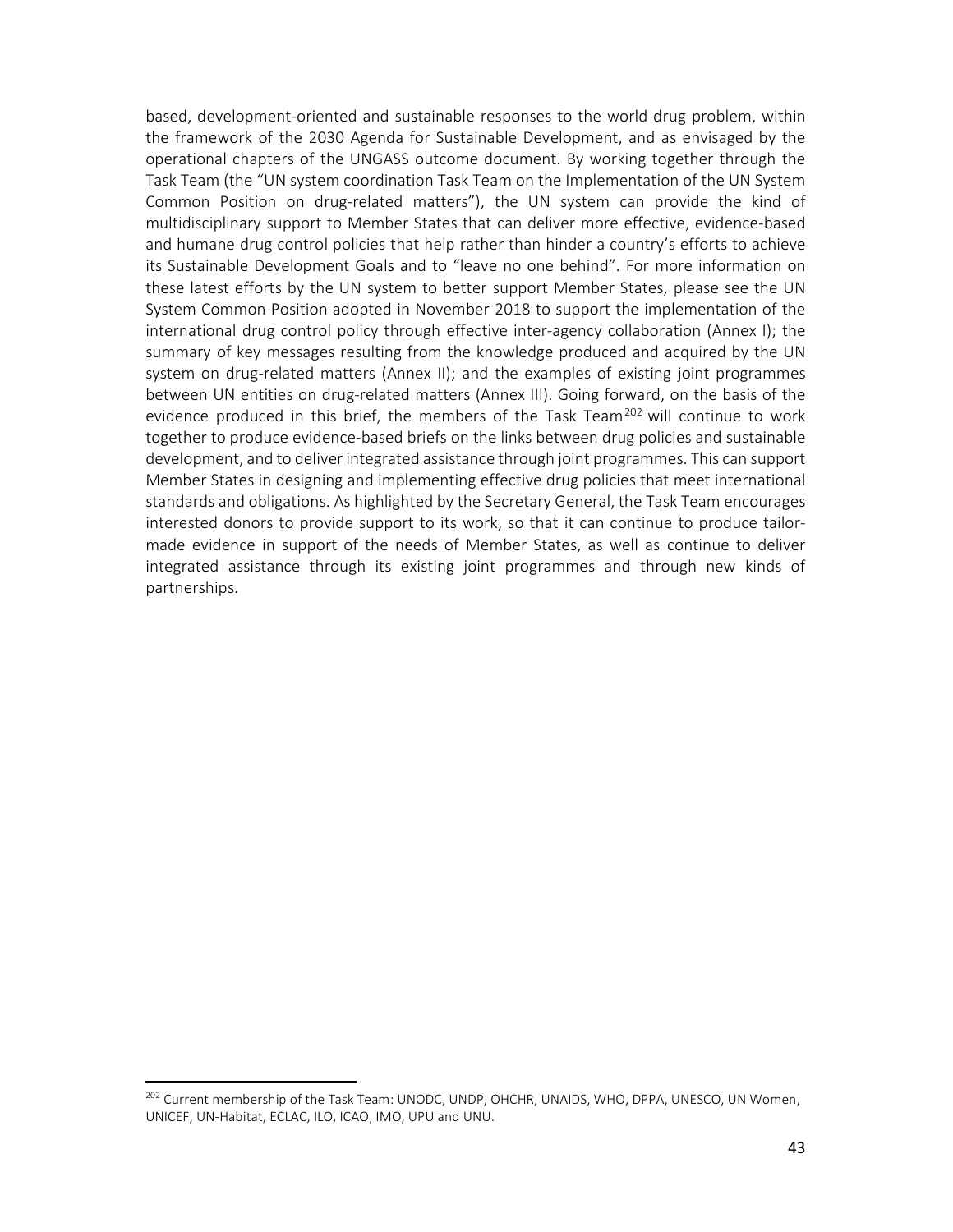### Annex I

## United Nations system common position supporting the implementation of the international drug control policy through effective inter-agency collaboration<sup>203</sup>

#### *Shared principles*

1

Reiterating our strong commitment to supporting Member States in developing and implementing truly balanced, comprehensive, integrated, evidence-based, human rightsbased, development-oriented, and sustainable responses to the world drug problem, within the framework of the 2030 Agenda for Sustainable Development, we, the members of the United Nations system, underline the importance of the following common values:

- We commit to supporting the practical implementation of the outcome of the 2016 United Nations General Assembly Special Session (UNGASS) in April 2016 as a blueprint for action, charting a path that promotes more effective and humane drug control policies, supporting the Sustainable Development Goals' commitments to leave no one behind;
- We recognize that the world drug problem is complex and multifaceted and that challenges posed by drugs have wide-ranging adverse impacts on security, human rights and development;
- We underscore that the multifaceted nature of the problem requires a comprehensive approach that includes law enforcement efforts ensuring people's security as well as efforts promoting health, human rights, including equality and non-discrimination, and sustainable development;
- We commit to promoting a truly evidence-based, balanced approach, whereby sufficient attention is given to measures that address the root causes of drug abuse, cultivation and other involvement in the drug trade;
- We acknowledge that we have a common and shared responsibility to work together, particularly through the Commission on Narcotic Drugs (CND), to pursue a coordinated, balanced and comprehensive approach, leading to evidence-based and sustainable solutions;
- We recognize that the concern with the health and welfare of humankind underpins the three international drug control conventions, which, together with other relevant international instruments, are the cornerstone of the international drug control system;

<sup>&</sup>lt;sup>203</sup> Decision of the United Nations Chief Executives Board for Coordination (CEB/2018/2), Second regular session of 2018, Manhasset, New York, 7 and 8 November 2018, available at: https://www.unsceb.org/CEBPublicFiles/CEB-2018-2-SoD.pdf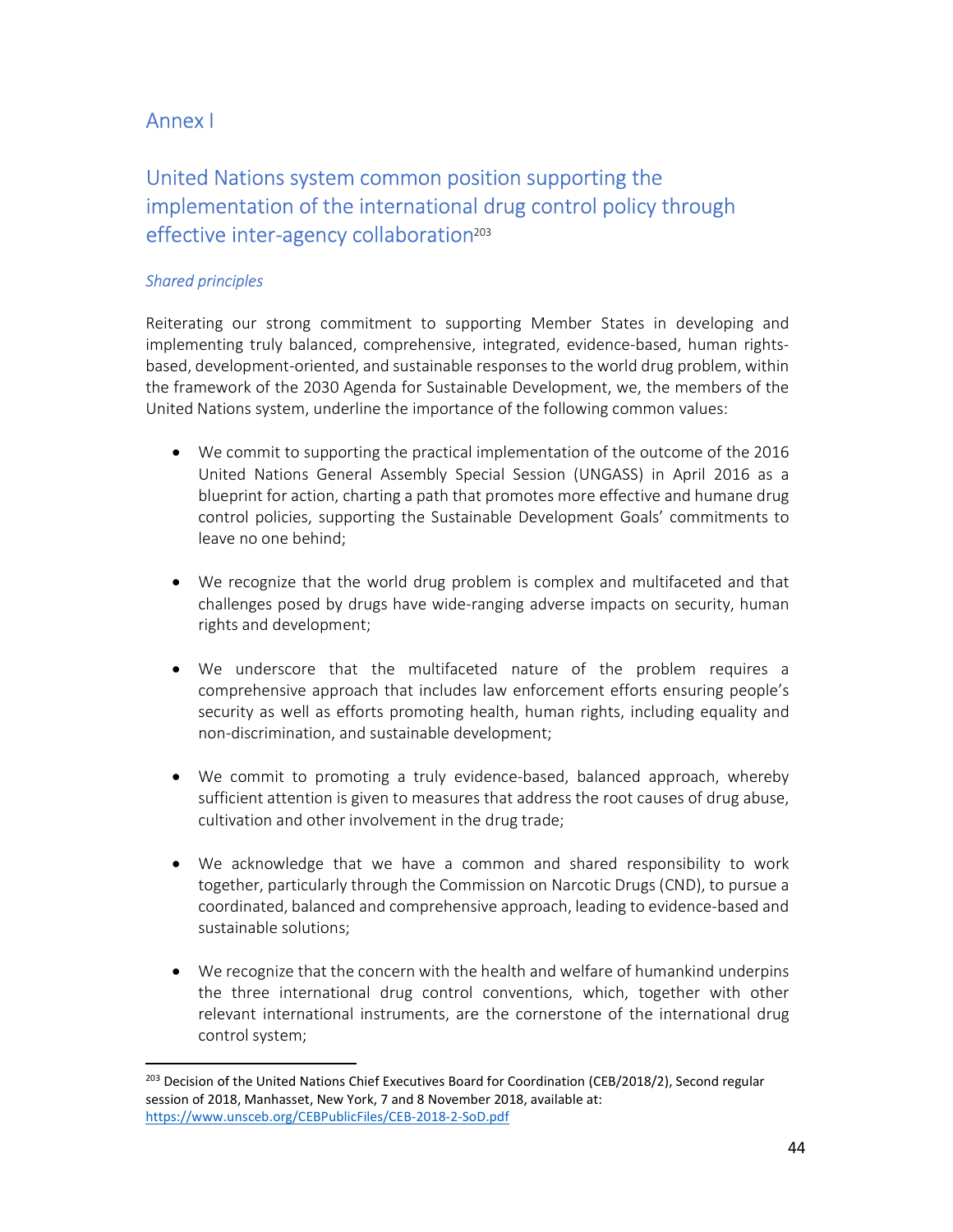- We acknowledge that the conventions allow for sufficient flexibility for countries to design and implement national drug policies according to their priorities and needs, consistent with the principle of common and shared responsibility and applicable international law;
- We acknowledge that the international drug control conventions, international human rights treaties and other relevant instruments, and the 2030 Agenda for Sustainable Development are complementary and mutually reinforcing. National drug control programmes, strategies and policies should be designed and implemented by States in accordance with their human rights obligations.

#### *Scope and purpose*

- To guide approaches across the UN system, stepping up efforts to ensure that no one is left behind;
- To inspire planning and implementation of UN activities, including joint inter-agency activities;
- To speak with one voice and raise awareness of the multifaceted nature of the world drug problem.

#### *Directions for action*

In addition to our ongoing efforts, we commit to harnessing synergies and strengthening inter-agency cooperation, making best use of the expertise within the UN system, to further enhance consistent sharing of information and lessons learned as well as the production of more comprehensive data on the impact of drug policies, including with a view to supporting the implementation of the 2030 Agenda for Sustainable Development.

We, therefore, commit to stepping up our joint efforts and supporting each other to, inter alia:

- To support the development and implementation of policies that put people, health and human rights at the centre, by providing a scientific evidence-based, available, accessible and affordable recovery-oriented continuum of care based upon prevention, treatment and support; and promote a rebalancing of drug policies and interventions towards public health approaches;
- To promote the increased investment in measures aimed at minimizing the adverse public health consequences of drug abuse, by some referred to as harm reduction, which reduce new HIV infections, improve health outcomes and deliver broader social benefits by reducing pressure on health-care and criminal justice systems;
- To ensure the provision of drug prevention, treatment, rehabilitation and general support services, including health care and social protection also in prison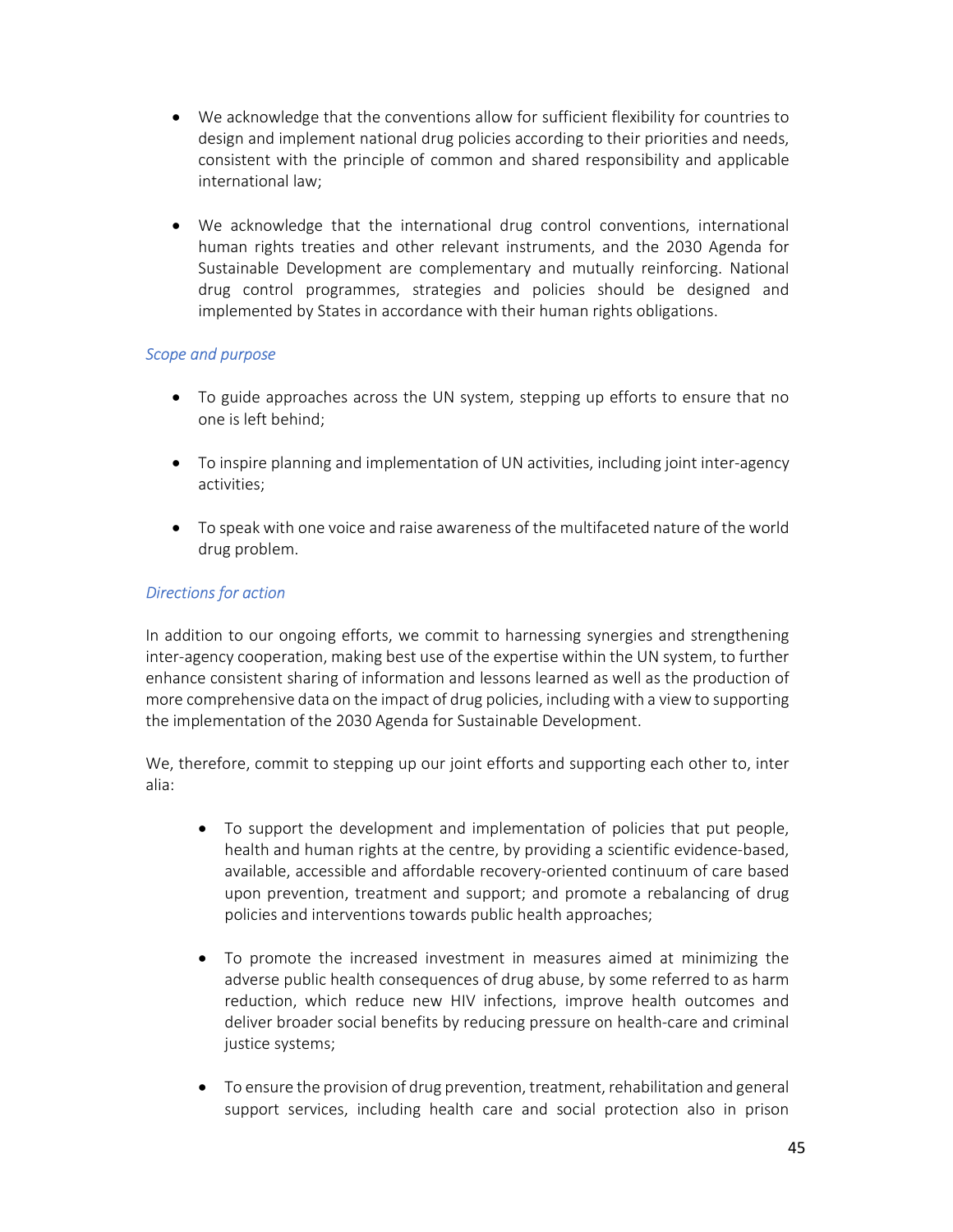settings, ensuring that they are equivalent to and that they provide continuity of care with those in the community;

- To ensure the respect for the dignity and human rights for people who use drugs in all aspects of drug and social policies, including equal access by people who use drugs to public services including housing, health care and education;
- To call for Universal Health Coverage (UHC) for people with drug use disorders and positioning of drug use disorders as other health conditions that should be included in the overall UHC framework in national health systems;
- To enhance access to controlled medicines for legitimate medical and scientific purposes including the relief of pain and treatment of drug dependence;
- To enhance international support for effective capacity-building in developing countries to support the implementation of all the Sustainable Development Goals, including through North-South, South-South and triangular cooperation;
- To support the identification of prevalent, persistent and harmful psychoactive drugs including new psychoactive substances and their associated health risks, using global and regional agencies' early warning and alert systems;
- To provide guidance and technical assistance to strengthen cross-border law enforcement and judicial cooperation;
- To promote sustainable livelihoods through adequately-sequenced, well-funded and long-term development-oriented drug policies in rural and urban areas affected by illicit drug activities, including cultivation, production and trafficking, bearing in mind environmental protection and sustainability;
- To promote alternatives to conviction and punishment in appropriate cases, including the decriminalization of drug possession for personal use, and promote the principle of proportionality; address prison overcrowding and overincarceration by people accused of drug crimes; support implementation of effective criminal justice responses that ensure legal guarantees and due process safeguards pertaining to criminal justice proceedings and ensure timely access to legal aid and the right to a fair trial; and support practical measures to prohibit arbitrary arrest and detention and torture;
- To call for changes in laws, policies and practices that threaten the health and human rights of people;
- To promote measures aimed at reducing stigma and elimination of discrimination and achieving universal coverage of evidence-based prevention, treatment, and rehabilitation;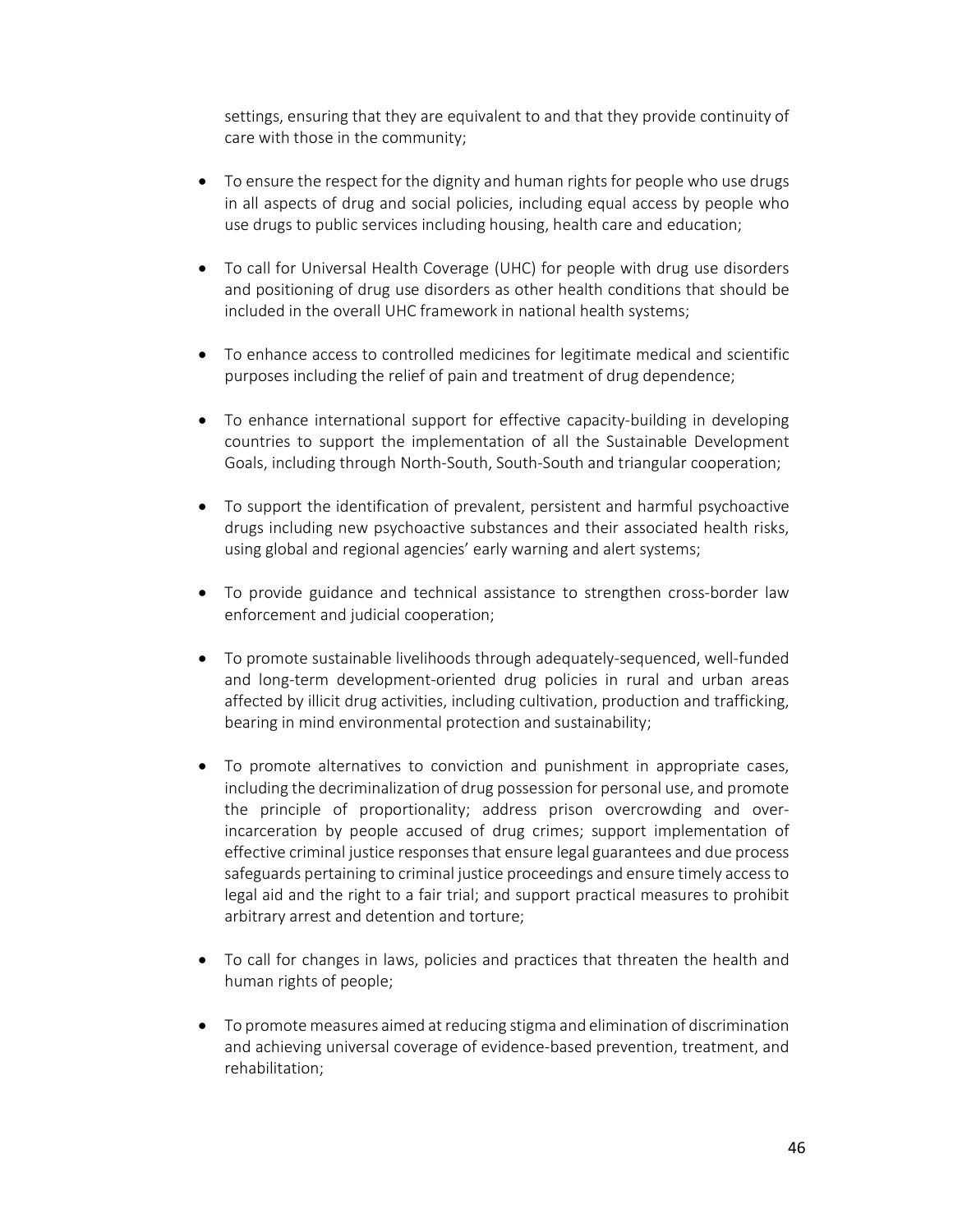- To cooperate to ensure human rights-based drug control and address impunity for serious human rights violations in the context of drug control efforts;
- To assist Member States in implementing non-discriminatory policies, including with regard to ethnicity, race, sex, language, religion, or other status;
- To promote the active involvement and participation of civil society and local communities, including people who use drugs, as well as women and youth;
- To provide Member States with a necessary evidence base to make informed policy decisions and to better understand the risks and benefits of new approaches to drug control, including those relating to cannabis;
- To compile, analyse and produce data reflecting UN system-wide practices and lessons-learned in drug-related matters, and produce system-wide data and analysis, including in light of the 2019 Ministerial segment of the CND and the advancement of the implementation of the 2030 Agenda for Sustainable Development.

#### *Accountability and operationalization*

1

We commit to supporting each other's activities, within our mandates, and to delivering balanced, comprehensive, integrated, evidence-based, human rights-based, developmentoriented, and sustainable support to Member States in implementing joint commitments, including the operational recommendations contained in the outcome document of the 2016 United Nations Special Session on the World Drug Problem.

With a view to ensuring coherent efforts to realise the commitments under this US System Common Position and, in particular, coordinated data collection to promote scientific, evidence-based implementation of international commitments,<sup>204</sup> we establish a UN-system Coordination Task Team, led by UNODC, of interested UN system entities, including those with expertise in the collection of drug-related data, within the framework of the Secretary-General's Executive Committee.

 $^{204}$  Working in line with the principles governing international statistical activities (E/CN.3/2006/13, annex), as endorsed by the Committee for the Coordination of Statistical Activities.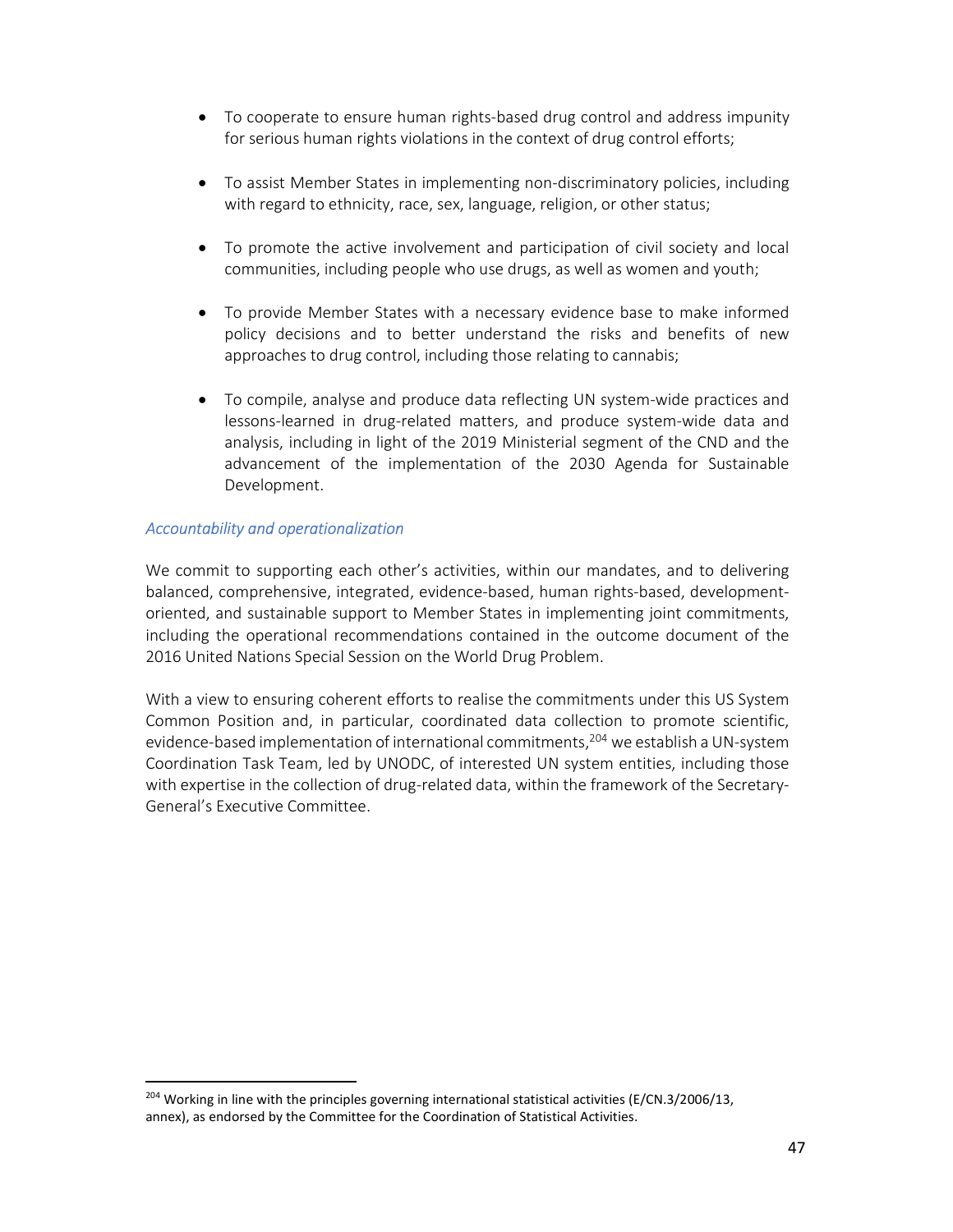### Annex II

### Summary of key messages based on the knowledge produced and acquired by the UN system on drug-related matters

Entities of the UN system have a common and shared responsibility to work together to pursue a coordinated, balanced and comprehensive approach, leading to evidence-based and sustainable solutions. As shown in this brief, there is a body of solid evidence that can guide the action of the UN system and Member States to ensure that policies and programmes are effective and in line with international standards. Based on this evidence and on the UN System Common Position, the following key messages guide UN action to support Member States with cost-effective and humane solutions.

#### *Overall approach*

- When it comes to addressing stigma and discrimination, not only do health service providers need to be educated, but people who use drugs should be protected from human rights abuses and discrimination by law.
- People and their health and human rights need to be put at the centre, by providing a scientific evidence-based, available, accessible and affordable recovery-oriented continuum of care based upon prevention, treatment and support.
- There is the need to assist Member States in implementing non-discriminatory policies, including with regard to ethnicity, race, sex, language, religion or other status.
- It is key to promote the active involvement and participation of civil society and local communities, including people who use drugs, as well as women and youth.
- Investing in data collection, analysis and research, at national, regional and global levels, based on international standards and best practices is required to generate the evidence needed to make informed policy decisions and to better understand the risks and benefits of new approaches to drug control, including those relating to cannabis.

#### *Health, including the availability of and access to controlled medicines*

- A respect for the dignity and human rights for people who use drugs must be ensured in all aspects of drug and social policies, including equal access by people who use drugs to public services such as housing, health care and education.
- There is the need to achieve Universal Health Coverage (UHC) for people who use drugs and to position drug dependence and other drug-related issues as health conditions that should be included in the overall UHC framework in national health systems.
- Treatment services for drug use disorders should comply with human rights obligations and recognize the inherent dignity of all individuals. This includes responding to the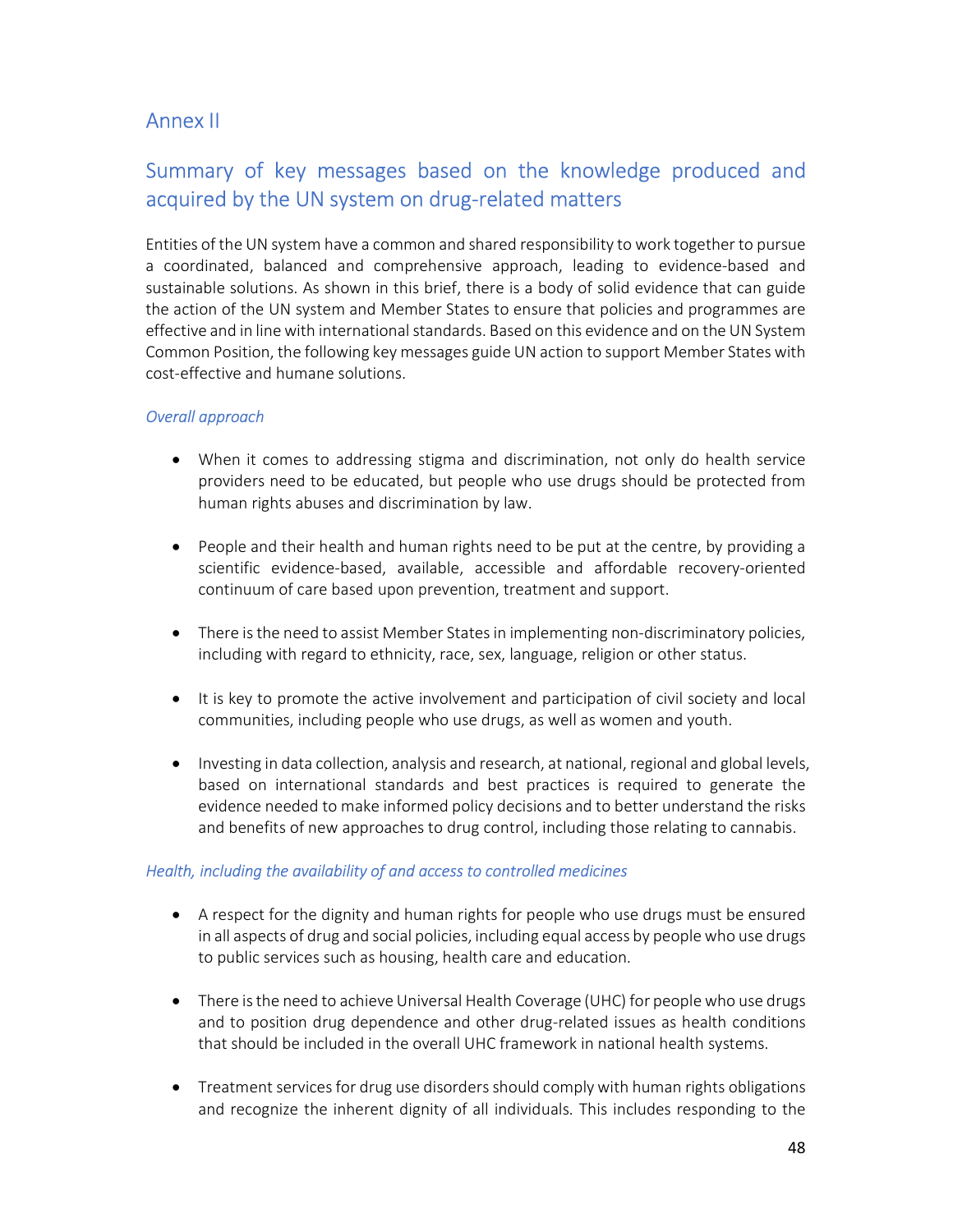right to receive the highest attainable standard of health and well-being and ensuring non-discrimination. All interventions offered should meet the highest ethical requirements, following the application of the Universal Declaration of Human Rights on treating all patients and clients with respect and empathy.

- Measures aimed at reducing stigma, the elimination of discrimination and achieving universal coverage of evidence-based prevention, treatment and rehabilitation should be promoted.
- The provision of drug prevention, treatment, rehabilitation and general support services is a necessity, including health care and social protection also in prison settings, ensuring that they are equivalent to and that they provide continuity of care with those in the community; there is the need to invest also in data collection and information systems to monitor the drug situation in prison settings.
- Increased investment in measures aimed at minimizing the adverse public health consequences of drug use, which reduce new HIV and viral hepatitis infections, provide treatment and care for drug users with HIV, TB and viral hepatitis, improve other health outcomes and social reintegration of people who use drugs, and deliver broader social benefits, including by reducing pressure on health care and criminal justice systems. These interventions work and are cost-effective, while also helping introduce people who use drugs to health and social services.
- Controlled drugs should be accessible for legitimate medical and scientific purposes, including the relief of pain and treatment of drug dependence.

#### *Prevention of and responses to drug-related crime*

- Guidance and technical assistance provided to Member States strengthens crossborder law enforcement and judicial cooperation. Support regional and international cooperation following the model of regional centres.
- Changes are required in laws, policies and practices that threaten the health and human rights of people.
- Ensuring human rights-based drug control and addressing impunity for serious human rights violations in the context of drug control efforts requires cooperation.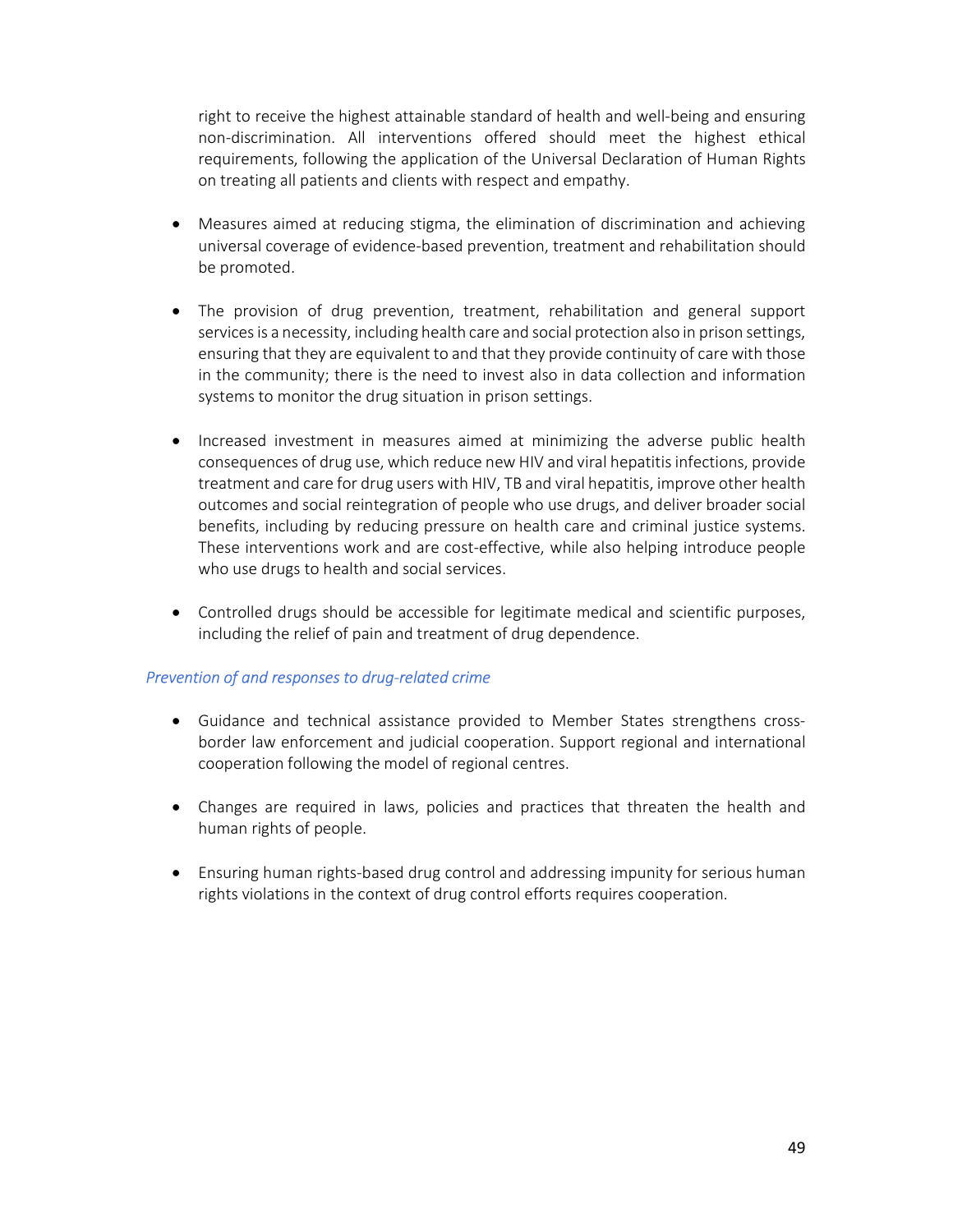#### *Countering illicit traffic in narcotic drugs and psychotropic substances*

- There is a need to change the target for success among law enforcement agencies: from quantities seized to the dismantling of drug trafficking organizations. This requires a higher level of sophistication and the development of a critical mass of basic knowledge among law enforcement and specialized units. Organized criminal groups are changing their business model, so law enforcement requires training to understand these new dynamics and to design effective actions. Best results come when there is effective coordination among national institutions.
- Community policing and precision policing using detailed data and information at local level need to be enhanced. Law enforcement organizations should be trained where needed to fully respect human rights and understand gender perspectives. Cooperation and joint training between law enforcement and public health professionals produces the best outcomes. When law enforcement cooperates with public health, lives are saved, crime is reduced and health is improved.

#### *Proportionate and effective policies and responses (including evidence on alternatives to incarceration and decriminalization/depenalization of drug use)*

- Alternatives to conviction and punishment in appropriate cases are to be promoted, as is the non-criminalization of drug use and drug possession for personal use, while espousing public health and administrative measures that seek to prevent illicit drug use, including the promotion of the principle of proportionality; address prison overcrowding and over-incarceration by people accused of drug crimes; support implementation of effective criminal justice responses that ensure legal guarantees and due process safeguards pertaining to criminal justice proceedings and ensure timely access to legal aid and the right to a fair trial; and support practical measures to prohibit arbitrary arrest and detention and torture. Proportionality can be implemented in the different steps of designing criminal justice responses: in law, in applying the law, and in sentencing. The Secretary General calls on Member States that continue to impose and implement death sentences, to declare and implement a moratorium on executions with a view to abolishing the death penalty.<sup>205</sup> States that have not yet abolished the death penalty may only impose it for the "most serious crimes," under strict adherence to fair trial safeguards and due process, and it should never be mandatory.<sup>206</sup>
- The Tokyo Rules, the Bangkok Rules, the Mandela Rules, and the UN Principles and Guidelines on Access to Legal Aid in Criminal Justice Systems, are practical instruments to develop human rights-based criminal justice responses to drug crime and need to be fully implemented; taking a people-orientated approach in designing a criminal justice response that focuses on the offender rather than the offence is important.

<sup>205</sup> A/HRC/39/19, para. 48.

 $^{206}$  Ibid., para. 54, and Capital punishment and implementation of the safeguards guaranteeing protection of the rights of those facing the death penalty, E/2015/49, para. 130.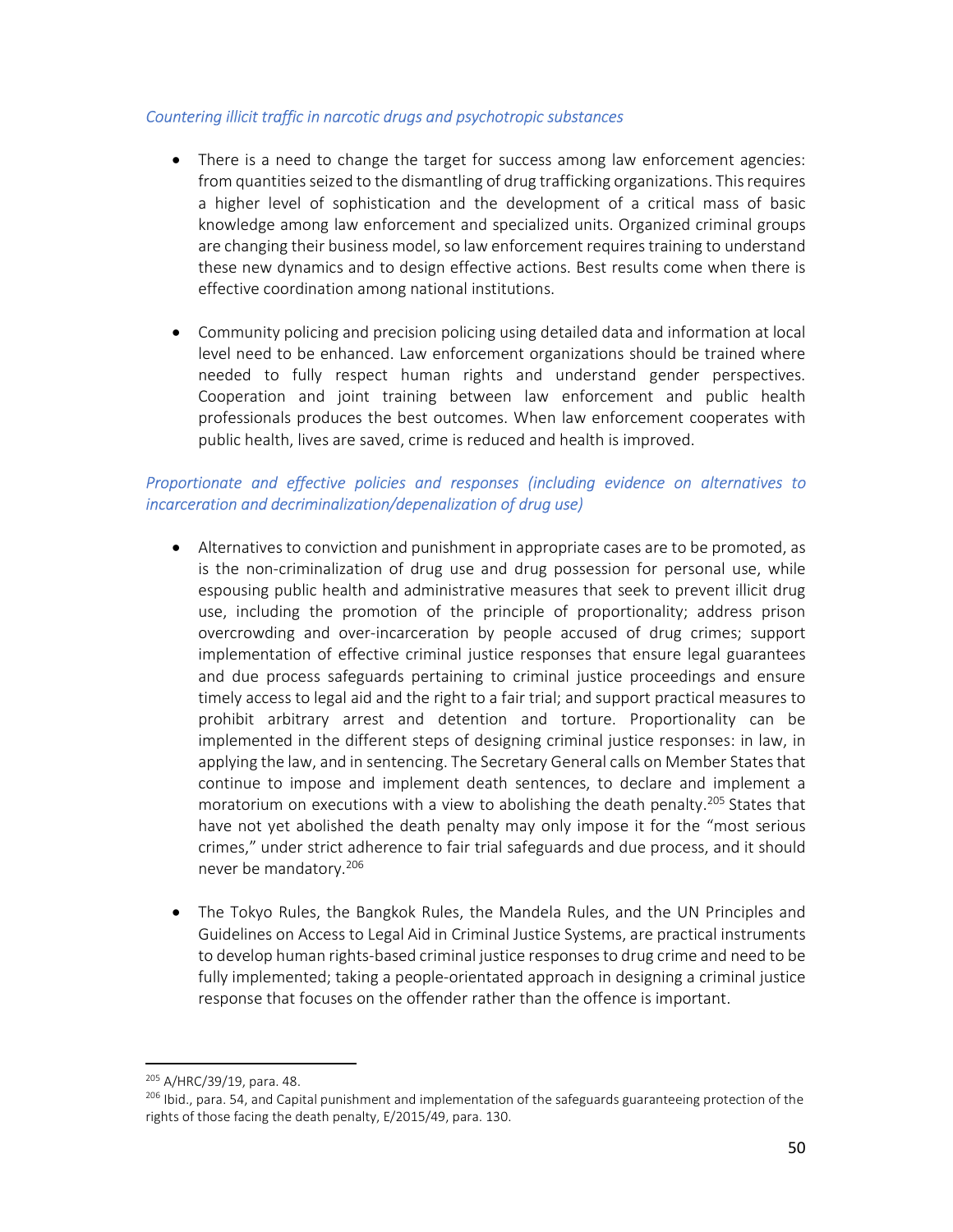#### *Legal guarantees and safeguards pertaining to criminal justice proceedings and the justice sector (including legal aid and the right to a fair trial)*

• There is a lack of information on access to legal aid and a fair trial for drug offences. Promoting a fair trial and avoiding discrimination remains essential for criminal justice responses, but more investment is needed to collect data and to regularly monitor the implementation of these principles.

#### *Alternative development*

- Sustainable livelihoods need to be promoted through adequately-sequenced, wellfunded and long-term development-oriented drug policies in rural and urban areas affected by illicit drug activities, including cultivation, production and trafficking, bearing in mind environmental protection and sustainability, and the need to monitor and evaluate alternative programmes to ensure that they provide an effective solution.
- It is essential that employment creation strategies focus not only on the provision of decent work but also target the structural transformation needed to tackle the supply side of the world drug problem. As highlighted in the United Nations Guiding Principles on Alternative Development, employment programs at both local and national levels should be designed through community dialogue and participation and aim to achieve inclusive economic growth that contributes to poverty eradication.

#### *New psychoactive substances (NPS)*

- The identification of prevalent, persistent and harmful psychoactive drugs, including new psychoactive substances and their associated health risks, is best achieved using early warning and alert systems; an important component is understanding and taking into consideration the impact of regulating NPS on marginalized groups of people who use drugs.
- Services are required to minimize the adverse public health consequences of drug use, and drug treatment services targeted at people who use NPS are needed.

#### *Non-medical use of pharmaceuticals*

- A broad range of interventions are needed to address the non-medical use of pharmaceuticals: control and awareness and the monitoring of prescription practices, as well as the promotion of the UN guidelines on prescriptions.
- It is necessary to maximize both the protection of health and access to prescription medicines, while avoiding misuse and dependency.